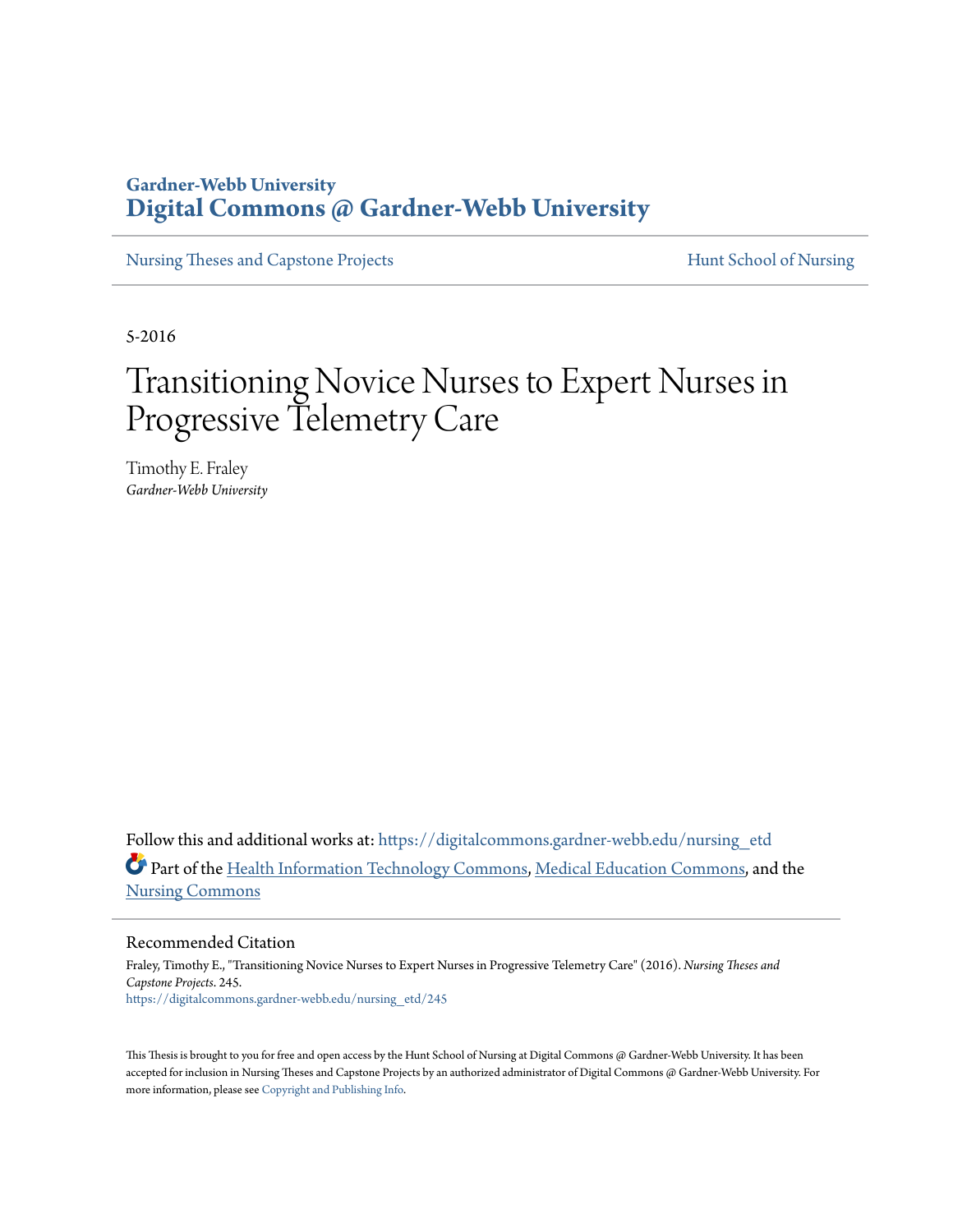Transitioning Novice Nurses to Expert Nurses in Progressive Telemetry Care

by

Timothy E. Fraley

A thesis submitted to the faculty of Gardner-Webb University Hunt School of Nursing in partial fulfillment of the requirements for the Master of Science in Nursing Degree

Boiling Springs, North Carolina

2016

\_\_\_\_\_\_\_\_\_\_\_\_\_\_\_\_\_\_\_\_\_\_\_\_\_\_\_\_\_\_ \_\_\_\_\_\_\_\_\_\_\_\_\_\_\_\_\_\_\_\_\_\_\_\_\_\_\_\_\_\_

\_\_\_\_\_\_\_\_\_\_\_\_\_\_\_\_\_\_\_\_\_\_\_\_\_\_\_\_\_\_ \_\_\_\_\_\_\_\_\_\_\_\_\_\_\_\_\_\_\_\_\_\_\_\_\_\_\_\_\_\_

Submitted by: Approved by:

Date Date Date

Timothy E. Fraley, BSN, RN Dr. Gayle L. Casterline, PhD, RN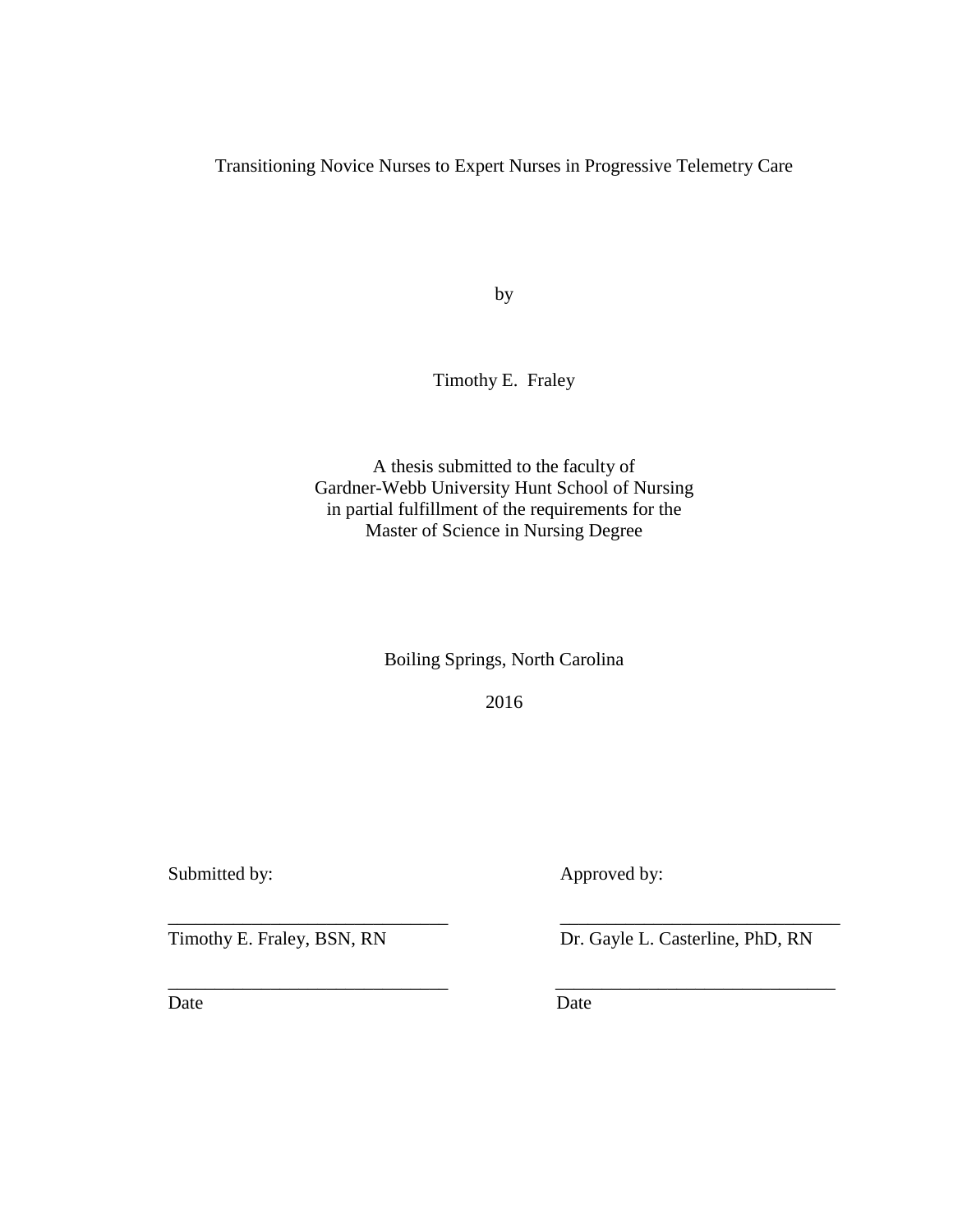#### Abstract

New nurses do not possess the clinical skills necessary to thrive in a fast-paced, rapidly changing telemetry unit. The study explores the idea that nurses with less than two years' experience may not have the self-confidence or experience to begin a career on a telemetry unit. A search of the literature was performed to identify the skills needed to be successful in a critical care telemetry unit. Established orientation programs, nurse internships, and nursing experience were the keywords researched. Patricia Benner's Theory: From Novice to Expert Excellence and Power in Clinical Nursing Practice (1984) serves as the foundation for this investigation. The theory views nursing competency as a continuing learning experience based on individual experiences, exposures, and cumulative time in practice. The design is descriptive using qualitative, narrative analysis on focus group data. Two focus groups of five nurse participants were purposely selected for the study. One group represented novice nurses, and the other represented expert nurses. Novice nurses placed importance on completing the task list, keeping the patient safe, and receiving positive feedback from co-workers and management. Anticipation, symptomology, and intervention were demonstrated in the expert nurses in this study. Preceptorships, internships, and simulator science may assist in orienting novice nurses new to telemetry to critical thinking and time management skills, and for expert nurses learning a new cardiac skill-set for telemetry care and acting as resource personnel for less experienced colleagues.

*Keywords*: Patricia Benner, orientation, telemetry, novice to expert

ii aan ah iyo dhaqaan iiraa dhaqaan iiraa dhaqaan iiraa dhaqaan iiraa dhaqaan iiraa dhaqaan iiraa dhaqaan iira<br>Markaan iiraa dhaqaan iiraa dhaqaan iiraa dhaqaan iiraa dhaqaan iiraa dhaqaan iiraa dhaqaan iiraa dhaqaan iira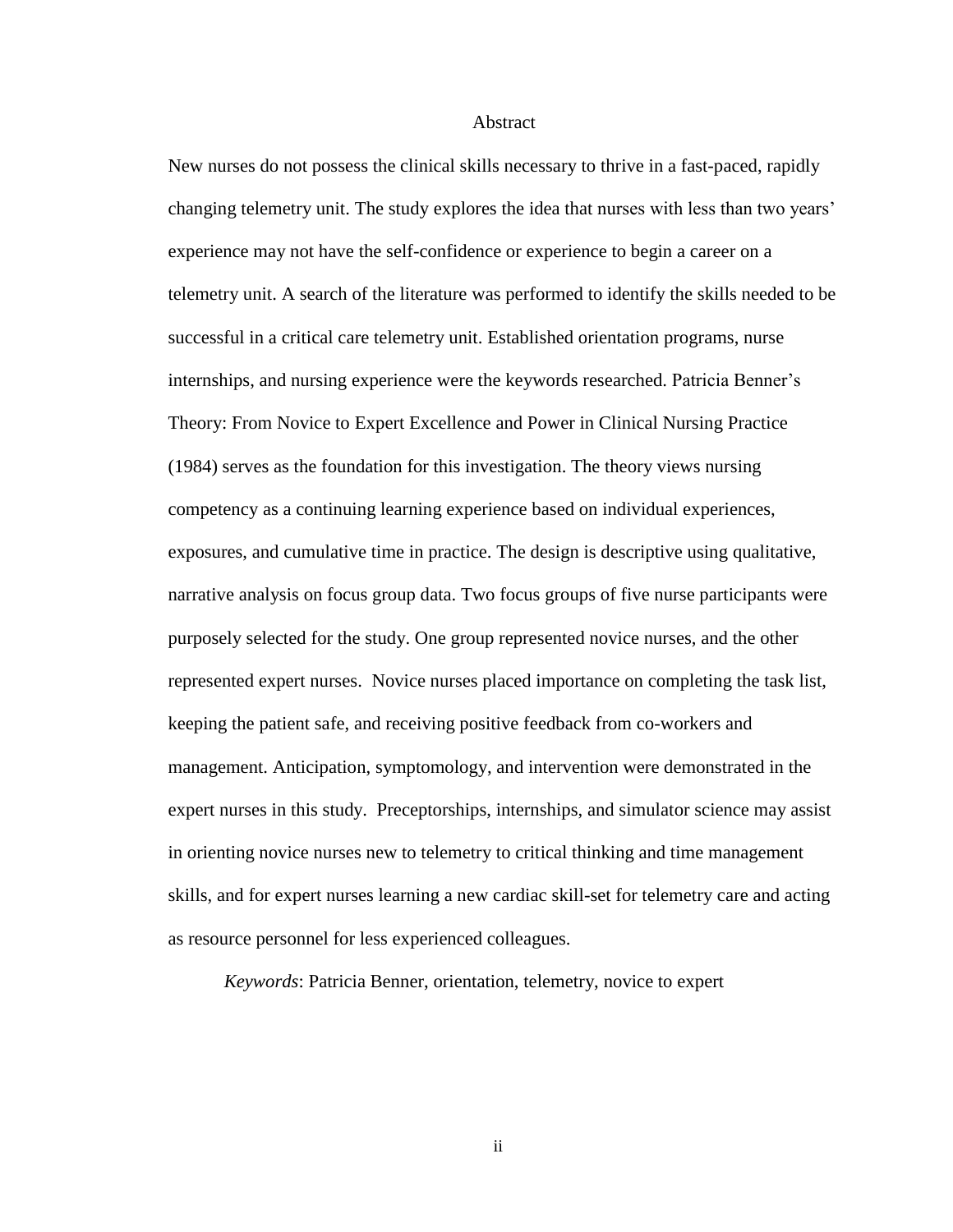#### Acknowledgments

This thesis would not have been possible without the guidance, expertise, understanding, and patience of my thesis advisor Gayle L. Casterline, PhD, RN, AHN-BC. It is with heartfelt gratitude and admiration that I say Thank You for every minute you dedicated to my thesis, every correction, and for making me a better student and nurse. You will always be a professor that I will remember.

I also would like to say Thank You to my wonderful wife Donna, who supported my pursuit of education, completion of this project, and provided unwavering support for my scholastic and professional endeavors. Who remained by my side through the sleepless nights caused by hours of research that she endured without complaining.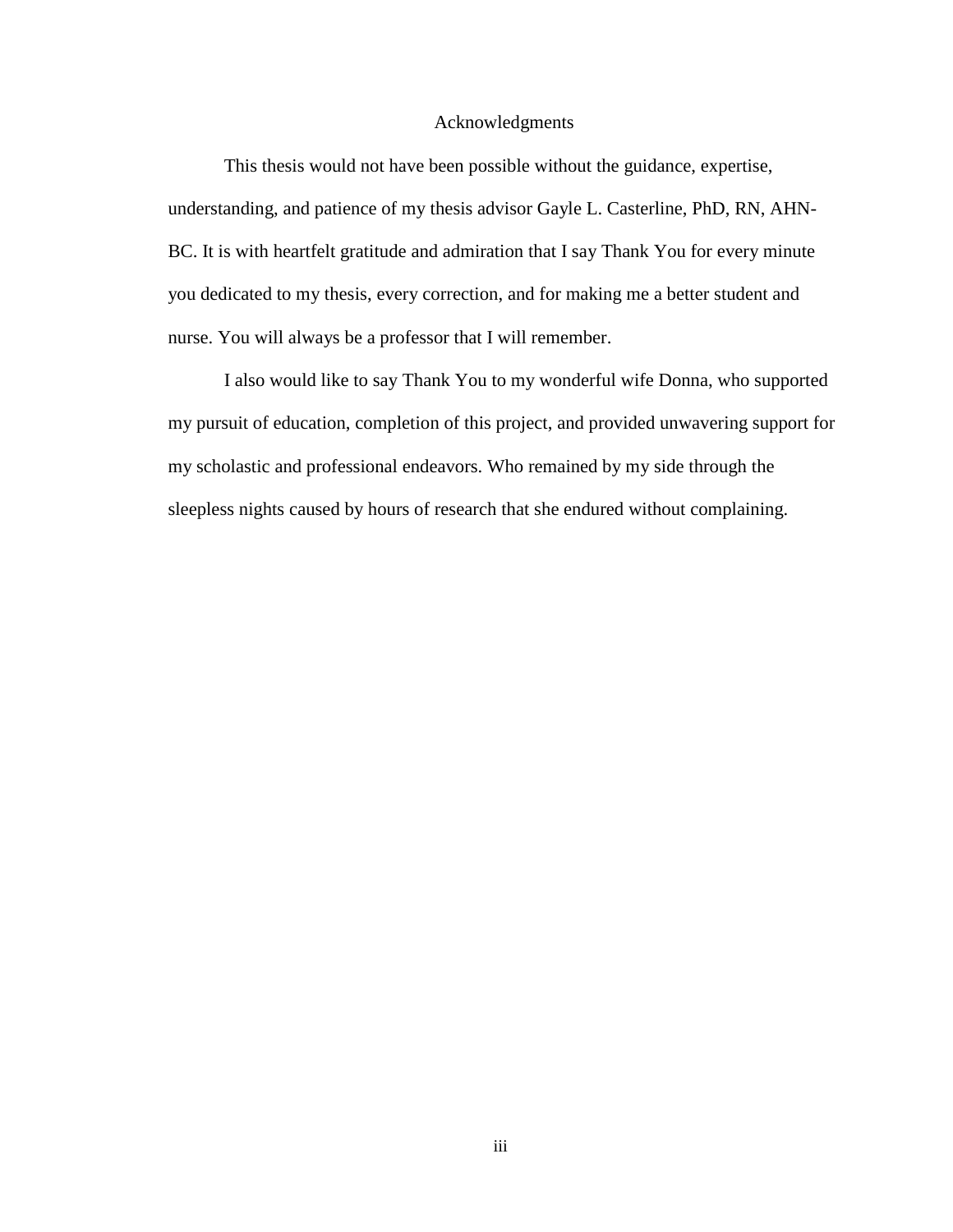**©** Timothy E. Fraley 2016

All Rights Reserved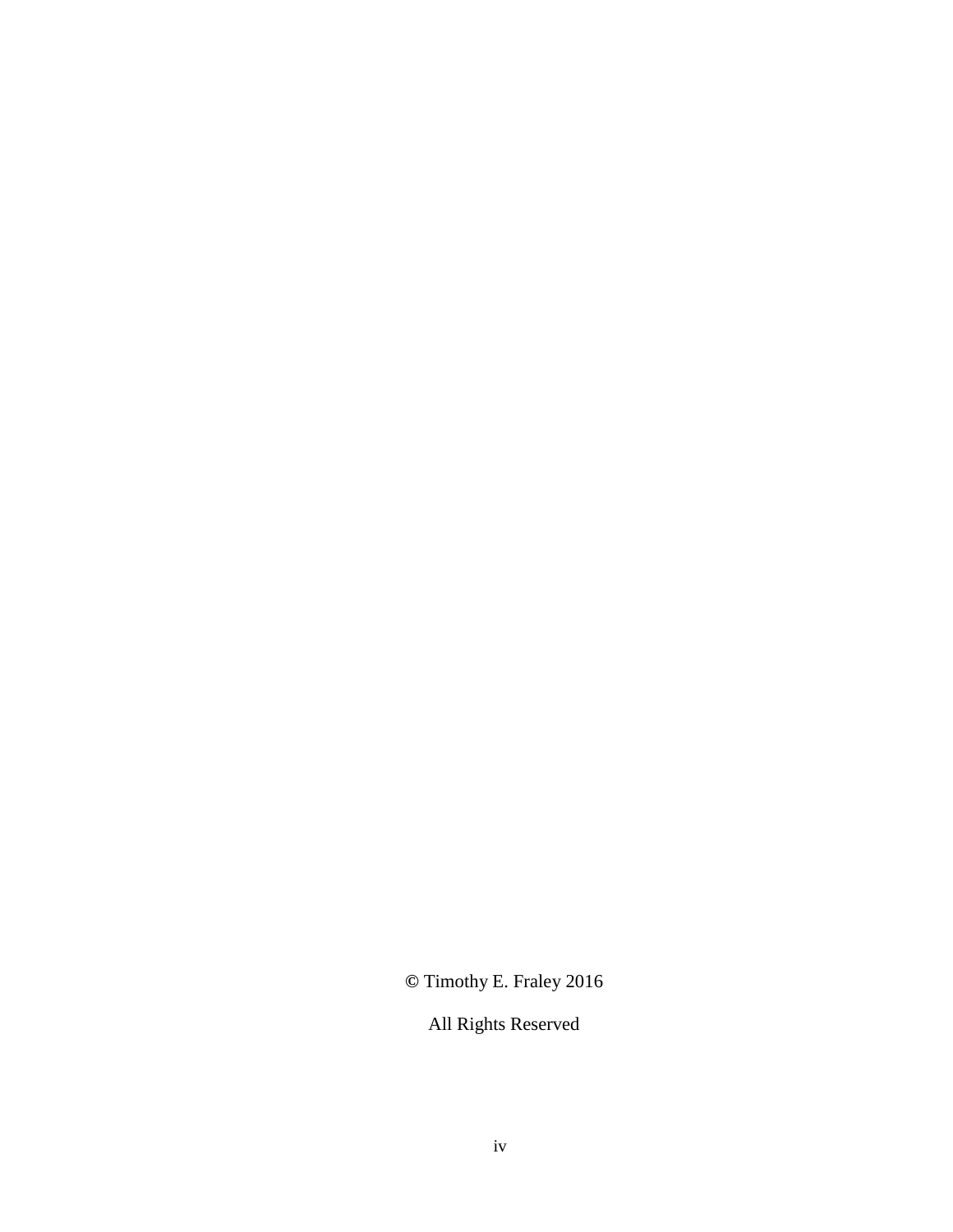## **TABLE OF CONTENTS**

## CHAPTER I. INTRODUCTION

| <b>CHAPTER II. LITERATURE REVIEW</b> |
|--------------------------------------|
|                                      |
|                                      |
|                                      |
|                                      |
| <b>CHAPTER III. METHODS</b>          |
|                                      |
|                                      |
|                                      |
|                                      |
|                                      |
|                                      |
|                                      |
| <b>CHAPTER IV. RESULTS</b>           |
|                                      |
|                                      |
|                                      |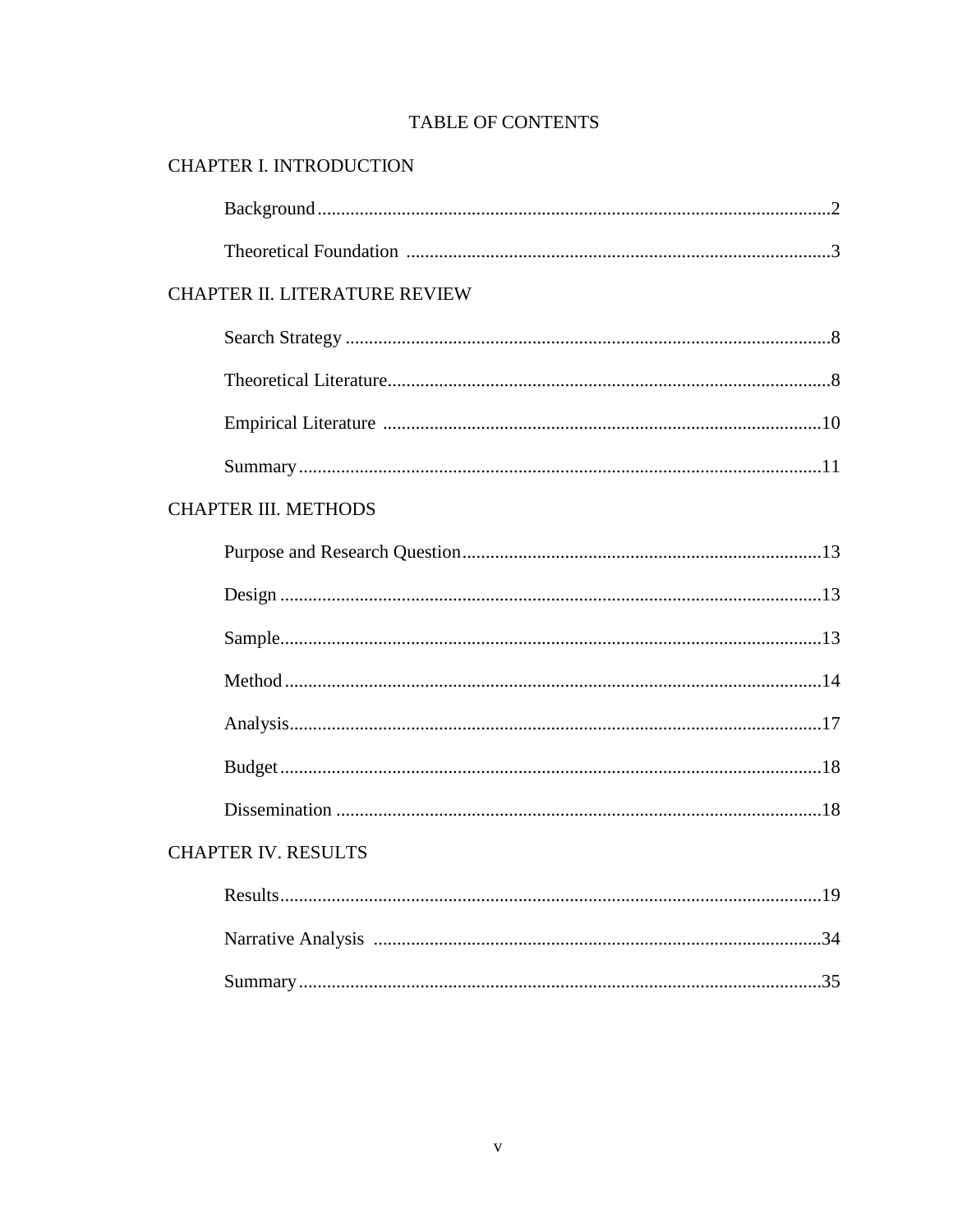## **CHAPTER V. DISCUSSION**

| <b>APPENDICES</b> |
|-------------------|
|                   |
|                   |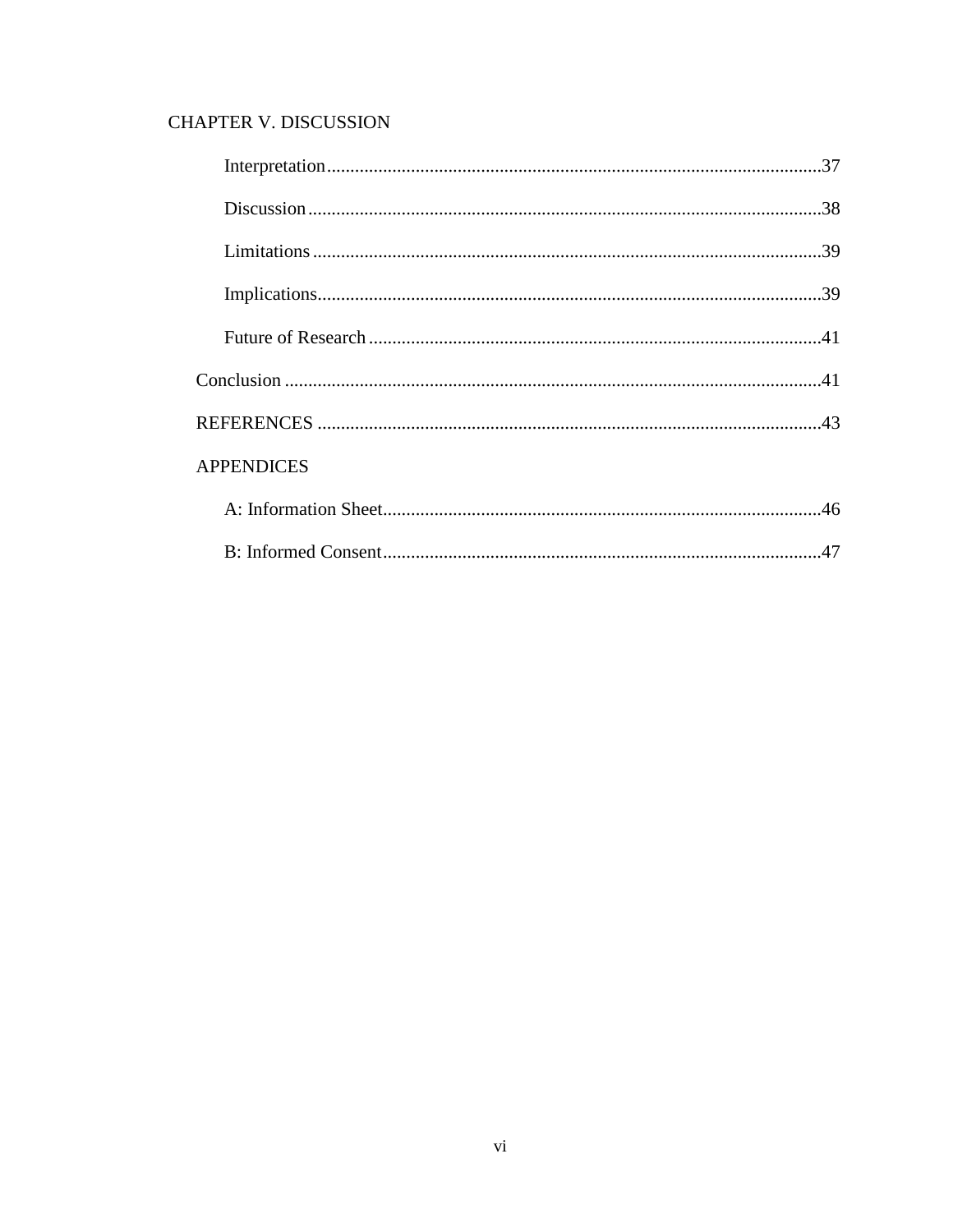## List of Figures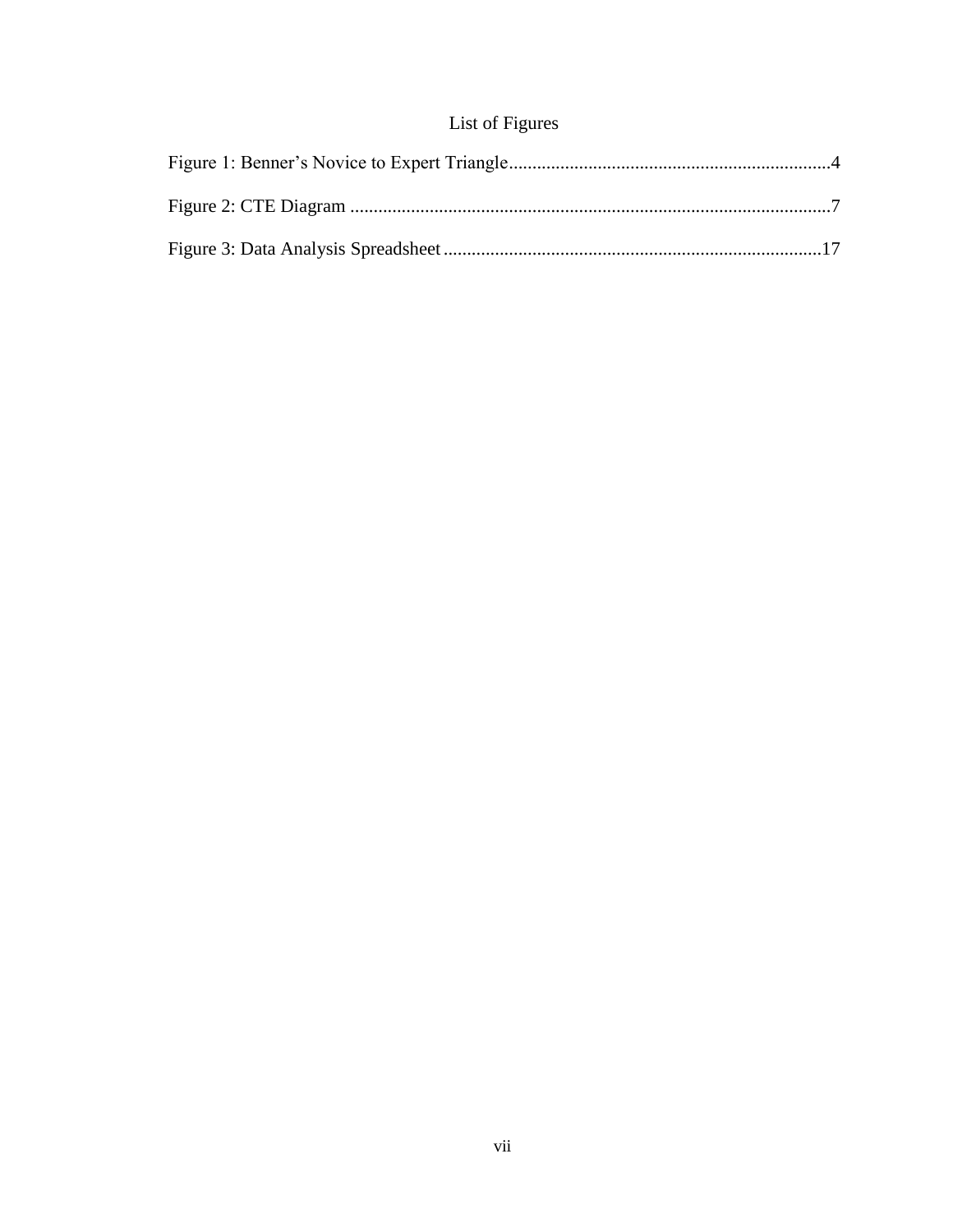## List of Tables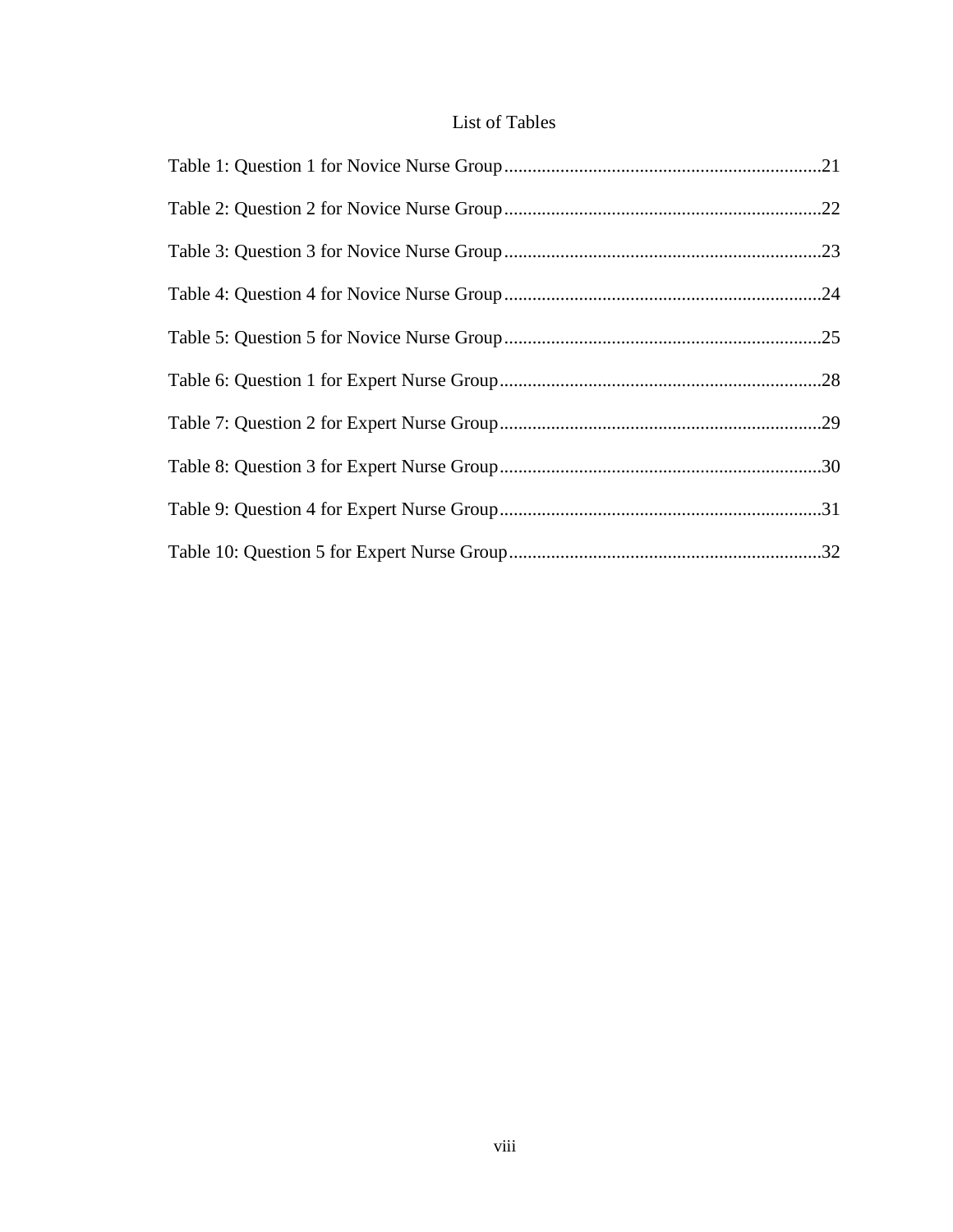#### **CHAPTER I**

#### **Introduction**

A significant drop in the number of registered nurses in the United States has occurred in the last decade (U.S. Bureau of Labor Statistics, 2015). By 2025 the United States Department of Labor estimates a need for 260,000 new and replacement registered nurses (U.S. Bureau of Labor Statistics, 2015). Nurses are aging and retiring. The mean age for new nurses is 49.8 years, compared to nurses under the age of 30 being 8 % of the workforce (U.S. Department of Health and Human Services, 2008).

Adding to the shortage is the turnover rate. The number of new nurses leaving the practice setting within the first year ranges from 30% to 60% (Beecroft, Kunzman, & Krozek, 2001) and can be as high as 57% during the second year (Bowles & Candela, 2005). Furthermore, 37% of licensed registered nurses want to change their employment setting within two years. Numerous contributing explanations exist as to why newly licensed nurses leave practice. Challenges include technology, high patient acuity, fastchanging work environments, increasing workloads, and lack of psychological empowerment (Larabee et al., 2003).

A disregarded element in reversing the negative trend in nursing is the preparation of the nurse for success beginning with orientation. Critical care telemetry units are fast paced with high acuity with a six-to-one patient ratio. It is essential that newly licensed registered nurses be afforded the opportunity to develop the critical thinking skills to promote their success (Kaddoura, 2010). If nurses are to provide safe and sophisticated care, they have to be provided opportunities for developing critical thinking skills during orientation and preceptorship experiences (Kaddoura, 2010).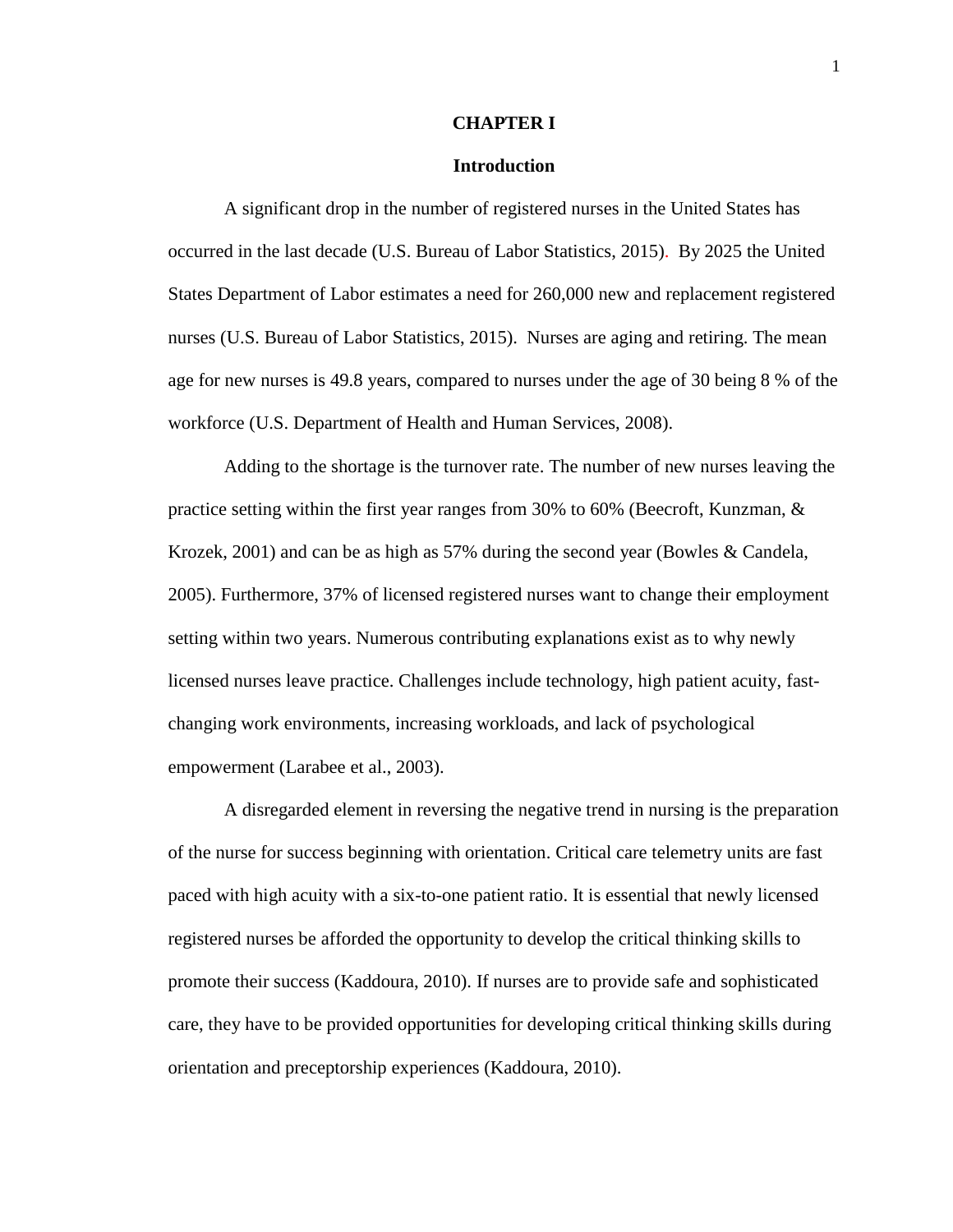#### **Background**

Hospitals nationwide use telemetry extensively for continuous cardiac monitoring. Telemetry is the ability to transmit via radio frequency from the patient to a remote cardiac monitoring station (Scott, Matthews, & Kirwan, 2014). Telemetry is used for low-risk cardiac patients, with no critical cardiac process actively taking place. Telemetry provides the ability to monitor cardiac activity for different patients at the same time, instead of one patient by the use of a bedside monitor (Grossman et al., 2011). This type of surveillance within the acute care setting is typically used for patients transferred from intensive critical care or patients not meeting ICU criteria. The use of telemetry cultivates a fast-paced high acuity unit requiring critical thinking and analytical skills. Nurses must acquire high-level critical thinking skills to successfully care for patients in an environment which have a rapid technology expansion, and changes in patient population (Kaddoura, 2010).

The hospital in which the study was conducted is located in the Southeast United States, has a 41-bed telemetry unit and maintains accreditation as a Certified Stroke and Chest Pain Center. Currently new employee orientation is divided into two sections. Section 1 is academic classroom preparation for two weeks. Nurses review corporate policies and procedures, instructions on the point of care (POC) testing, and instructions on how to activate that appropriate emergency response teams. Section 2 is a 12-week preceptor experience on the unit. Every effort is made to keep the new employee with their assigned mentor. Unfortunately, this is not always possible due to scheduling conflicts, days off, and various other reasons. Newly employed nurses begin by shadowing their preceptor. Once a mentor feels comfortable that the new nurse has a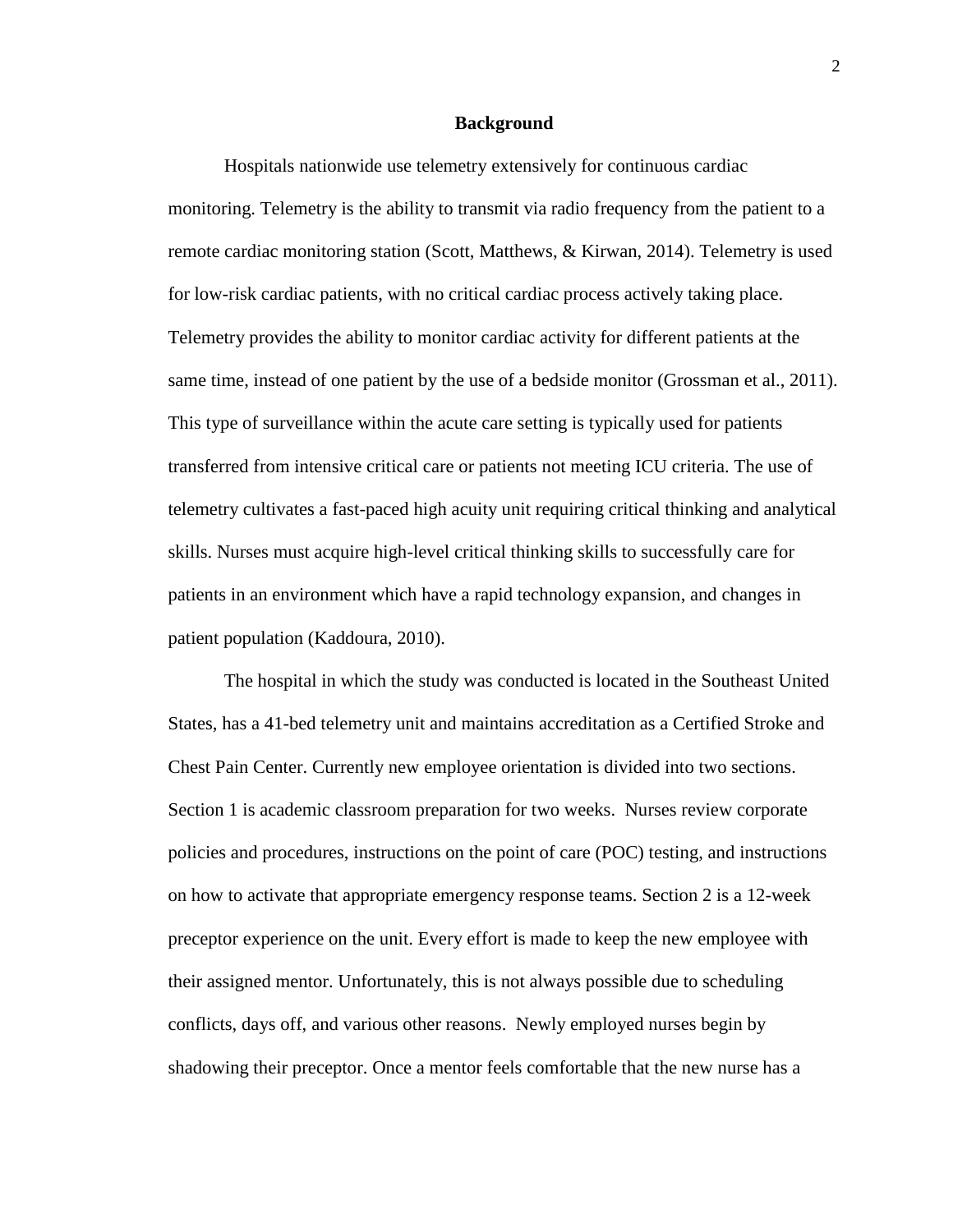grasp of the daily routine, the preceptor will assign one patient to the new nurse and gradually increase the patient load. For three weeks after completion of orientation, the patient load for the new nurse will be limited to five patients, with the goal of begin able to manage a six patient assignment. Orientation teaches policies and practices on the telemetry unit but does not teach critical thinking or time management.

Evaluation of orientation occurs at the end with the surveys being designed to evaluate the preceptor, not the process or critical thinking skills. New nurses are consistently confused about medical treatment protocols, missed vital signs, and symptoms; possibly prolonging the hospital stay. The unit continuously maintains a low retention rate. According to the last evaluation, the average stay of a new nurse is 1 to 1.5 years before accepting a new position or leaving the hospital. No critical thinking or competency surveys have been designed or used to evaluate the problem. Only the evaluation of the preceptor is used when the orientation ends. The next assessment occurs at the employee's annual review.

#### **Theoretical Foundation**

Patricia Benner's Theory (1984), From Novice to Expert Excellence and Power in Clinical Nursing Practice provides the theoretical framework for this research. Based on the Dreyfus Model of Skill Acquisition created by Stuart Dreyfus and Hubert Dreyfus (1980), based on chess players and airline pilots; it postulates students or nurses pass through five levels of aptitude: novice, advanced beginner, competent, proficient, and expert (Benner, 1984). Advancement from one level of skill to the next requires expansion of three characteristics. Promotion of a level occurs when trust of abstract principles and experience combine as paradigms. The second happens when the nurse's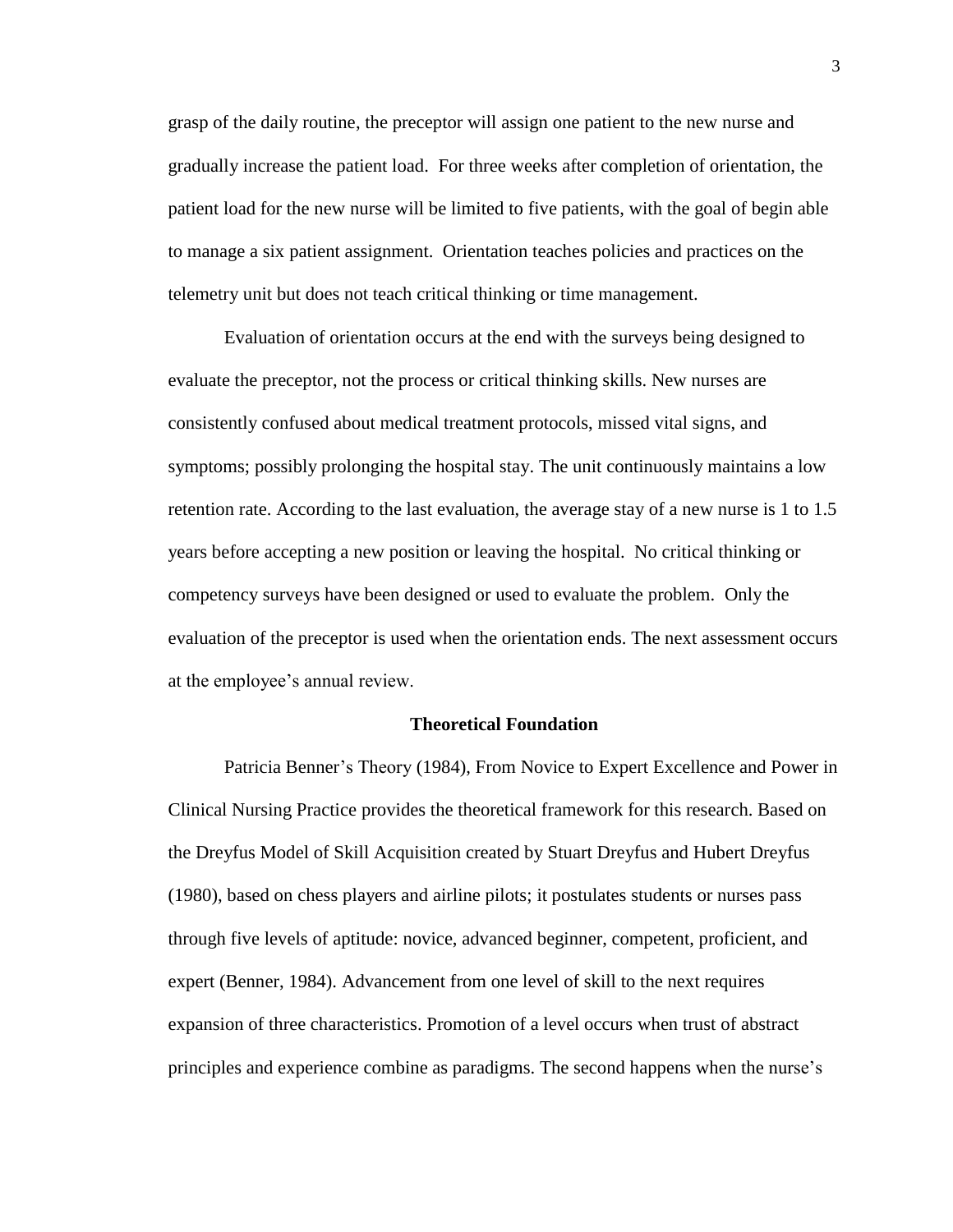perception of the situation is connected with seeing equally relevant pieces of the problem with task completion (Benner, 1984). The third is the "process from detached observer to involved performer" (p. 13). (Figure 1)



*Figure 1.* Benner's Novice to Expert Triangle

Benner's (1984) theory defines Novice as, "beginners, having no experience in the position they are to perform" (p. 20). Everyone, regardless of their years of experience, begins as a novice when transitioning into a new role or position. At this level the nurse is taught context-free rules to guide their thinking.

Rules governing the novice are extremely limited and arduous. The center of the problem occurs because the novice has little or no experience to navigate the situations they will face. Guidance is provided to the nurse by strict policies of the facility to guide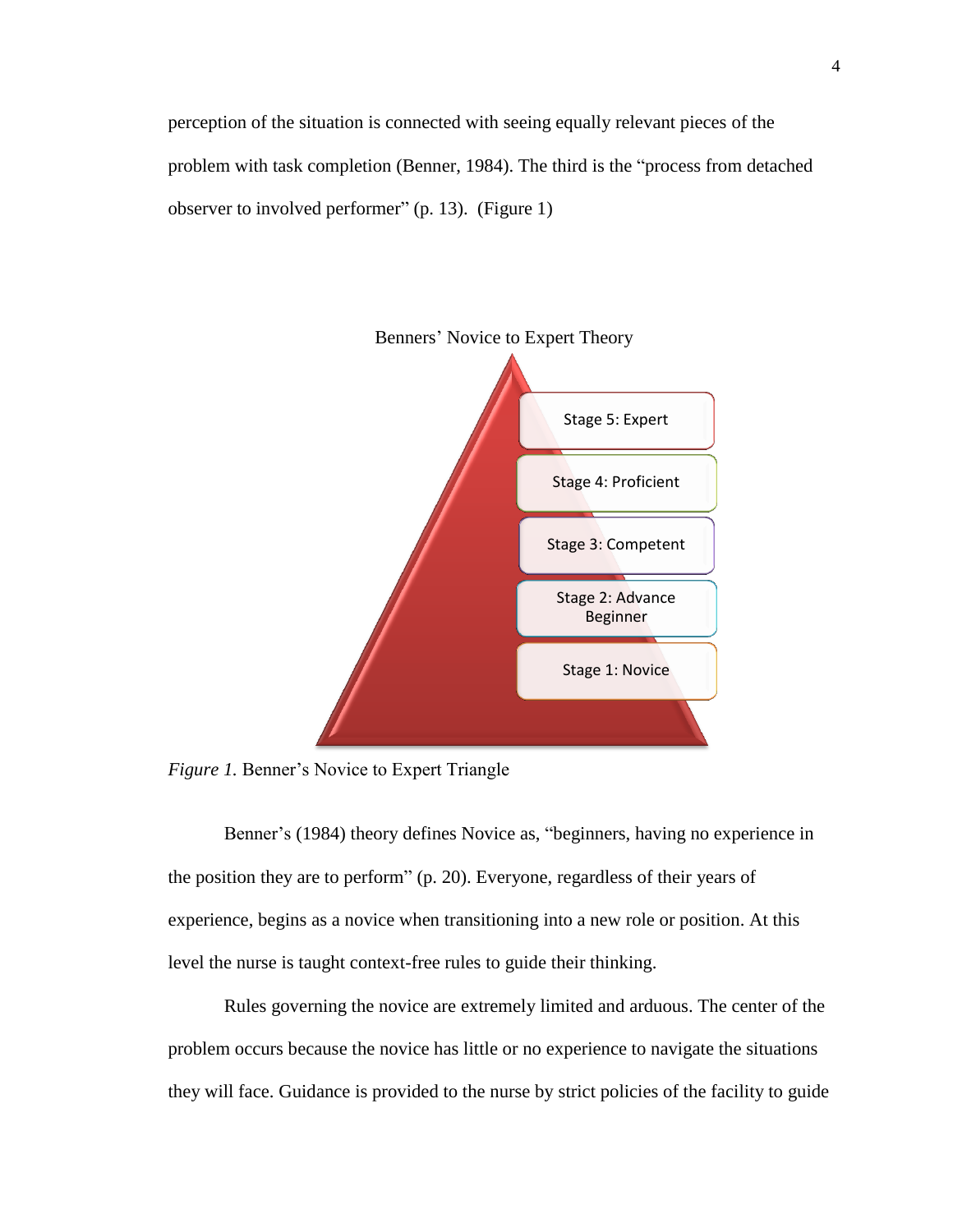their performance. Unfortunately following the rules will also restrict satisfactory performance because the policies cannot guide the nurse through major primary tasks needing to be performed in an actual situation. New graduate nurses or employees enter a new clinical area as a novice because they possess the textbook procedures and terms, but not the experience. New hires may have experience in other clinical areas irrelevant to the new area in which they are currently assigned (Benner, 1984).

Benner's (1984) theory states, "Advanced beginners are ones who can demonstrate marginally acceptable performance, who have coped with enough real situations to note recurring meaningful components" (p. 22). Policies and guidelines are still useful at this point, but experience allows the nurse to go beyond a novice. However, a mentor may still need to identify similarities of occurrences to the nurse.

Benner (1984) defines a competent nurse as "the nurse who has been on the job in the same or similar situations for two to three years, and begins to see his or her actions regarding long-range goals" (p. 25). The nurse begins to recognize aspects of the current problem and contemplate priority steps needed in managing the situation, lacking the speed and flexibility, but has developed a sense of accomplishment in their actions.

Proficient nurses can perceive the situation has a whole, instead of small individual parts. At this level, the nurse understands the situation by recognizing its meaning and establishing long-range goals. Perception is the key word, because of clinical experience, the nurse can recognize when the expected normal outcome for the patient does not occur. They can identify a problem and develop a plan to address the problem (Benner, 1984).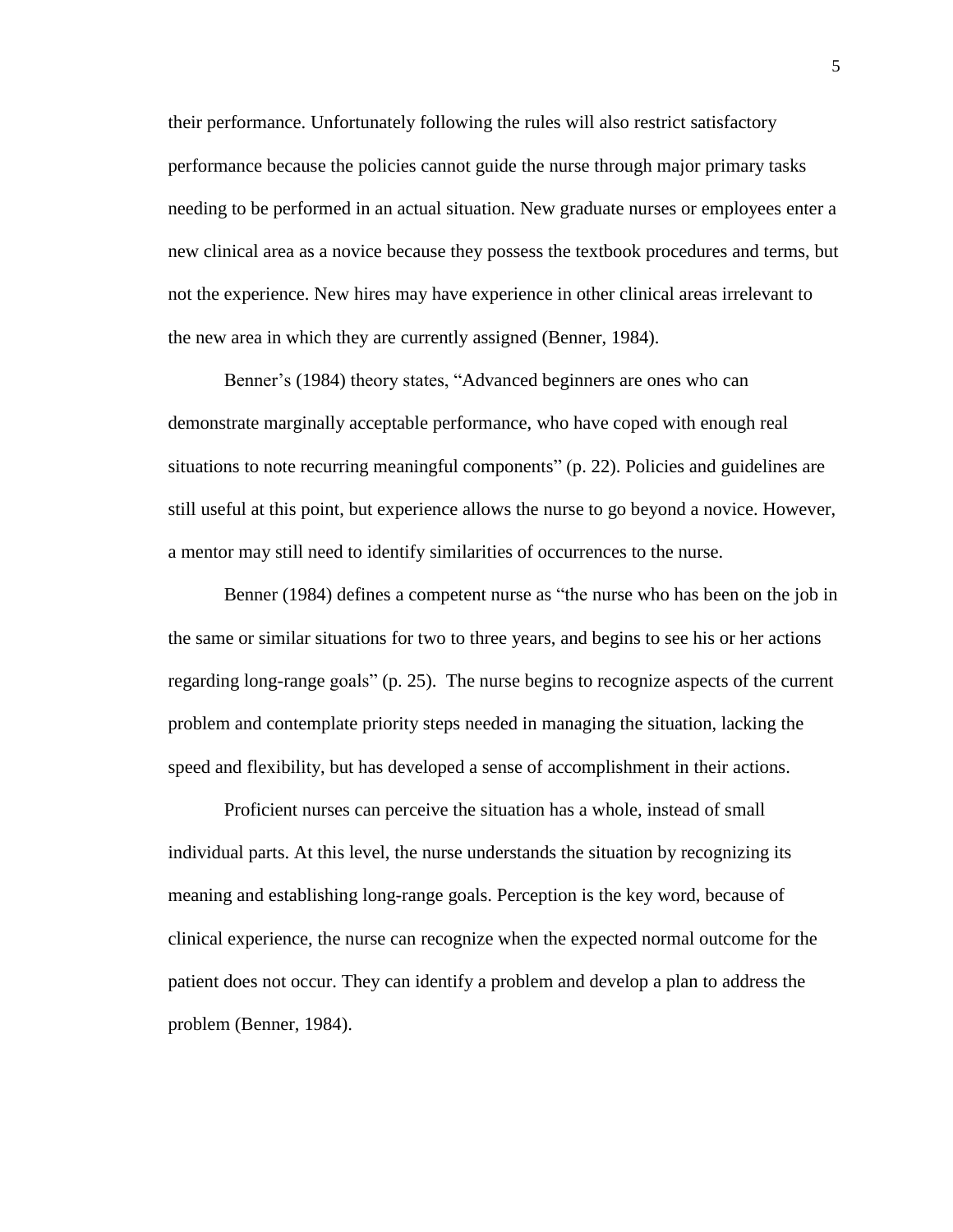The expert nurse is one who has amassed an enormous background of experience in their clinical field. They can zero in on the problem while systematically eliminating the nonimportant aspects of the situation. Expert nurses operate with a thorough understanding of the situation and uses a developed keen intuition of future events that may occur (Benner, 1984).

Benner's nursing model emphasizes the importance of clinical nursing as the foundation of the design. The model also advocates that observation and emulation of actions of a mentor or preceptor is the preferred method of learning. Mentors or role models are nurses who have already gained the experience to function at a higher level than the novice. This provides an opportunity for the novice to study the actions and thought process of the experienced nurse. An opportunity to observe the actions of an experienced nurse allows the novice nurse to expand their scope of practice in a more confident manner (Benner, 1984). (Figure 2)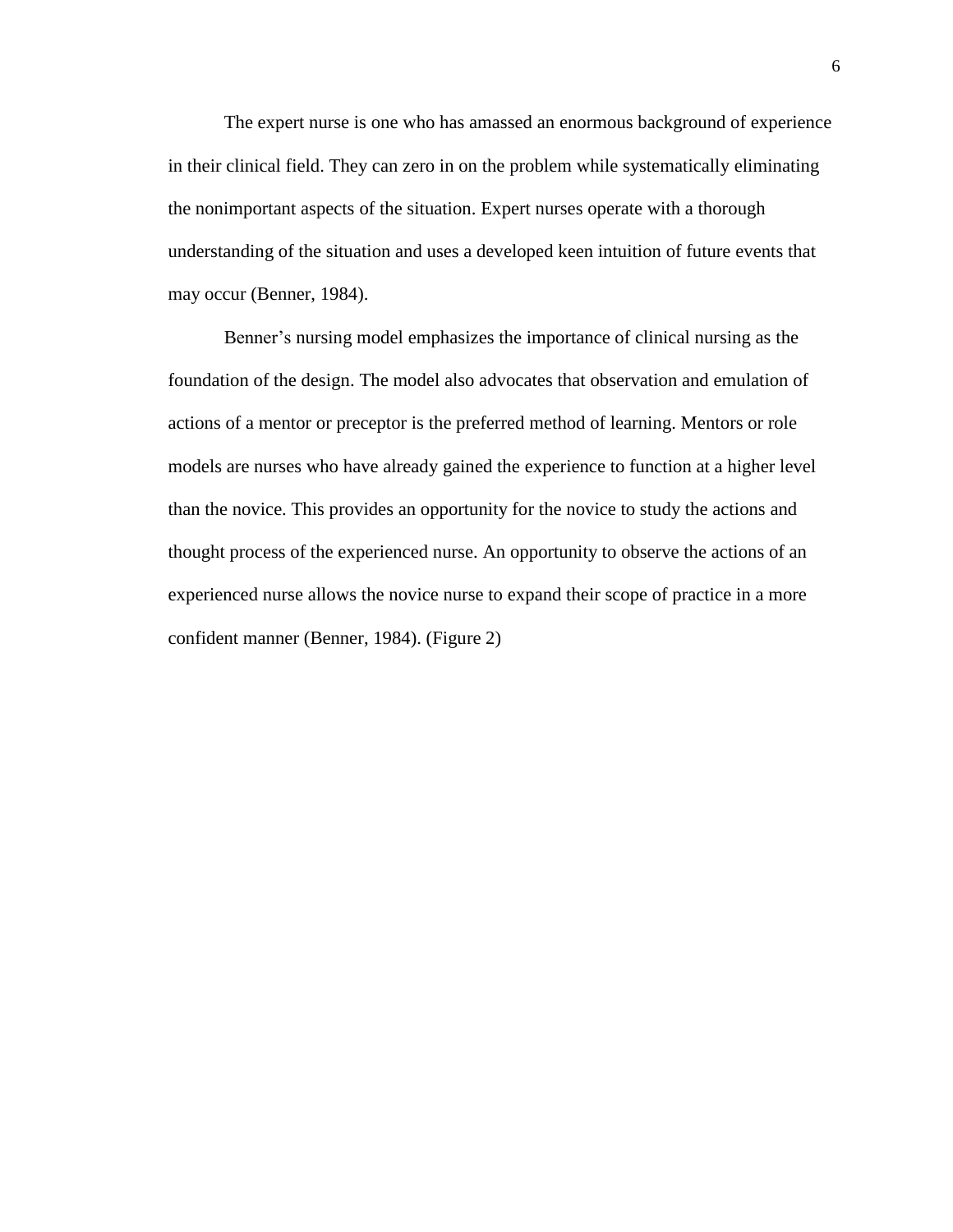

*Figure 2.* CTE Diagram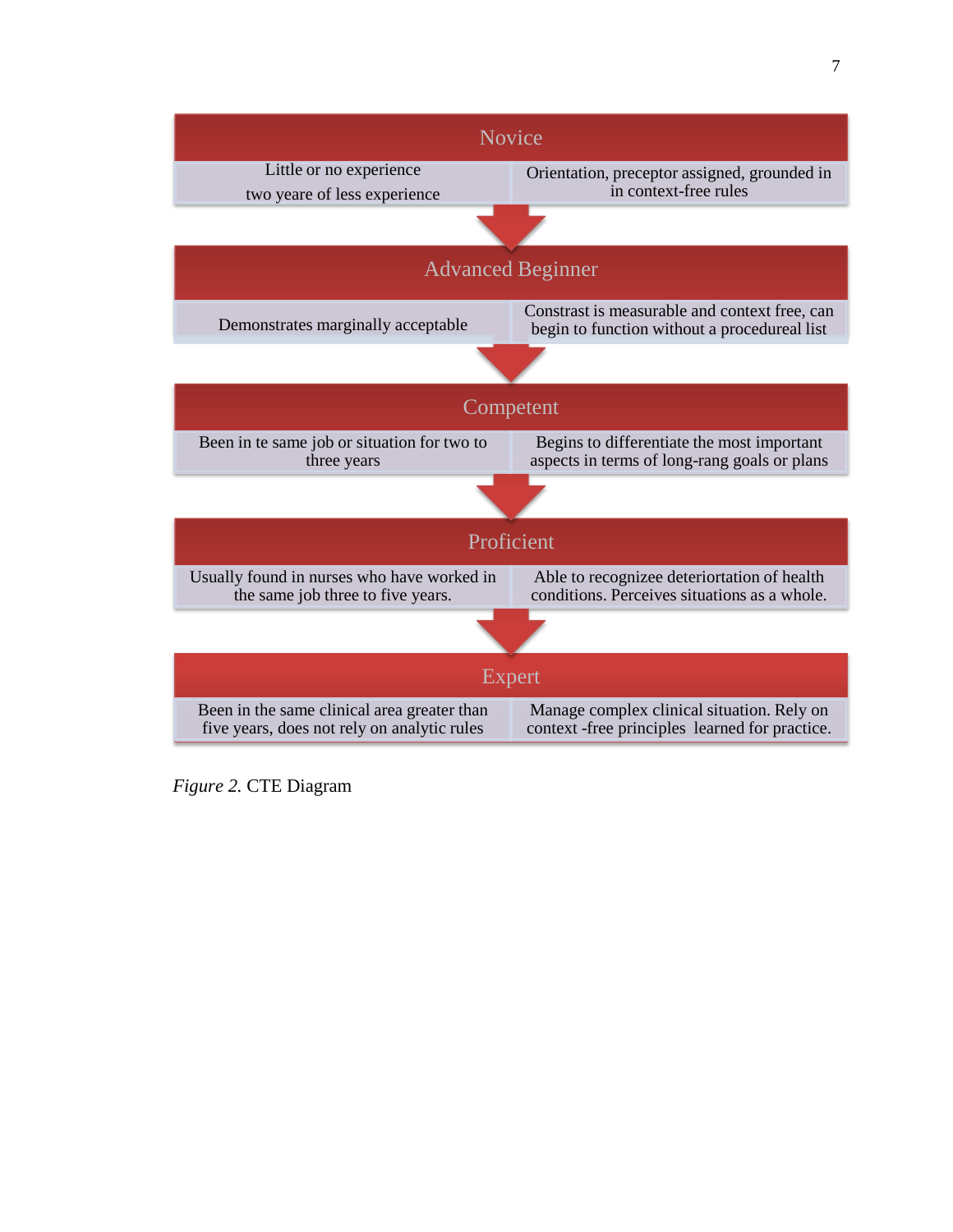#### **CHAPTER II**

## **Literature Review**

#### **Search Strategy**

An online search was performed at John R. Dover Memorial Library at Gardner-Webb University using the online databases CINAHL plus, DynaMed, Ebsco Host, PubMed.gov, and SAGA. Using the phases: " Novice to Expert in Nursing", " Benner's Novice to Expert Nursing Theory", " nursing orientation based on Benner's Nursing Theory", "successful oriented programs based on novice to expert", " increasing employee retention", " nursing deficits", " decreased retentions in nursing", " novice to expert theory in education", "nurse internships", "successful nursing management", " job predictions in nursing in the future". Additional searches were conducted using phases: "low employee retention and cost", "cost of employee training", "nursing shortages in the future", "successful orientation models based on nursing theories", and "promoting critical care thinking".

#### **Theoretical Literature**

Patricia Benner's (1984) From Novice to Expert Excellence and Power in Clinical Nursing Practice provided the theoretical foundation for this research because it outlines the skill, time, and experience needed to transcend from a novice to expert nurse. The term novice and expert are described, including expectations, education, and intuition required to progress from one level to the next. It provides clear examples of conversations with nurses taking place to demonstrate the interpretation required with each level of expertise. The theoretical literature chosen outlines programs based on Benner's theory.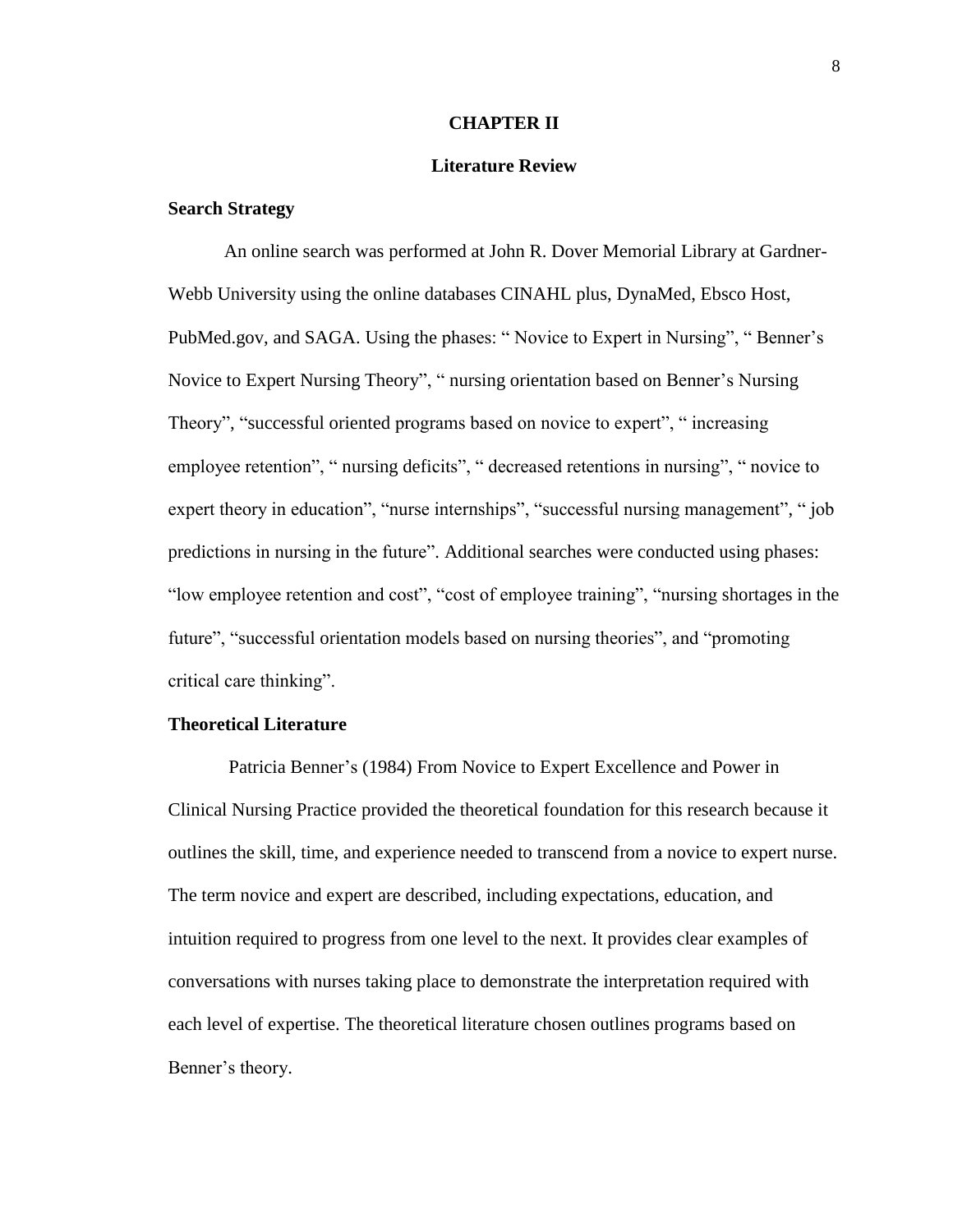Ian English's (1993) work provides an exegesis of Benner's theory. The literary review identifies Benner's theory as the framework used to develop an educational program titled Project 2000 in Britain. English's scholarly article debates Benner's Novice to Expert Theory and seeks to define what an expert is. Benner's theory proposes intuition is a significant component of being an expert (English, 1993).

Penprase's (2012) scholarly article acknowledged the importance of preceptorships. Her research findings are relevant to this study because it indicates preceptorship and orientation programs make a significant impact on new grads, seconddegree nurses, and new hires in empowering them for success. It supports Patricia Benner's Theory of Novice to Expert Excellence and Power in Clinical Nursing Practice by describing the importance of an active preceptorship program in the transitions for a student nurse to a Registered Nurse.

Banner Good Samaritan Medical Center bone marrow transplantation program developed a systematic approach bases on Benner's (1984) theory. The organization used the Novice to Expert theory to cultivate a philosophy of continued education, leadership development, orientation; opportunities for staff, coaching, skill sharing, mentorship; and additional career opportunities. Marble's (2009) study addresses the success of the program and how Benner's (1984) theory was used to establish a five step model of excellence, with each level using Benner's (1984) description of each level of competency (Marble, 2009).

Evan and Donnelly (2006) recognized the relationship between knowledge, skill, and the nurse's judgment. Relying on Benner's Novice to Expert Theory, the authors outlined an interrelationship between competency levels and acquired skills.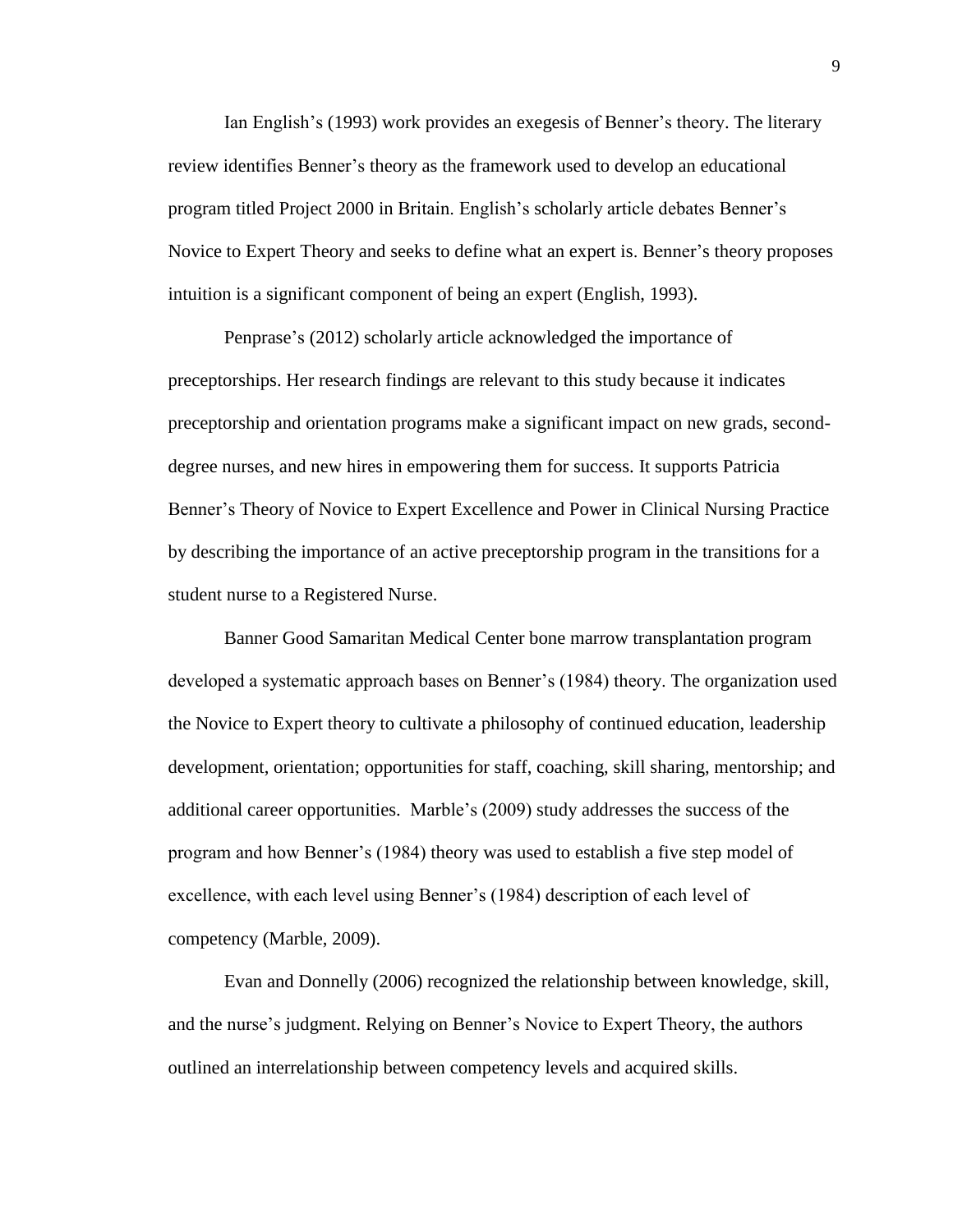Horwarth's (2010) described the use of Benner's Theory as a foundation for developing an improved employee orientation program. Horwarth's research used Benner's theory to clarify that novice is not just for the new graduates on the floor, but relates Benner's Theory to new nursing managers also.

#### **Empirical Literature**

Some hospital nurse educators have adapted didactic orientation programs to facilitate skills to promote learning of critical thinking based on the Essential of Critical Care Orientation (ECCO) program as recommended by the American Association of Critical Care Nurses (AACN). Kaddoura's (2010) study identified new graduate nurses believed their critical thinking skills improved throughout orientation based on ECCO recommendations. All of the participants believed their critical thinking skills improved during orientation by increasing their knowledge. However, some participants expressed concerns over the limitation of the programs, which may have limited the growth of critical thinking skill. Most of the didactic study was online without theoretical content and peer discussion. Astonishingly, no additional research could be located about the American Association of Critical Care Nurses Essentials of Critical Care Orientation.

Zin, Guglielmi, Davis, and Moses (2012) researched a nurse residency program to prepare novice nurses for their career. It is impossible for a nursing program to prepare a graduate nurse for every aspect of nursing practice. The study promotes internships to increase retention, increase satisfaction, and decrease the expected nursing shortage.

By using creative problem solving, relationship development, and positive influence, the nurse manager is able to influence the nursing atmosphere. Longo, Roussel, and Hoying (2013) conducted a study in a Midwestern pediatric hospital, asking nurses to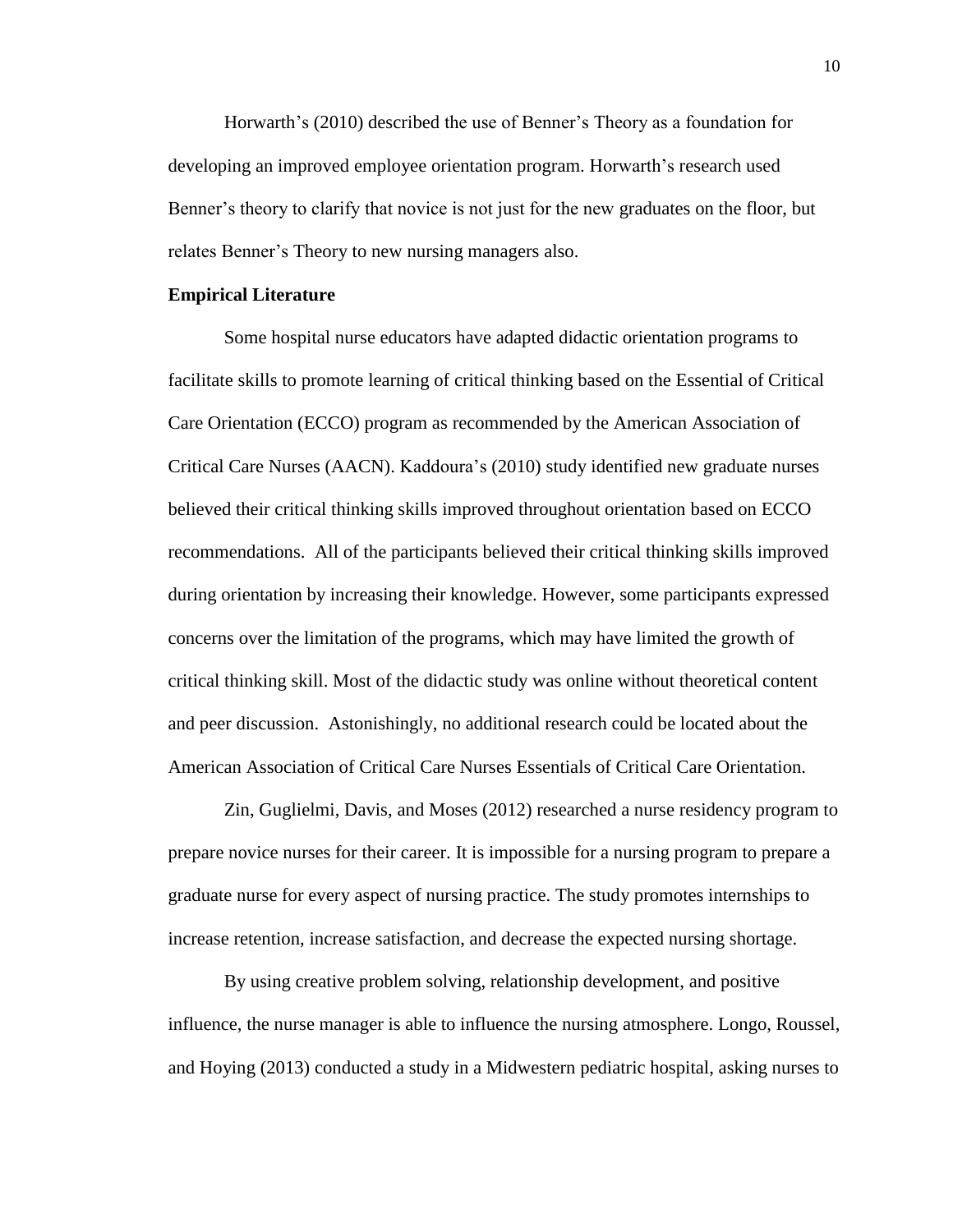self-identify their level of practice based on Benner's (1984) nursing theory. One goal of the study was to determine if the staff nurse's perceptions of their level of confidence was the same as their managers. This study focused on Benner's (1984) recommendations in her research, which outlined the importance of a clinical manager understanding the direct care RN. Examples of solving staff shortages, clinical promotion, meaningful recognition, and successful orientation was recognized as critical thinking skills of successful managers. By quick identification and solving of problems, managers increased retention rates of their staff. An increase in retention decreases cost for the unit, which provides more revenue for training and equipment.

#### **Summary**

Literature reviews of 24 articles were conducted. Eight of them supported Benner's (1984) From Novice to Expert Theory in establishing a nursing orientation program. Each study outlined how a novice became an expert through time on the job, experiences, and acquired skills from repetitive task, and critical thinking. Regardless of the years in nursing, transferring to a new clinical area starts the nurse back as a novice. Experience may propel the nurse forward through each level in Benner's theory quicker, but they still begin as a novice and have to gain expertise in the new clinical area to succeed.

A literature review of 16 articles related to critical thinking was conducted. Critical thinking is a burgeoning concept that varies from individual to individual. It is based on experiences, different thought processes, and it is difficult to teach. There is not a real definition of critical thinking skills. It is, however, a collection of intellectual traits that include confidence, contextual perspective, integrity, open-mindedness, and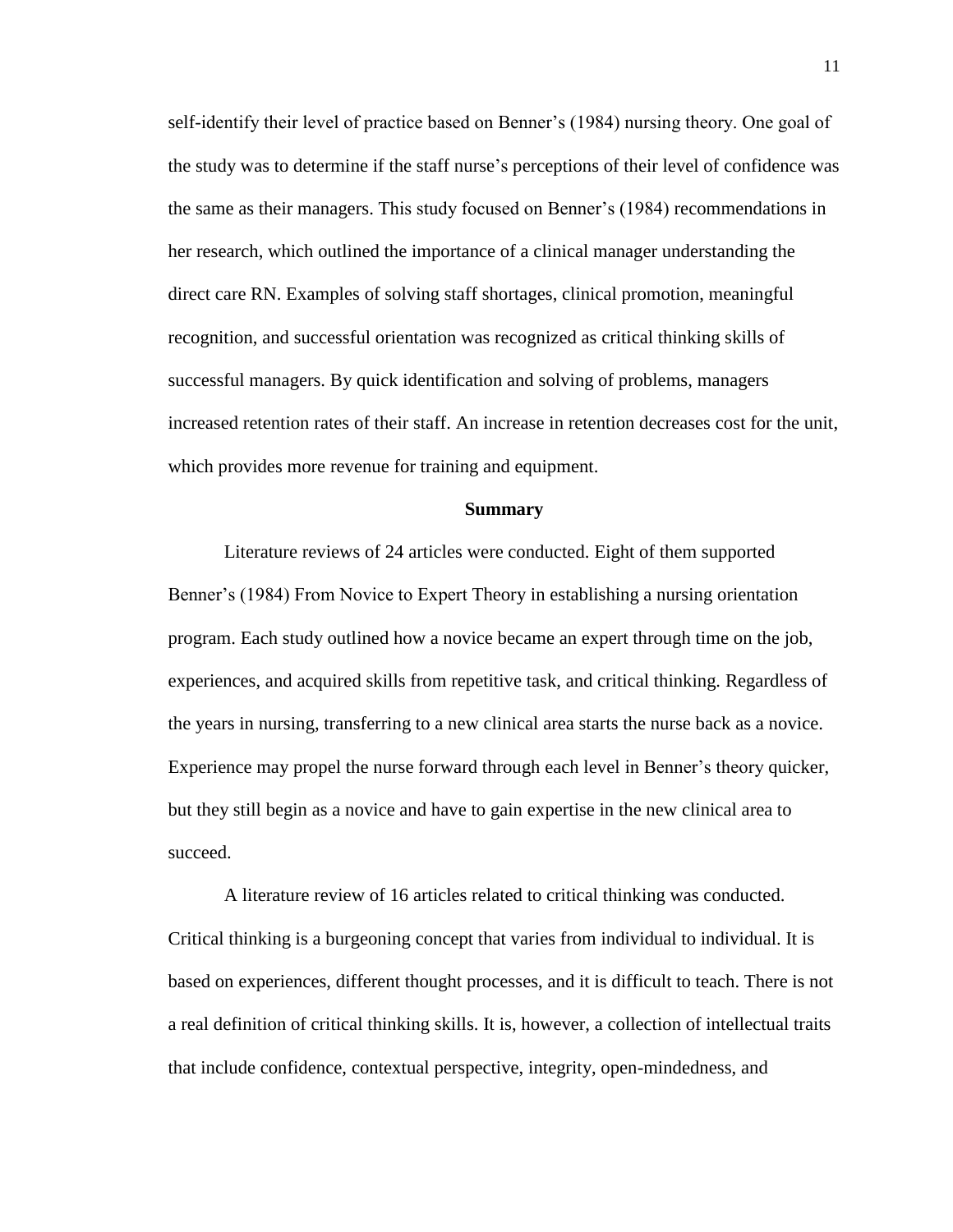willingness to investigate circumstances (Kaddoura, 2010). There were no research articles on the critical thinking and clinical skills necessary to develop confidence on a busy telemetry unit.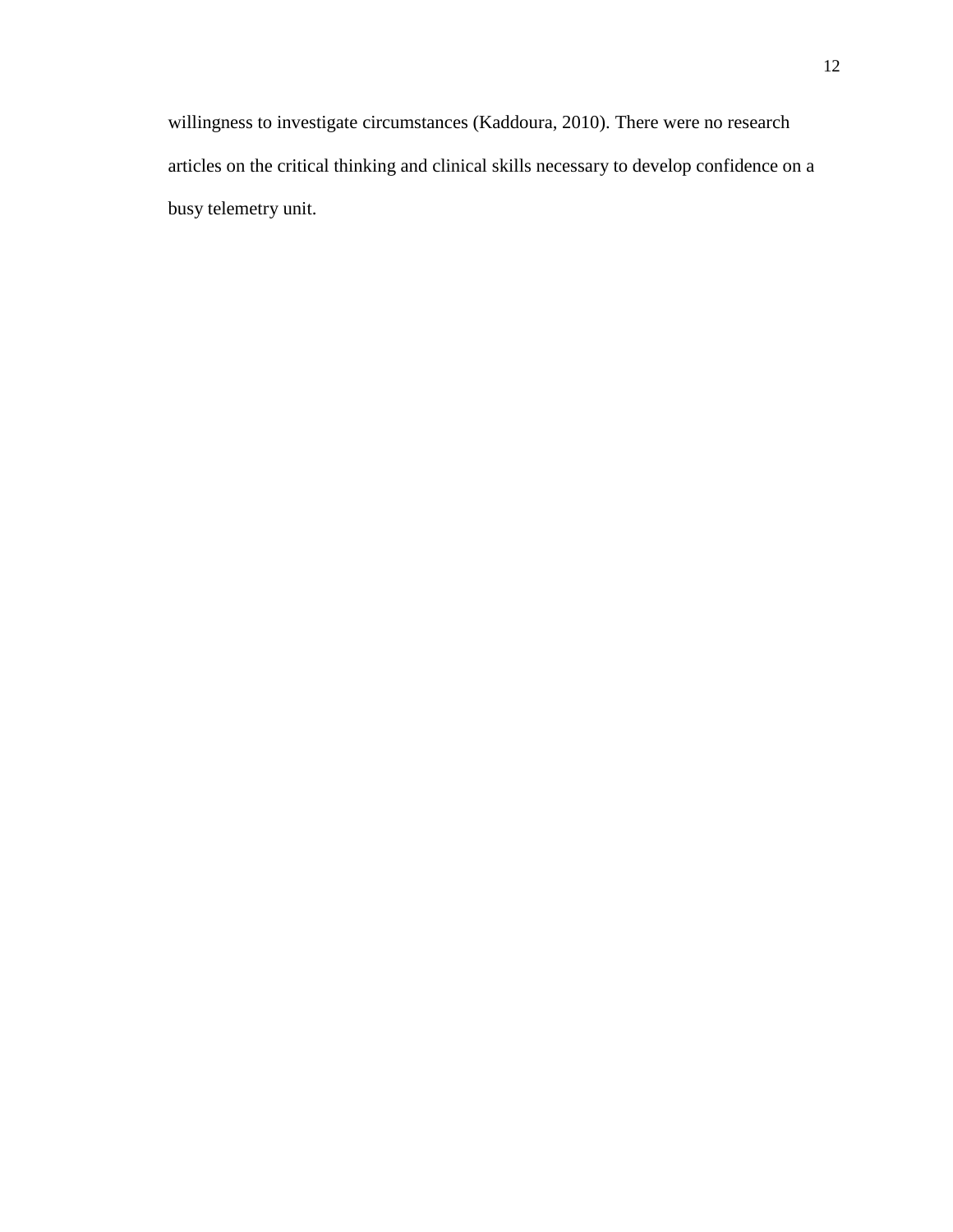#### **CHAPTER III**

#### **Methods**

#### **Purpose and Research Question**

The goal of this study was to identify the extent to which novice and expert nurses, as defined by Benner (1984) theory, perceive themselves prepared to manage the care of six patients on a busy telemetry unit and if past clinical experiences assist in transitioning to telemetry nursing.

The research questions were:

- 1. What is the perception of clinical confidence in novice and expert nurses on a telemetry unit?
- 2. What factors facilitate confidence in novice or expert nurses working on a telemetry unit?

#### **Design**

The research is a descriptive qualitative design.

#### **Sample**

The research was conducted at a 268-bed hospital in the Southeast United States on a 41-bed telemetry unit. A purposive sample was selected for the study; five novice nurses and five expert nurses who are working full-time on the telemetry unit.

A novice nurse is defined, according to Benner (1984), as a nurse with little or no experience in situations in which they are to function. They are allowed entry to gain information about their current clinical position. This research project used the classification of a novice for nurses with two years or less clinical telemetry experience. Benner (1984) described an expert nurse as one who understands the context of the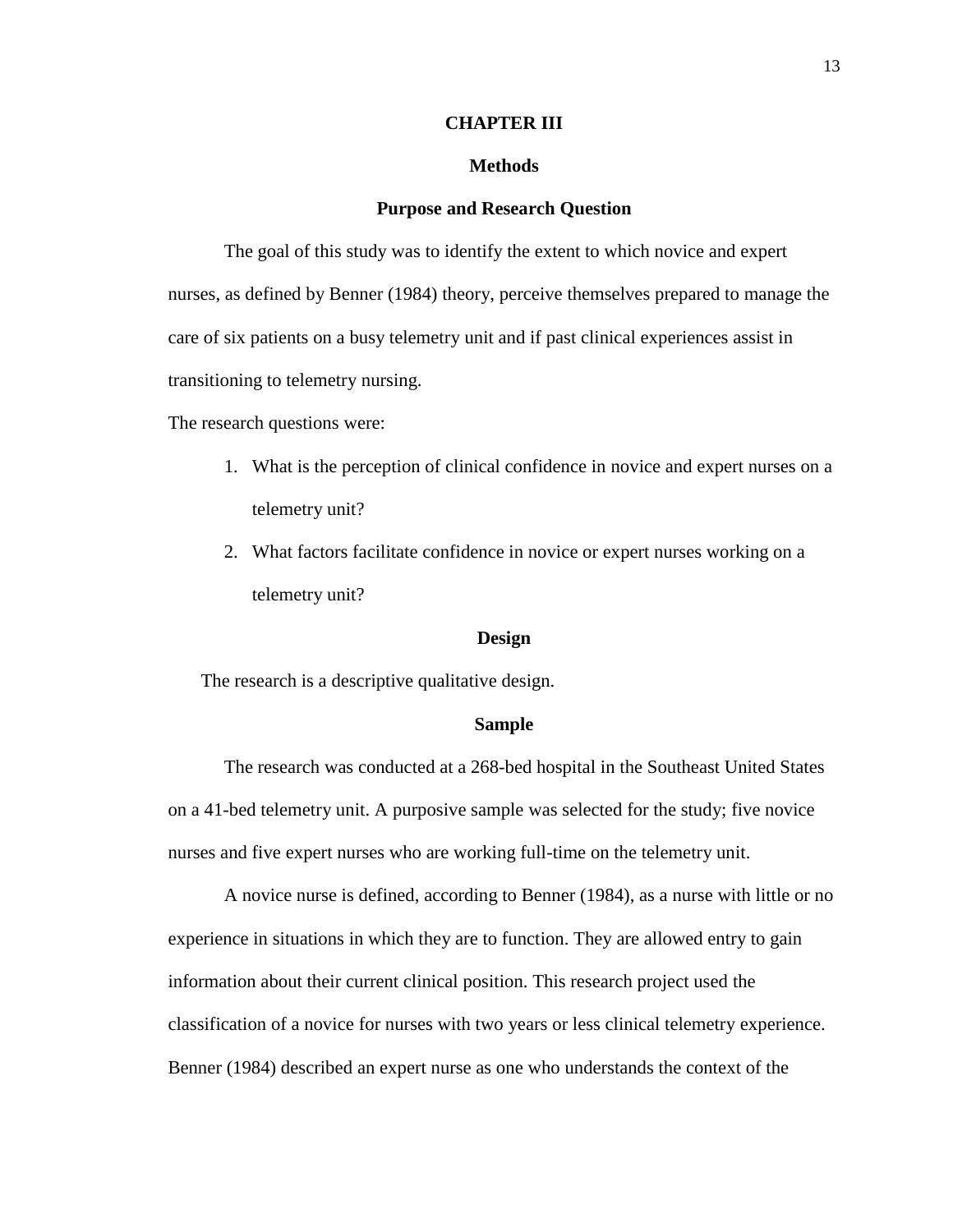situation and is no longer dependent on analytical methods. This research project uses the classification of the expert nurse as any nurse with five or more consecutive years nursing experience in the clinical telemetry area. Expert nurses have served as preceptors and resource person for new graduates and employees. Age, sex, and level of education were not a consideration for selection. Nurses involved in the management of the telemetry unit or hospital were excluded to protect the participants' anonymity.

All nurses selected by the PI and meeting the inclusion criteria, regardless of which shift they were assigned, were given an information sheet (see Appendix A). The data sheet contained the name and contact information of the researcher, university involved, the length of time required to participate in the focus group, and how and where the results are disseminated. Each nurse approached could call the researcher Monday through Saturday from 8 am to 8 pm to volunteer for participation. The purposive sample were not direct reports to the PI.

#### **Method**

The University's Institutional Review Board (IRB) and host hospital's Institutional Review Board granted authorization for the research.

Once the nurses had agreed to participate, arrangements were made to secure a conference room at the hospital and the delivery of food and drinks from the cafeteria. The focus groups met on different days, One day for the novice group and one day for the panel of experts. A three-hour period was chosen to provide time for eating, data collection, debriefing, and field notes.

The use of focus groups to complete this research was aimed to promote verbal data and group interaction by the sharing of experiences and feelings. Focus groups made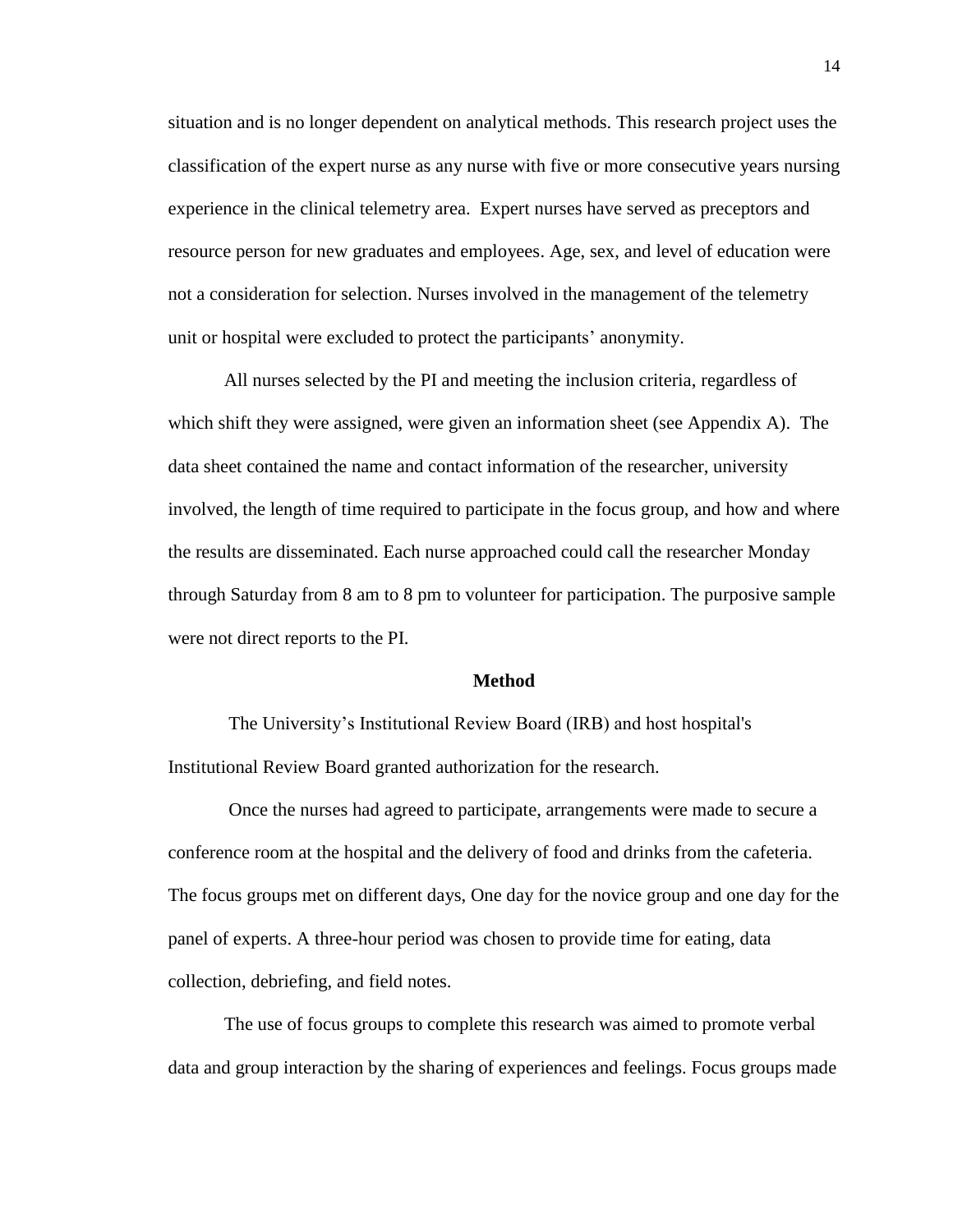up of homogeneous participants produced communication elements by the exchange of similar experiences. By asking open-ended questions to focus groups, data was provided for qualitative research. Usage of open-ended questions with focus groups produced more data than using a survey because it provided honest responses. The choice to use a focus group is a simple research method that provides informal discussion among the participants. The aim of the focus group was to gain an understanding of each group's experiences and feelings. The use of focus groups to complete the research gave control of the research to the participants and allowed the researcher to be the moderator (Liamputtong, 2010).

Using focus groups to perform this study provided an opportunity to understand each person's feelings and experiences. It allowed for an in-depth interaction with a small group of individuals and provided the opportunity for individuals to share experiences and opinions; thus, keeping the focus on the research. The usage of focus groups produced an environment where everyone involved has the same culture and concerns (Liamputtong, 2010).

The researcher served as the moderator and explained the purpose and procedure of the study. Participants were reminded they may choose not to answer questions if they felt uncomfortable, and they could withdraw and leave the conference room at any time without fear of reprisal. After the moderator reviewed the informed consent and answered any questions, participants were asked to sign the consent (see Appendix B). The researcher collected the signed consent forms and secured them in an envelope. Members of the focus groups did not receive any incentives, and the names of the participants were numerically coded for group identification on the excel spreadsheet.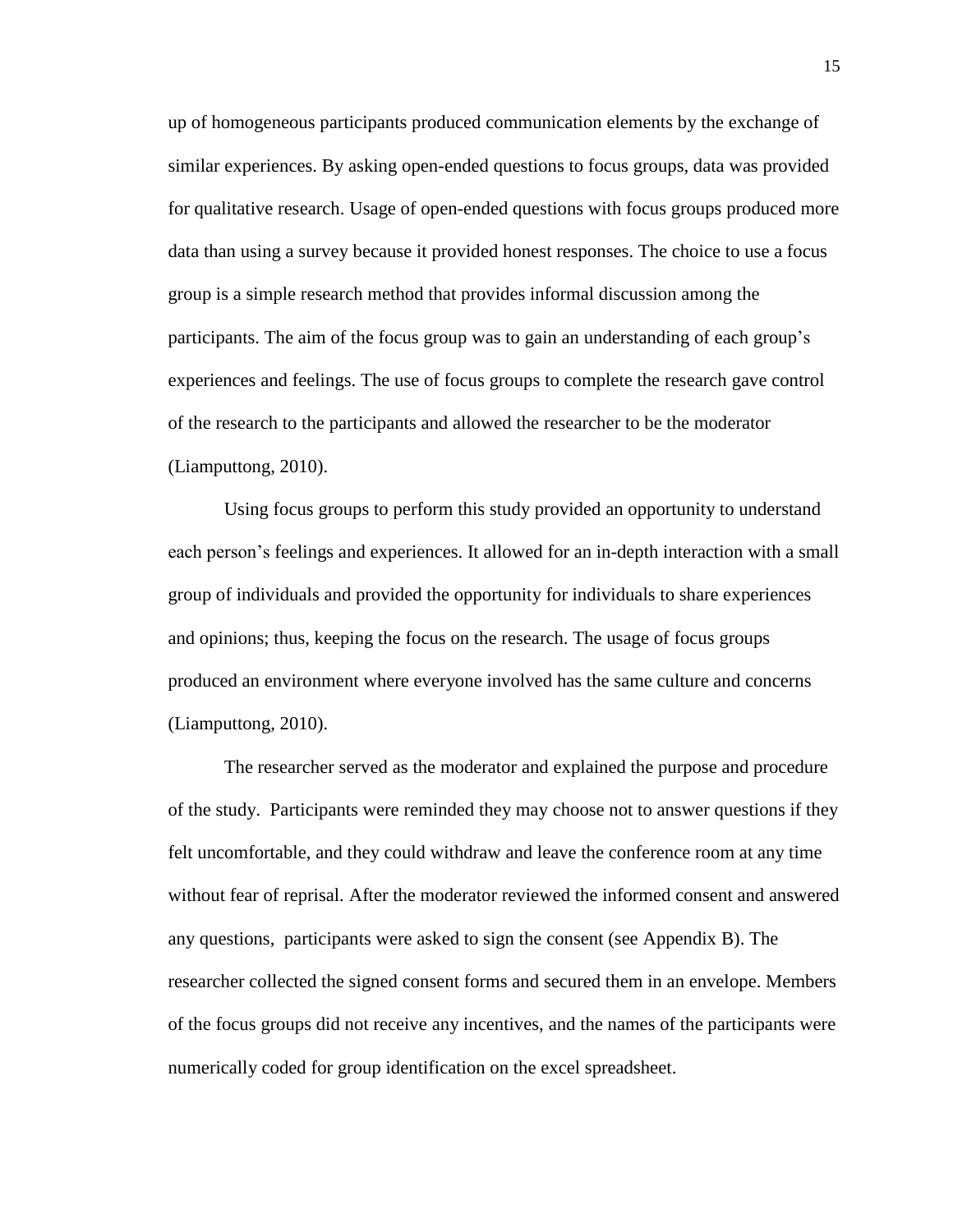Each focus group was conducted separately. Once everyone was seated an engaging question was asked to allow the group to interact and feel safe, such as; *How is your day going?* 

Five open-ended questions were posed by the researcher. The goal of the moderator was to generate independent opinions from the group members while being an active listener. Five broad questions was asked to both focus groups:

- 1. Share with me a story about when you began to feel confident in your clinical abilities on the telemetry unit?
- 2. How long did it take for you to feel confident?
- 3. What facilitated your confidence?
- 4. What was the most arduous task for you to master?
- 5. Based on your current experience, how do you facilitate confidence in new graduates or employees?

Field notes and audio recordings were made during the interview by the researcher; this included mood, facial expression, body language, hand gestures, and distractions (Polit & Beck, 2012). The researcher paraphrased some responses back to the individual for clarification, as necessary.

Questions were designed to be broad-based and were delivered verbally in the same format. The goal of the moderator was to generate the maximum amount of independent opinions from the individual group members while being an active listener. The conversation was free flowing and unscripted except for the designed questions asked of each person. Five broad issues were the center of the discussion for the novice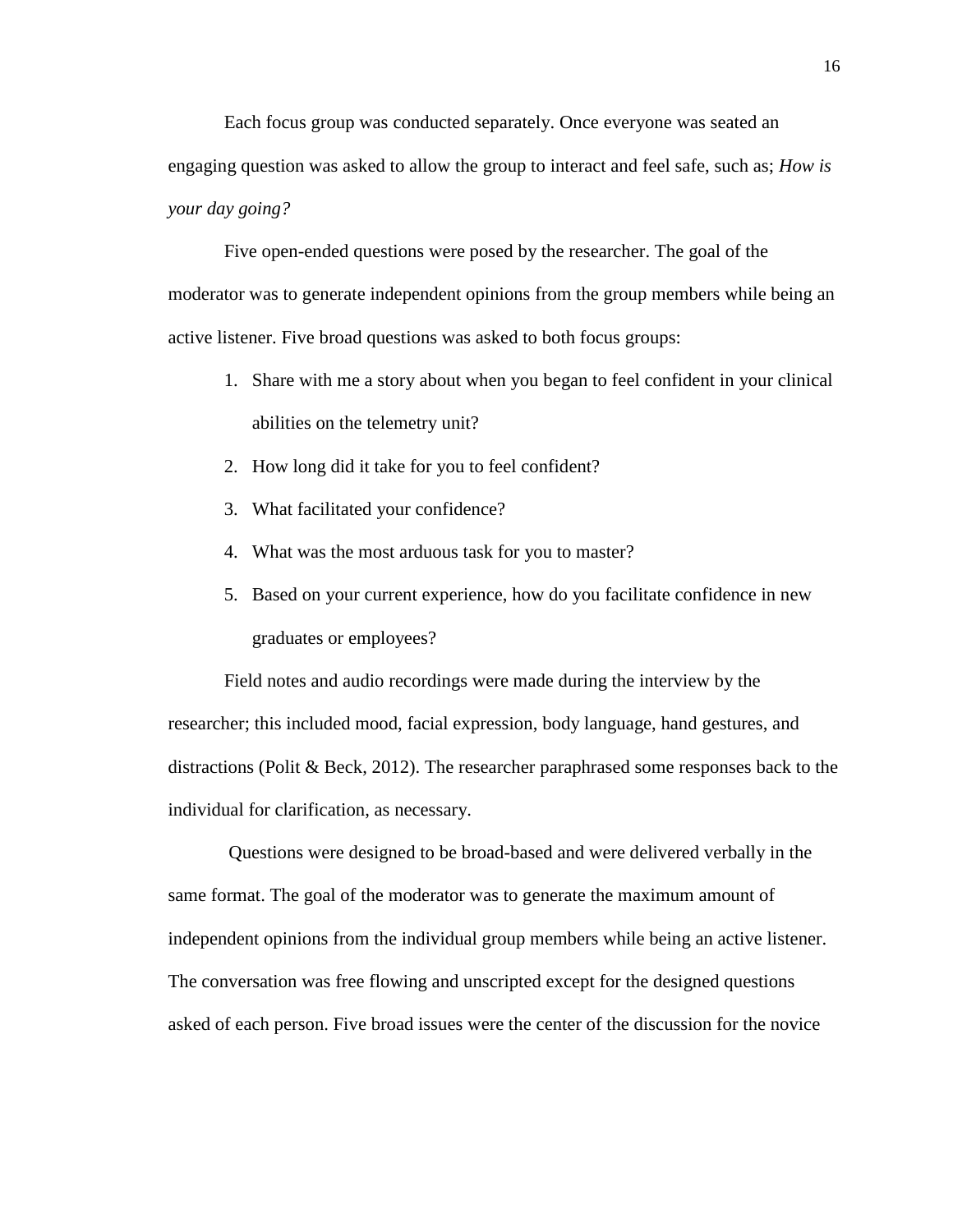and expert focus group. After completion of the focus groups, the recordings were typed into transcripts.

#### **Analysis**

This project is a descriptive qualitative study using narrative analysis to compare each focus group member's thoughts, feelings, and experiences. It concentrates on the experiences of focus group participants on the journey of obtaining confidence in clinical skills (Millward, 2012). The researcher read transcripts, listened to the recordings, and reviewed field notes several times to understand the experiences of confidence building in novice and expert nurses.

For each question, individual quotes were listed on an Excel spreadsheet. A separate spreadsheet was used for each group. Within the Excel workbook, one worksheet per question was utilized (Gee, 1991). The worksheet was divided into three columns and labeled as follows. (Figure 3)

| <b>Group ID</b>  | <b>Ouote</b>                     | <b>Body Language</b>                        |
|------------------|----------------------------------|---------------------------------------------|
| $N-1$ (Novice 1) | "I was scared I'd hurt someone." | She was sitting on the edge<br>of the seat. |

*Figure 3.* Date Analysis Spreadsheet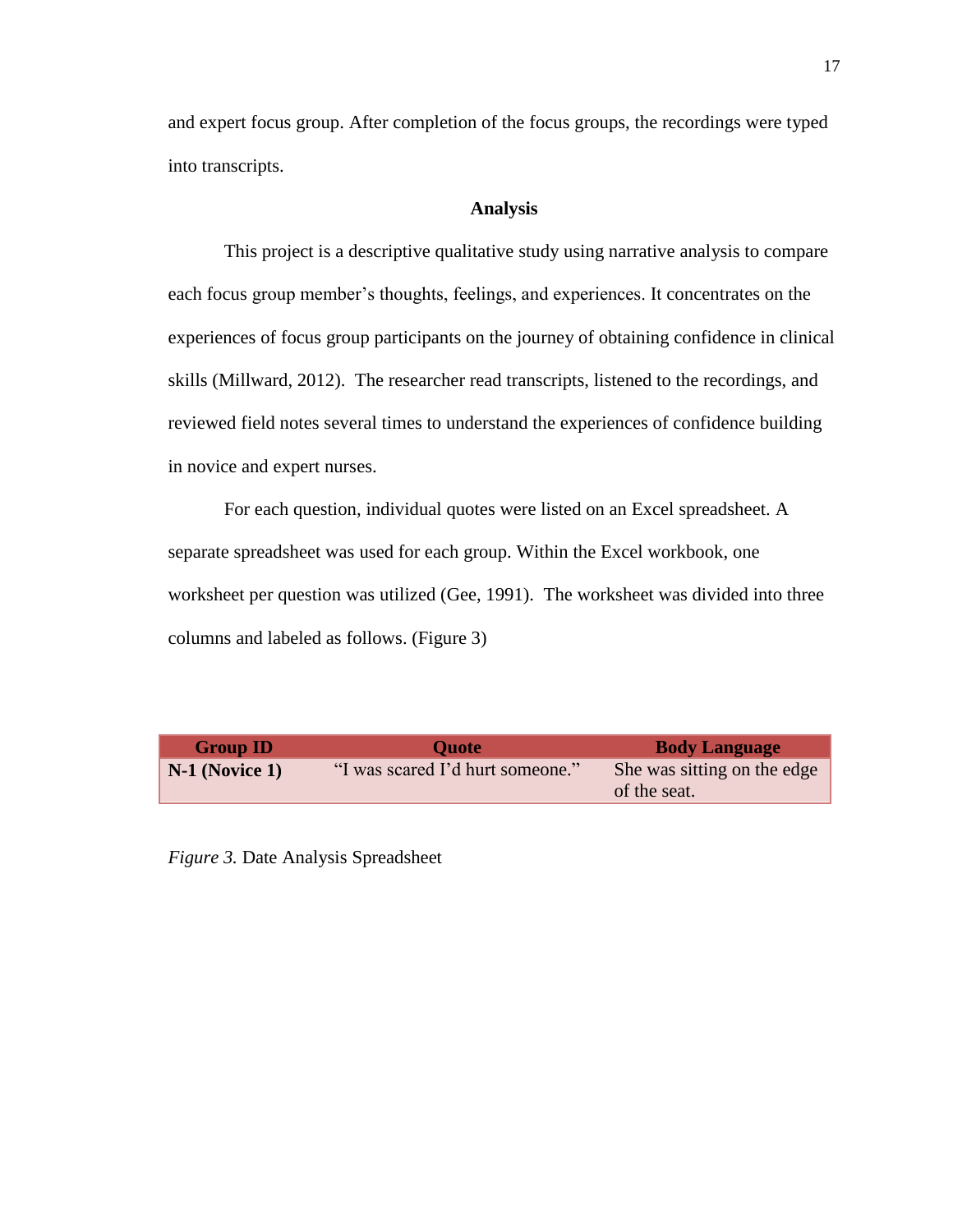The letter N identified the novice focus group on the excel spreadsheet, and the letter E. designated the expert focus group. The researcher developed common themes from the data for each question. All data was stored on the investigator's personal computer in a password-protected file. At the conclusion of the research, all written data was submitted to the University IRB committee to be kept in locked storage for 10 years then destroyed.

#### **Budget**

Any hospital, company, or university did not provide funding for the research. The budget consisted of \$100.00. This was financed by the researcher and used to provide refreshments and light snacks for participants in the research.

#### **Dissemination**

Results of the research was distributed by a poster and verbal presentation at the University in April 2016 and the Institutional Review Board at the participating hospital in May 2016. Results from the study will be submitted for publication in ProQuest database.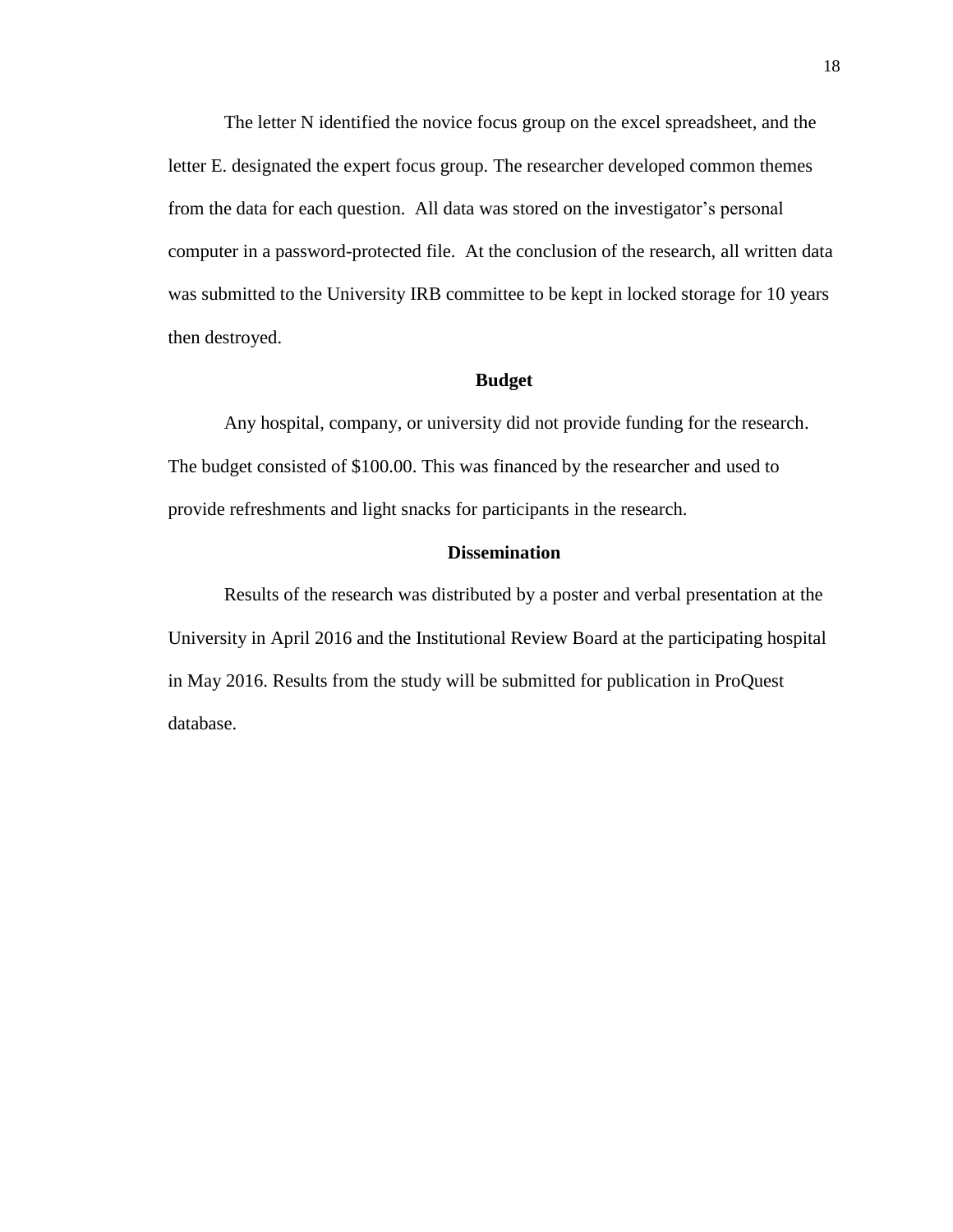#### **CHAPTER IV**

#### **Results**

Approval from the host hospital and the Univerisity's IRB was received. The PI handed a flyer containing a short description of the study, location, date and times, and contact information to each person invited to attend the focus group. One individual meeting the novice nurse criteria verbally consented to participate immediately. Two novice nurses took a day to agree and notified the researcher the following morning by telephone. Two invitees did not respond to the invitation, which was perceived as a decline to take part in the study. The novice focus group meeting was set for a Monday at 12:00 PM. The conference room was reserved for a three-hour time block to accommodate the focus group. Arrangements for food and refreshments were not made with the cafeteria due to exceeding the budget for the research. Instead cheese and meat tray and drinks were purchased from a local deli.

The three members of the novice focus group arrived within five minutes of each other. As planned, 10 minutes was given to obtain a drink and snacks. In attendance were three focus group members and the primary investigator. The consent was reviewed, signed, and sealed in an envelope by the primary investigator. A small digital recorder was placed on top of the table to record the conversation. The PI reminded the participants that the session would be audio recorded; all members were in agreement, and no objections were voiced. After the focus group concluded, the PI transcribed the recording into a word document. No names or identifiers were used in the transcripts. Field notes were taken by the PI on paper to document body language, hand actions, and facial expressions.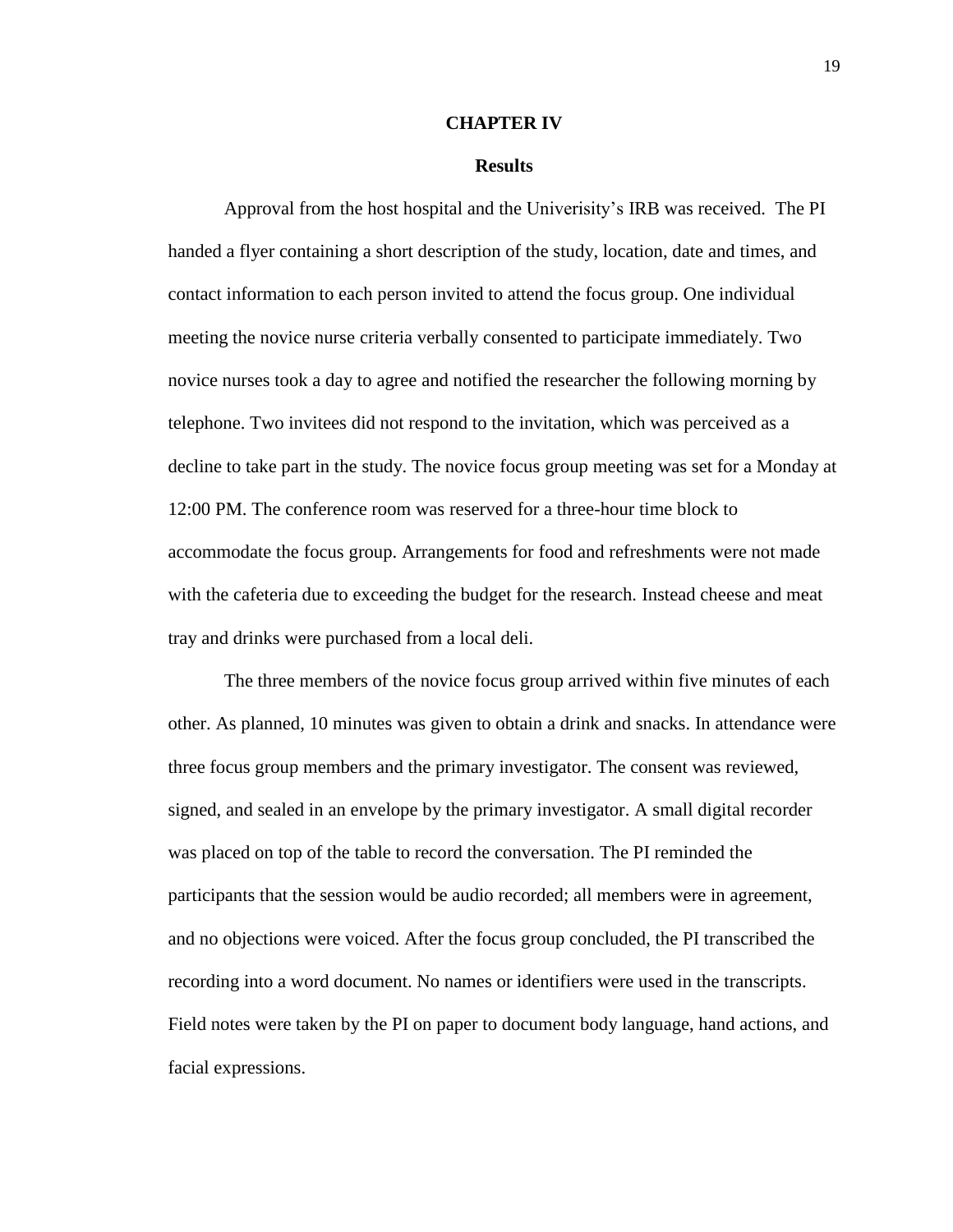Each group session provided time for socialization and was opened with the engaging question of "*How has your day been ?"* The intent was to promote a relaxed atmosphere, resulting in open free flowing conversation. Members of the group appeared to be comfortable and willing to take part in the research. Documentation of body language and hand gestures was difficult to do because of the pace of the conversation. The PI was able to successfully accomplish documenting body language by dividing a sheet of paper into the columns representing each member. On the left-hand side of the page was a corresponding number of the question. The researcher placed a number at the top of each column to identify each participant. In addition, immediately following the focus group session, the PI documented body language and added voice tone to the field notes while listening to the audio recordings. This format was conducted for both focus groups, allowing the PI to document body language without delaying the conversation to make notes.

All audio recordings were transcribed into a word document. Excluded from the transcripts were laughter and inconsequential conversations about unrelated topics, (childcare, relationships, etc.). The audio recordings were listened to a multitude of times to confirm no important data was accidentally excluded. While transcribing the conversation, body language, voice tone descriptions, facial and hand gestures descriptions added in the transcripts and identified by the term "Body Language." Tables 1 through 5 identify one-sentence quotes from each participant in the novice focus group with the main theme of the question. Exemplars listed after Table 5 demonstrated the full content of the story from the novice group, including body language as an example of their feelings about the question.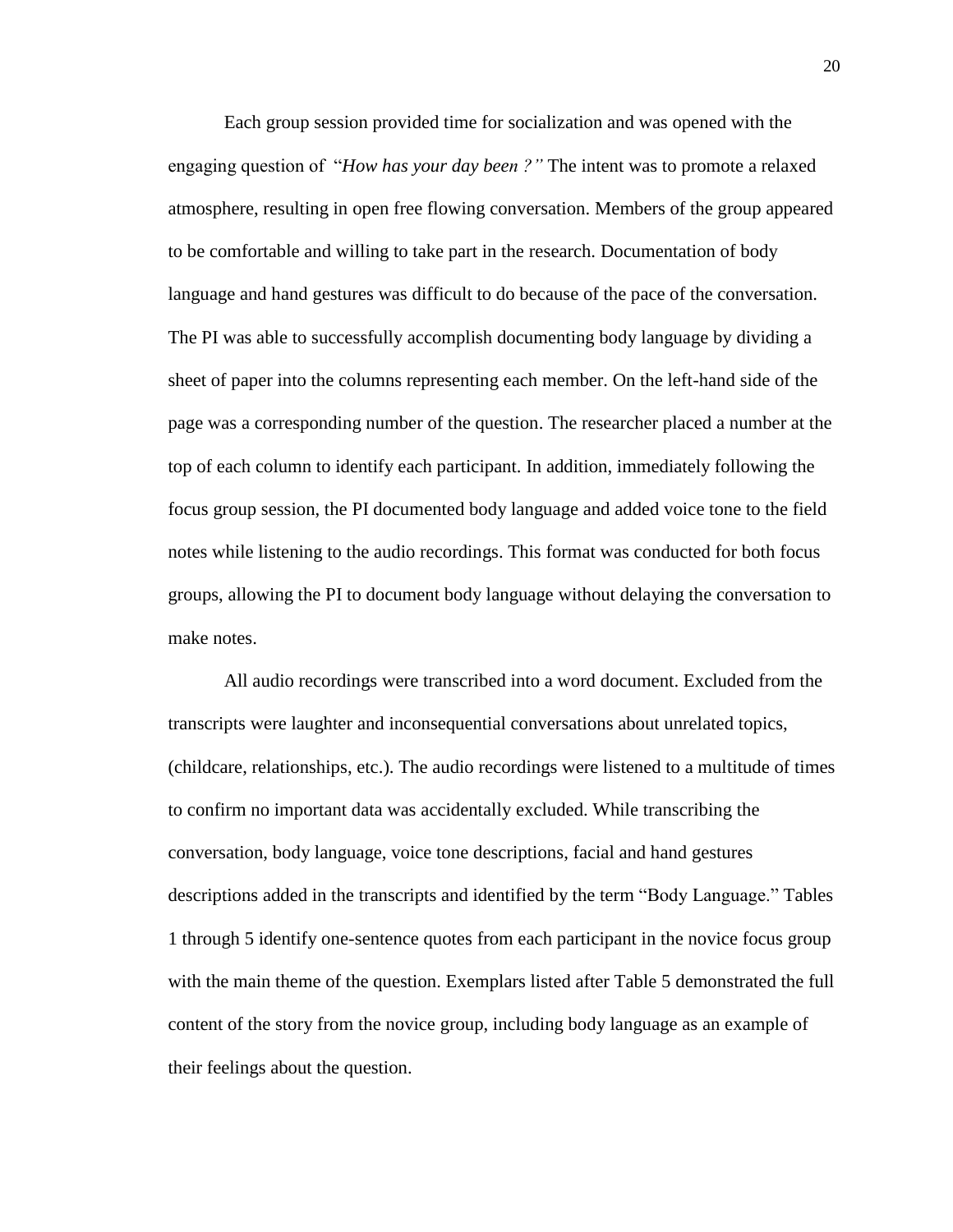Question one was designed to identify what act(s) may have taken place to promote confidence in a novice nurses' clinical abilities. According to Benner's (1984) theory, the question was designed to determine if the novice nurse placed importance on

task completion as theorized.

Table 1

Question 1 for Novice Nurse Group

| 1. Share with me a story about when you began to feel confident in your clinical |                                                     |                       |
|----------------------------------------------------------------------------------|-----------------------------------------------------|-----------------------|
|                                                                                  | abilities on the telemetry unit?                    |                       |
| Group ID                                                                         | Comment                                             | Body Language         |
| Novice-1                                                                         | "I feel confident when I leave, and the workload is | Voice had a higher    |
|                                                                                  | complete, all medications were given, and everyone  | pitch on the term     |
|                                                                                  | is safe."                                           | confident.            |
|                                                                                  |                                                     |                       |
| Novice-2                                                                         | "Support from other nurses, accomplishing tasks,    | Relaxed, sitting back |
|                                                                                  | such as starting an IV without help. Completed      | in the chair.         |
|                                                                                  | workload."                                          |                       |
|                                                                                  |                                                     |                       |
| Novice-3                                                                         | "Support from other nurses, but I am still scared   | Embarrassed, slow     |
|                                                                                  | and have been here almost a year."                  | to respond, face      |
|                                                                                  |                                                     | flushed.              |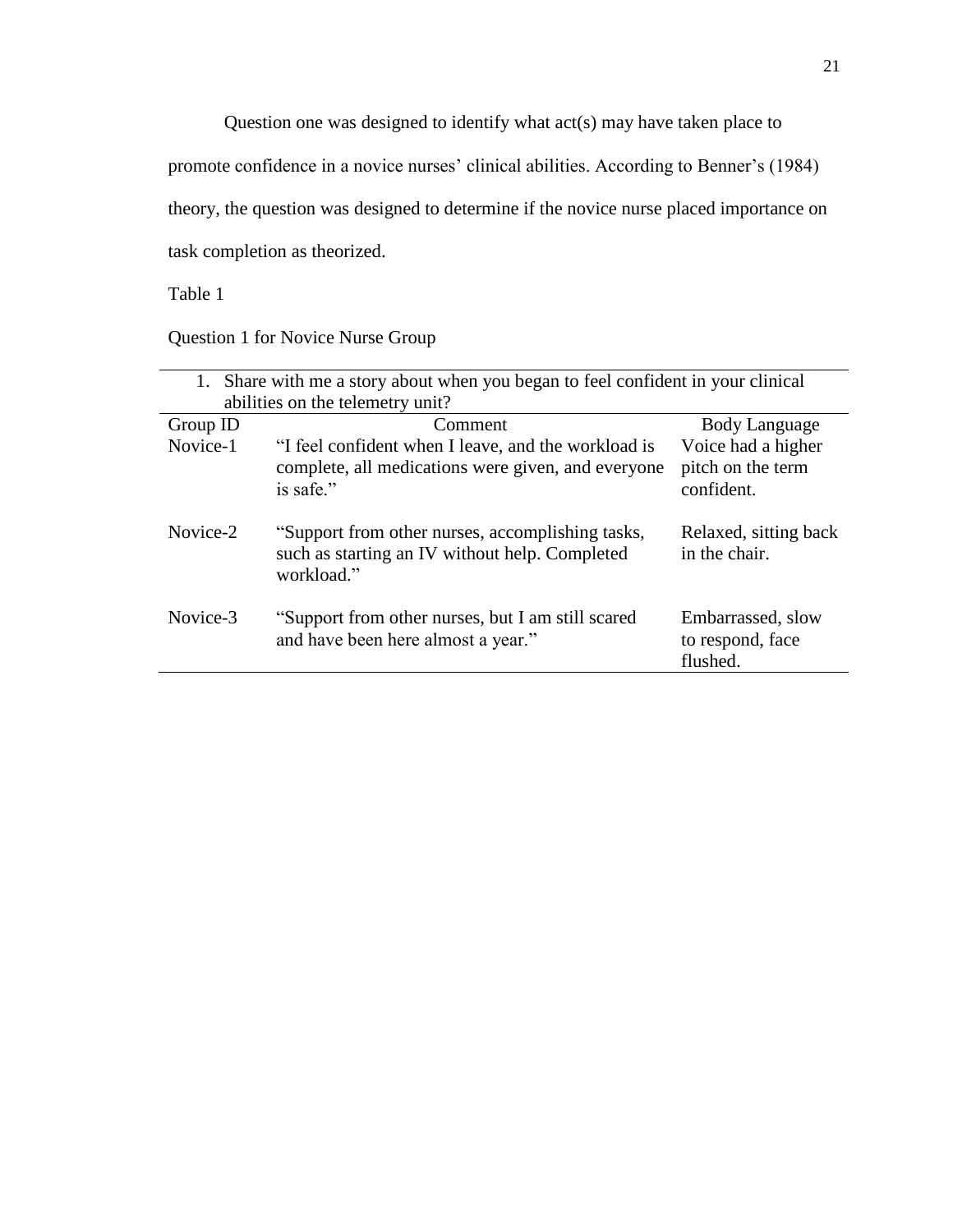Study question two was designed to obtain an estimated time frame for when the novice nurse begin to feel confident on the unit, and was later used for comparison with an estimated time frame from the expert nurses.

Table 2

Question 2 for Novice Nurse Group

|          | 2. How long did it take for you to feel confident? |                                                |
|----------|----------------------------------------------------|------------------------------------------------|
| Group ID | Comment                                            | <b>Body Language</b>                           |
| Novice-1 | Four to five months, this is a busy unit           | Higher voice<br>inflection on the<br>term busy |
| Novice-2 | Six months                                         | Relaxed                                        |
| Novice-3 | Six months or longer                               | Slow to respond,<br>watching others            |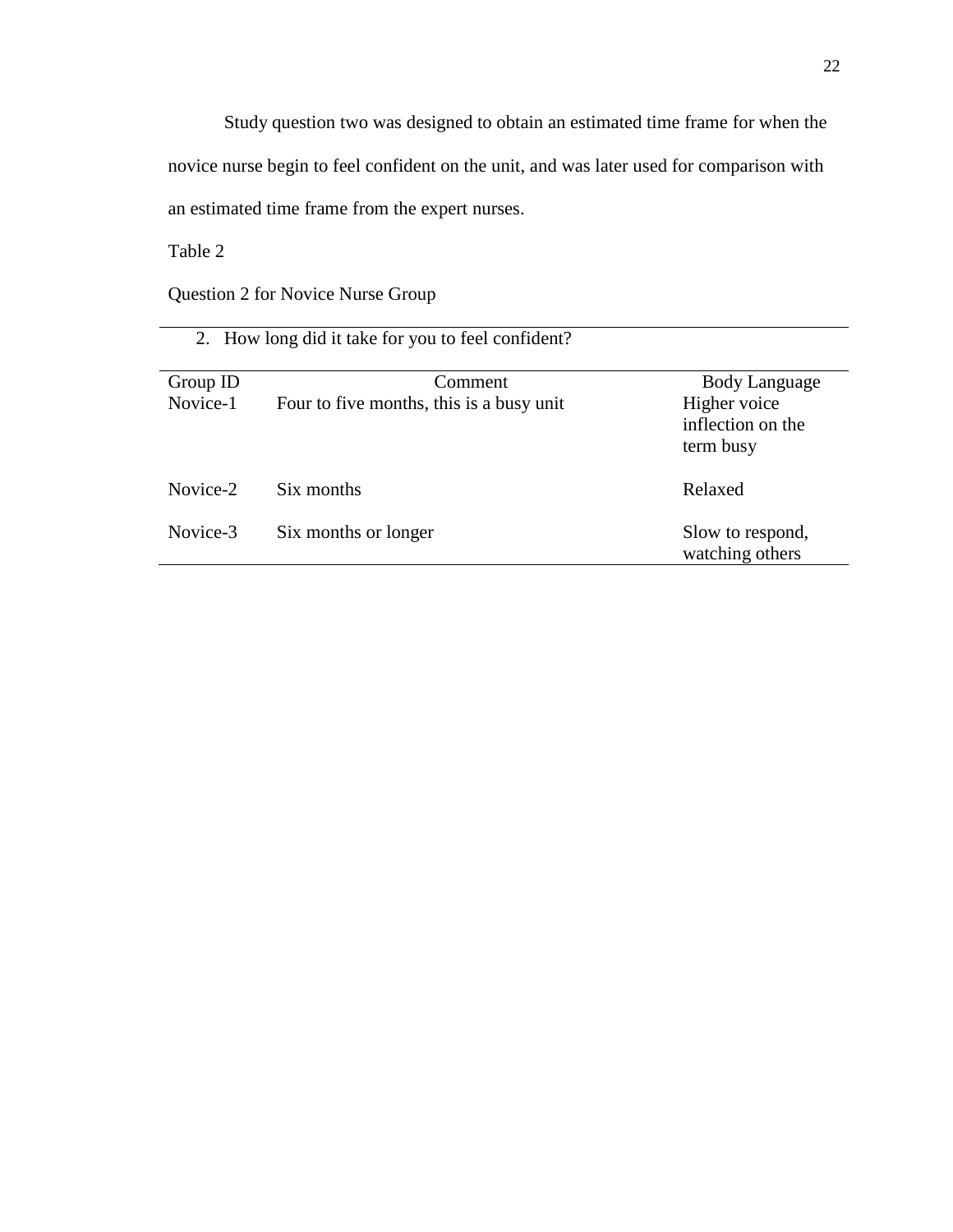To increase retention, an understanding of factors facilitating confidence have to be understood. Question three was intended to promote conversation about different factors and needs promoting confidence. According to Benner's (1984) theory, the needs will be different between the two focus groups. By identifying the needs an orientation program can be devised to meet the needs of the groups.

Table 3

Question 3 for Novice Nurse Group

| 3.       | What facilitated your confidence?                                                                                                |                                           |
|----------|----------------------------------------------------------------------------------------------------------------------------------|-------------------------------------------|
| Group ID | Comment                                                                                                                          | Body Language                             |
| Novice-1 | Praise from co-workers, preceptors, providers, and<br>family members                                                             | Relaxed sipping a<br>drink. No hesitation |
| Novice-2 | Complements from fellow nurses, CNA's, doctors,<br>being told you're doing a good job. Recognition<br>during leadership rounding | Relaxed sitting back<br>in the chair      |
| Novice-3 | Experience, doing everything over and over                                                                                       | Relaxed                                   |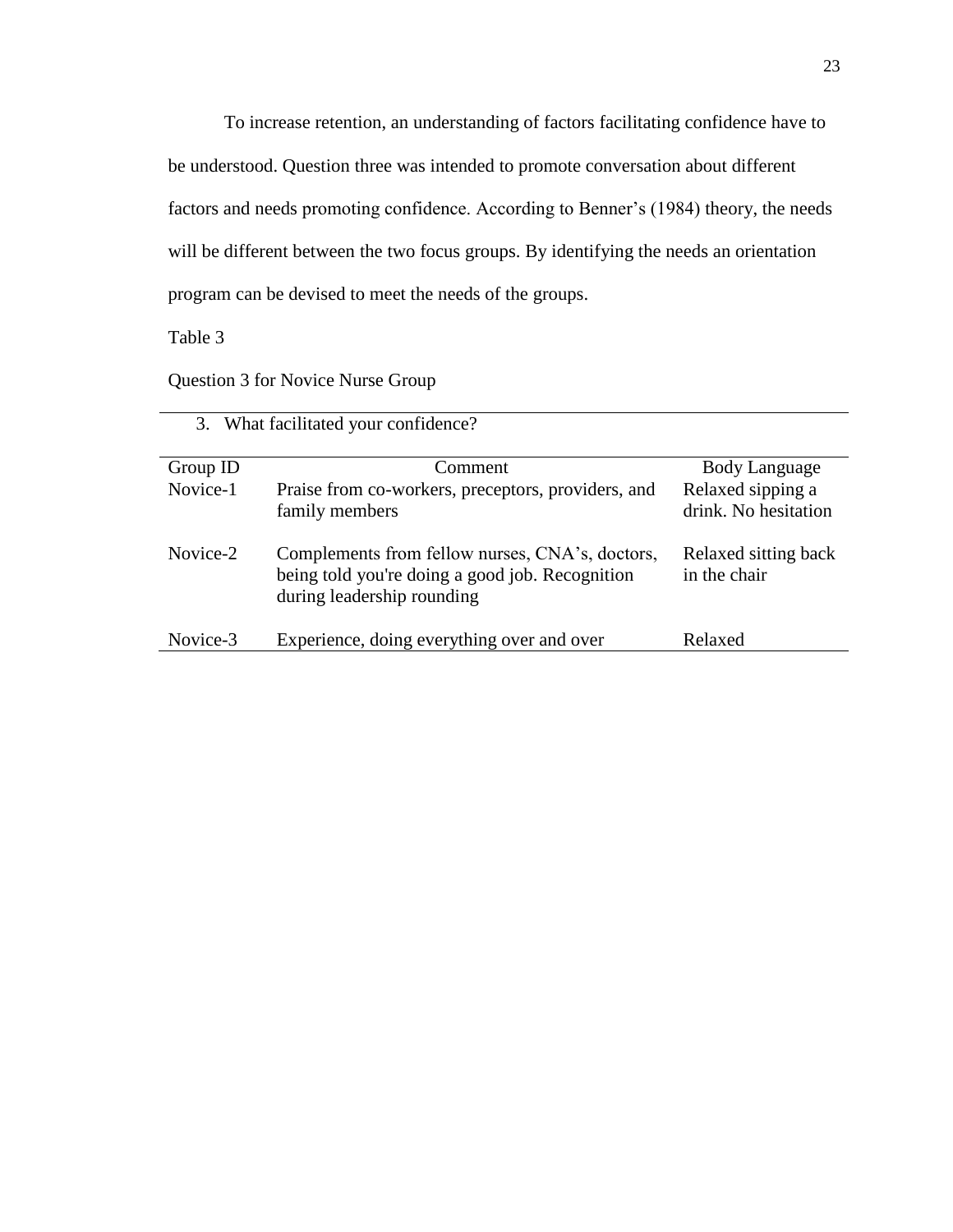Each nurse, regardless of the level of experience, must learn to master new skills when orienting to a telemetry unit question #3 promoted free conversation to characterize common burdensome tasks between groups

Table 4

Question 4 for Novice Nurse Group

|          | 4. What was the most arduous task for you to master? |                                             |
|----------|------------------------------------------------------|---------------------------------------------|
| Group ID | Comment                                              | Body Language                               |
| Novice-1 | Time management and prioritization                   | Leaning forward in<br>the chair             |
| Novice-2 | Time management                                      | Relaxed leaning<br>backward in the<br>chair |
| Novice-3 | Talking with families                                | Tense, face flushed,<br>looking down        |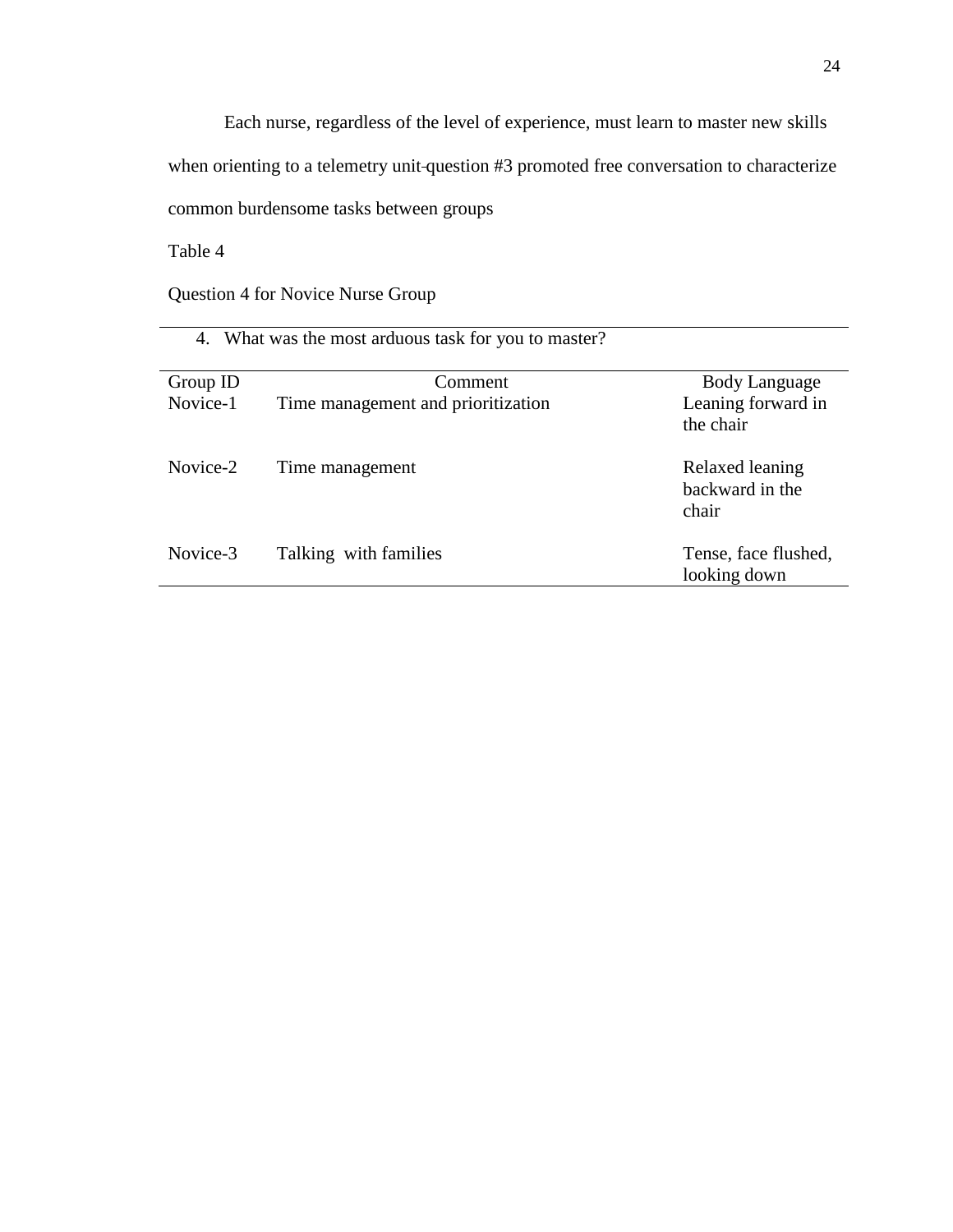Question five was intended to determine how each nurse assisted new graduates

and new employees. Identifying the nurse's values in promoting confidence will allow

incorporation of their standards into the future training of new graduates.

Table 5

Question 5 for Novice Nurse Group

| 5. Based on your current experience, how do you facilitate confidence in new<br>graduate or employees? |                                                                  |                            |
|--------------------------------------------------------------------------------------------------------|------------------------------------------------------------------|----------------------------|
| Group ID                                                                                               | Comment                                                          | <b>Body Language</b>       |
| Novice-1                                                                                               | A positive attitude is where is all begins                       | Stern voice tone           |
| Novice-2                                                                                               | Provide constructive criticism correctly in a<br>positive manner | Leaned toward the<br>table |
| Novice-3                                                                                               | I try to be a resource person                                    | Sitting back in chair      |

The closed-door session lasted 35 minutes. The session concluded with time provided to answer any participant questions. There were no questions or interruptions. The PI thanked everyone for attending the focus group and provided another opportunity for questions. There were no further questions or concerns voiced. Everyone then vacated the room except for the PI. After the conclusion of the focus group, the PI stayed in the conference room alone for two hours to listen to the audio recordings repeatedly while transcribing the conversation into a word document.

According to Benner (1984), novice nurses can take in just a small aspect of the situation. The concept of managing the patient's care while in the telemetry unit is complex. It is a new and complicated environment in which to develop a specific set of nursing skills. The following examples demonstrate how task oriented the novice is.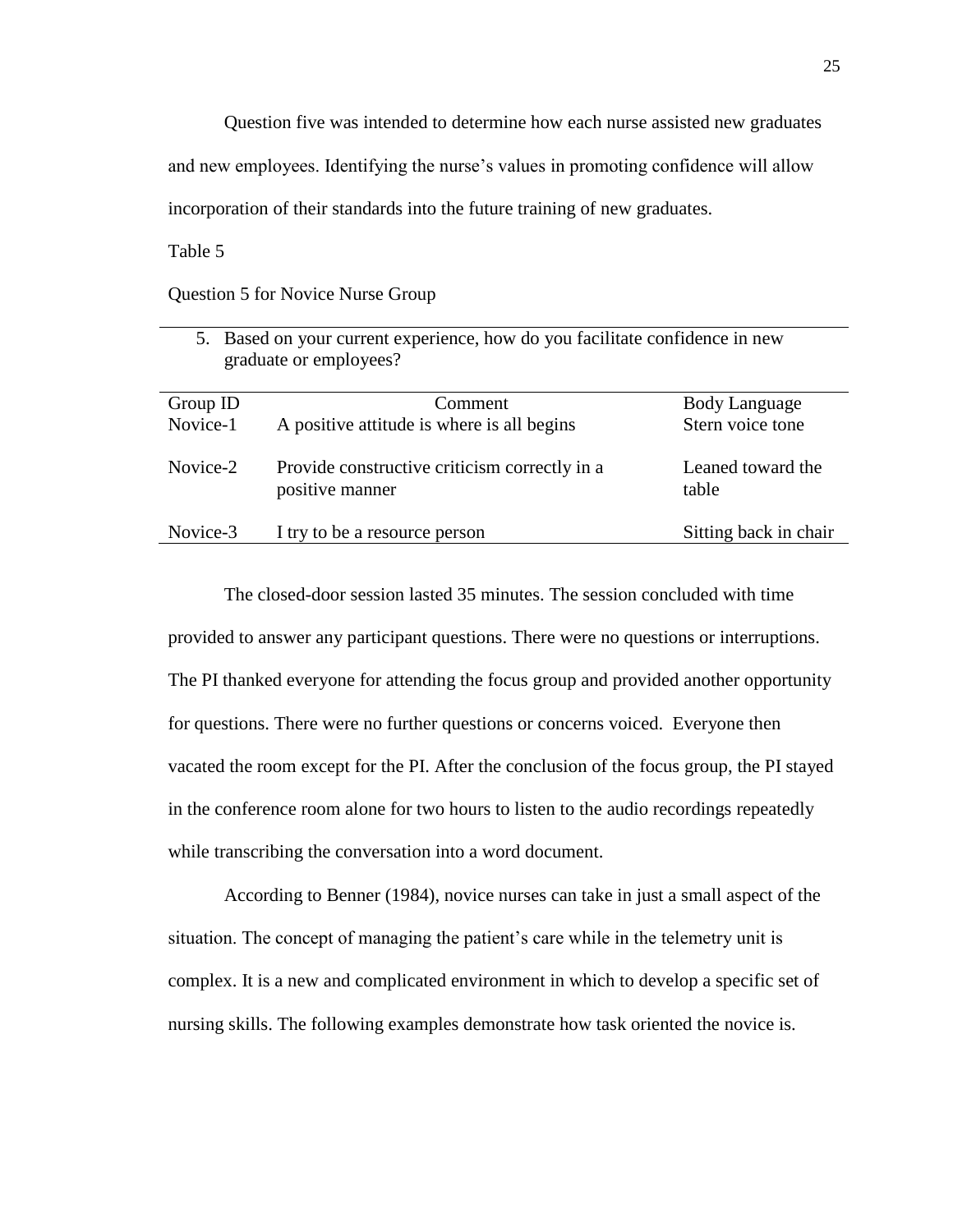While asking the first question the following conversation took place between the PI and a novice nurse.

#### EXEMPLAR I

She was sitting back in her chair, sipping a refreshment and appeared to be relaxed; her voice was soft:

PI: Share with me a story about when you began to feel confident in your clinical abilities on the telemetry unit?

Novice Nurse: " *I was not long out of orientation, and I was giving report to a night shift nurse when she looked at me and complimented me on having everything done. She told me, " A lot of new nurses leave us wondering what they have done all day. You always have everything finished." That made me feel great, that someone noticed. As for my clinical ability, one of the biggest things that made me feel confident was getting an IV without help the first time. It made me feel like a rock star. I did not need someone holding my hand, and it made me feel like a nurse on her own."*

EXEMPLAR II

PI: What facilitated your confidence?

Novice Nurse: Her voice tone is soft, she is sitting back in the chair relaxed, *"That is a tough question. Other nurses saying I was doing a good job. My preceptor telling me I was getting it and everything would be OK. The patients telling me "thank you" when I got the IV for them. Patient's family when they do not have any complaints, and they feel all the patient's needs have been met. That goes a long way knowing the families feel I did a good job."*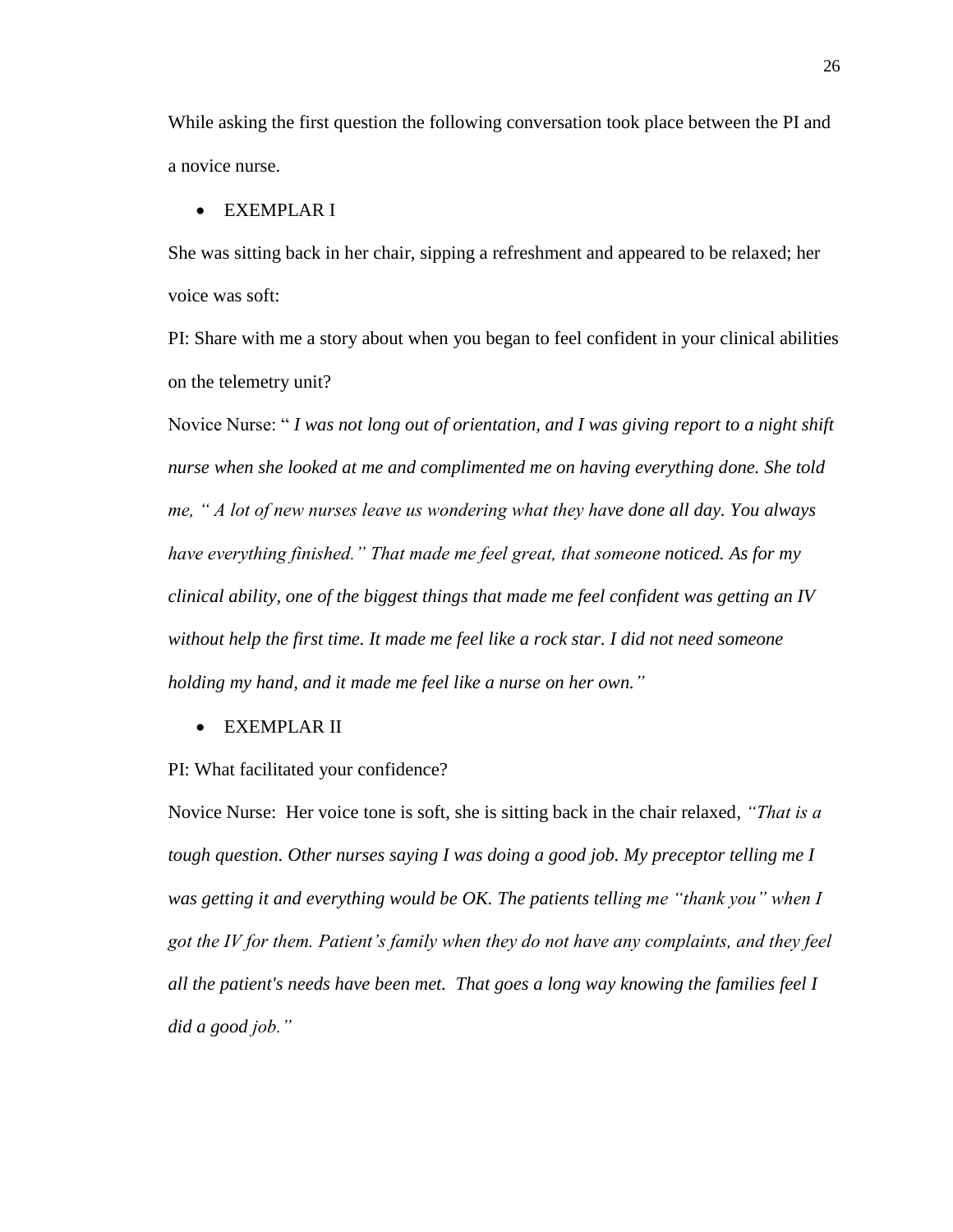The session for the expert focus group followed the same format as the novice focus group and was held on a Wednesday at 12:00 pm in the same conference room used for the novice group. The conference room also was reserved for a three-hour time block to accommodate the focus group and to allow time for the PI to listen to the audio recordings over and over and to review field notes. The session was a closed door session to decrease the chance of interruptions. There were no interruptions. Attending was four of the five invitees and the PI.

Recruitment of members of the expert focus group followed the same format as the novice group. The primary investigator selected each nurse and gave the same flyer explaining the study. The nurses were approached in private. One person immediately agreed to participate in the focus group; two members notified the PI by phone the next day; and the fourth informed the PI the following shift in person.

Refreshments were purchased from a local deli instead of the hospital cafeteria due to budget constraints. Time for socialization was provided; the consent was reviewed, signed by the participants, and placed in a sealed envelope. Time was given to answer any questions; there were no issues voiced. The PI reminded the expert focus group that the conversation would be audio recorded, No objections were voiced about the format or audio recordings.

All information and instructions given to the novice group were given to the expert group. Tables 6 through 10 represents the expert focus group and follows the same format as the novice group. Exemplars after Table 10 are used to portray the feelings and thought processes of the expert focus group. The goal was to compare and contrast the experiences of novice and expert nurses new to telemetry nursing.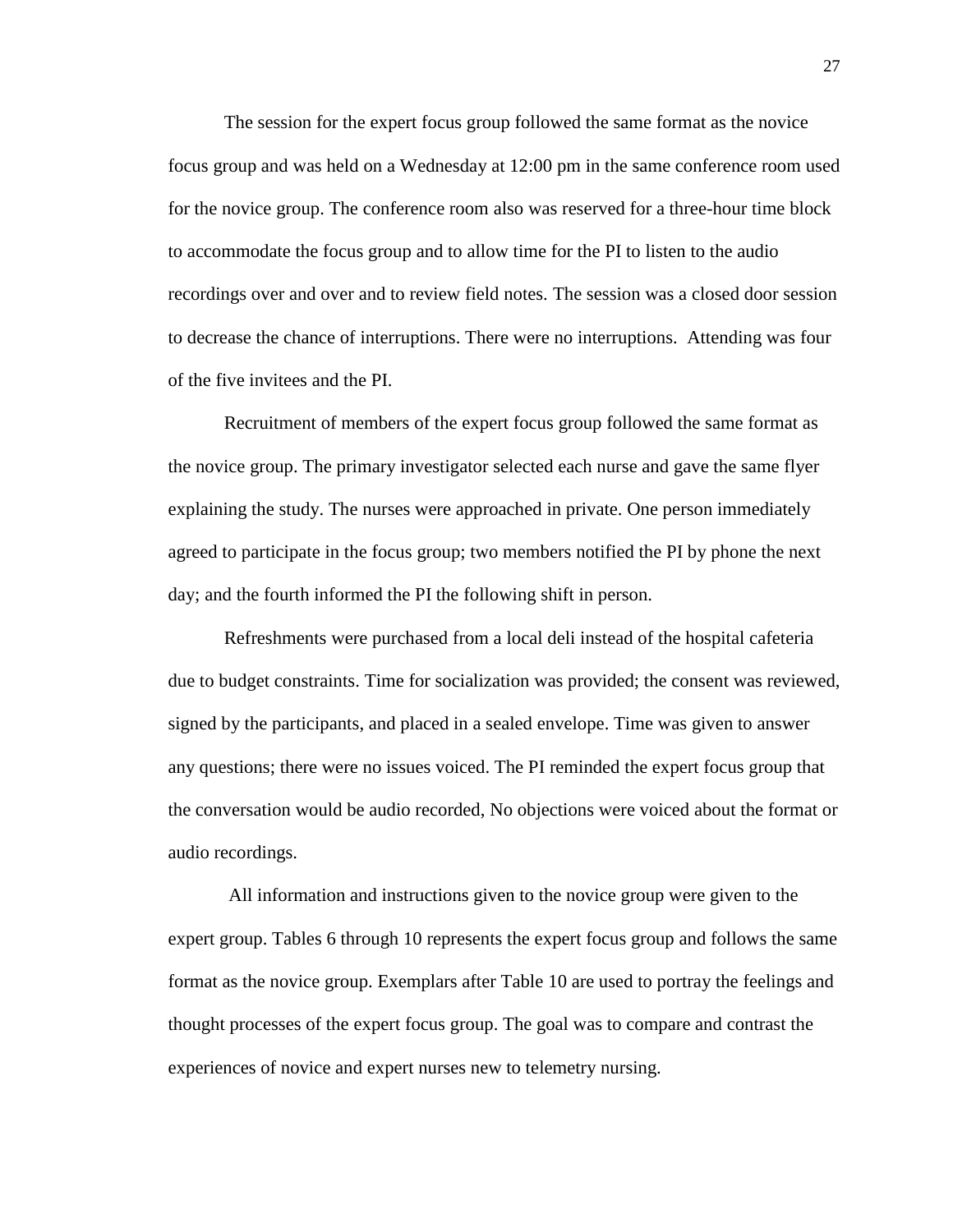Before asking any questions, the PI explained the questions were designed to solicit each person's individual interpretation of the question based on their experience on the telemetry unit. The group was encouraged to be as honest and open as possible without being uncomfortable. The expert group was informed they would be asked the same questions as the novice group. Field notes were taken in the same format used for the novice group.

Table 6 begins with the first question directed to the experts. Short quotes and themes are identified to determine if the expert group emulated Benner's (1984) theory and would process the questions with increased critical thinking and have different goals.

Table 6

Question 1 for Expert Nurse Group

| 1. Share with the a story about when you began to rect confident in your chilical<br>abilities on the telemetry unit? |                                                                                                                           |                                                       |
|-----------------------------------------------------------------------------------------------------------------------|---------------------------------------------------------------------------------------------------------------------------|-------------------------------------------------------|
| Group ID                                                                                                              | Comment                                                                                                                   | Body Language                                         |
| Expert-1                                                                                                              | Ability to function without looking up protocol and<br>assist employees without giving them incorrect<br>information      | Relax, smiling                                        |
| Expert-2                                                                                                              | It was when I began to see the different diseases<br>and react comfortably and recognize the different<br>symptoms        | A long silence<br>before answering,<br>looking upward |
| Expert-3                                                                                                              | Having the ability to anticipate a provider's orders,<br>and being ready to take verbal orders from the<br>physician      | Sitting with elbows<br>on the table, relaxed          |
| Expert-4                                                                                                              | Being a travel nurse and being able to function as a<br>nurse with a full assignment with only a three-day<br>orientation | Laughing and<br>smiling                               |

| 1. Share with me a story about when you began to feel confident in your clinical |
|----------------------------------------------------------------------------------|
| abilities on the telemetry unit?                                                 |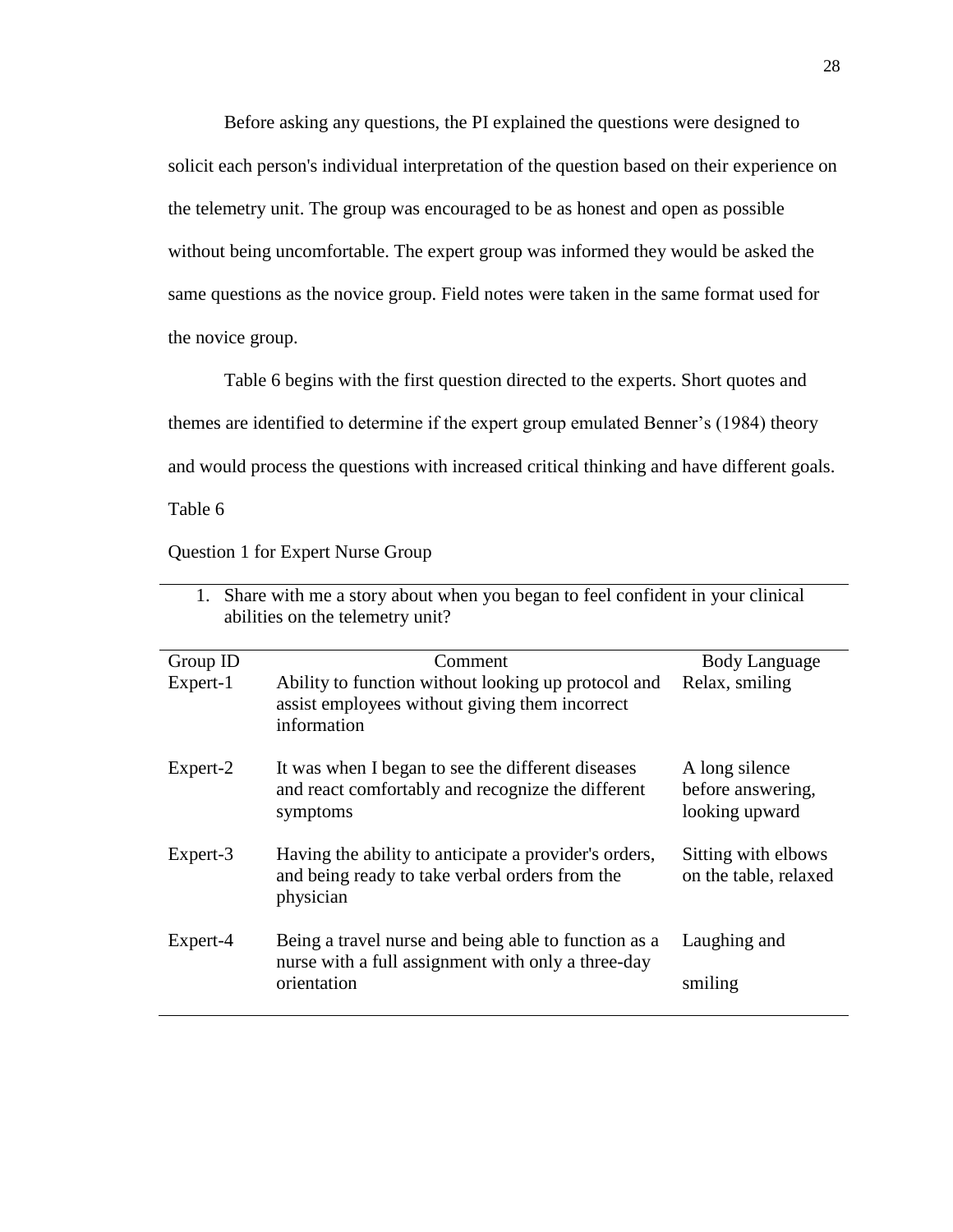The second question was asked of the expert group to determine if their time

frame to feel confident was close to what the novice nurse stated. Most of the experts

listed a time span to feel confident twice as long as the novice group.

Table 7

Question 2 for Expert Nurse Group

| 2. How long did it take for you to feel confident? |                                                            |                                       |  |  |
|----------------------------------------------------|------------------------------------------------------------|---------------------------------------|--|--|
| Group ID                                           | Comment                                                    | Body Language                         |  |  |
| Expert-1                                           | Four to five months maybe six                              | Relaxed, laughing                     |  |  |
| Expert-2                                           | After the first year and when I started training<br>people | Sitting back in the<br>chair          |  |  |
| Expert-3                                           | A year and a half before I could reach my mark             | Seated in a chair,<br>looking forward |  |  |
| Expert-4                                           | Seven years before I felt comfortable.                     | Sitting with legs<br>crossed.         |  |  |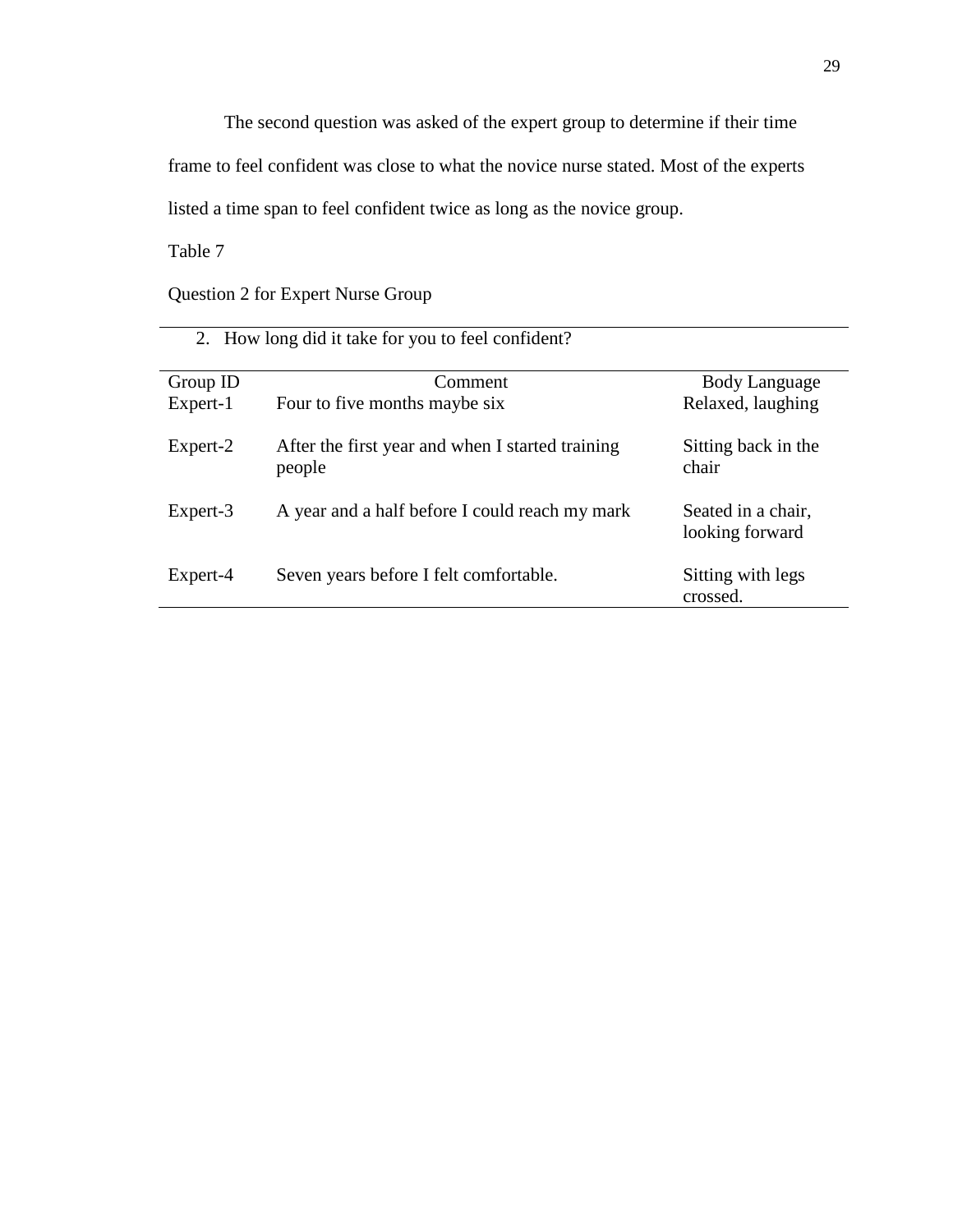The PI asked the expert's question three to determine if the factors facilitating

their confidence were similar to the novice group. The experts' influences appear to be

more related to critical thinking than task driven.

Table 8

Question 3 for Expert Nurse Group

| 3. What facilitated your confidence? |                                                                                                 |                                                                |  |  |
|--------------------------------------|-------------------------------------------------------------------------------------------------|----------------------------------------------------------------|--|--|
| Group ID                             | Comment                                                                                         | <b>Body Language</b>                                           |  |  |
| Expert-1                             | Being able to perform skills, tasks, and duties with<br>minimal help                            | Relaxed, sitting back<br>in the chair                          |  |  |
| Expert-2                             | Watching the case from beginning to end and<br>seeing the results of the decisions, good or bad | Leaning forward in<br>the chair relaxed.                       |  |  |
| Expert-3                             | Repeated exposure                                                                               | Leaning back in the<br>chair, tapping a<br>finger on the table |  |  |
| Expert-4                             | Repeated exposure                                                                               | Leaning back in the<br>chair with legs<br>crossed              |  |  |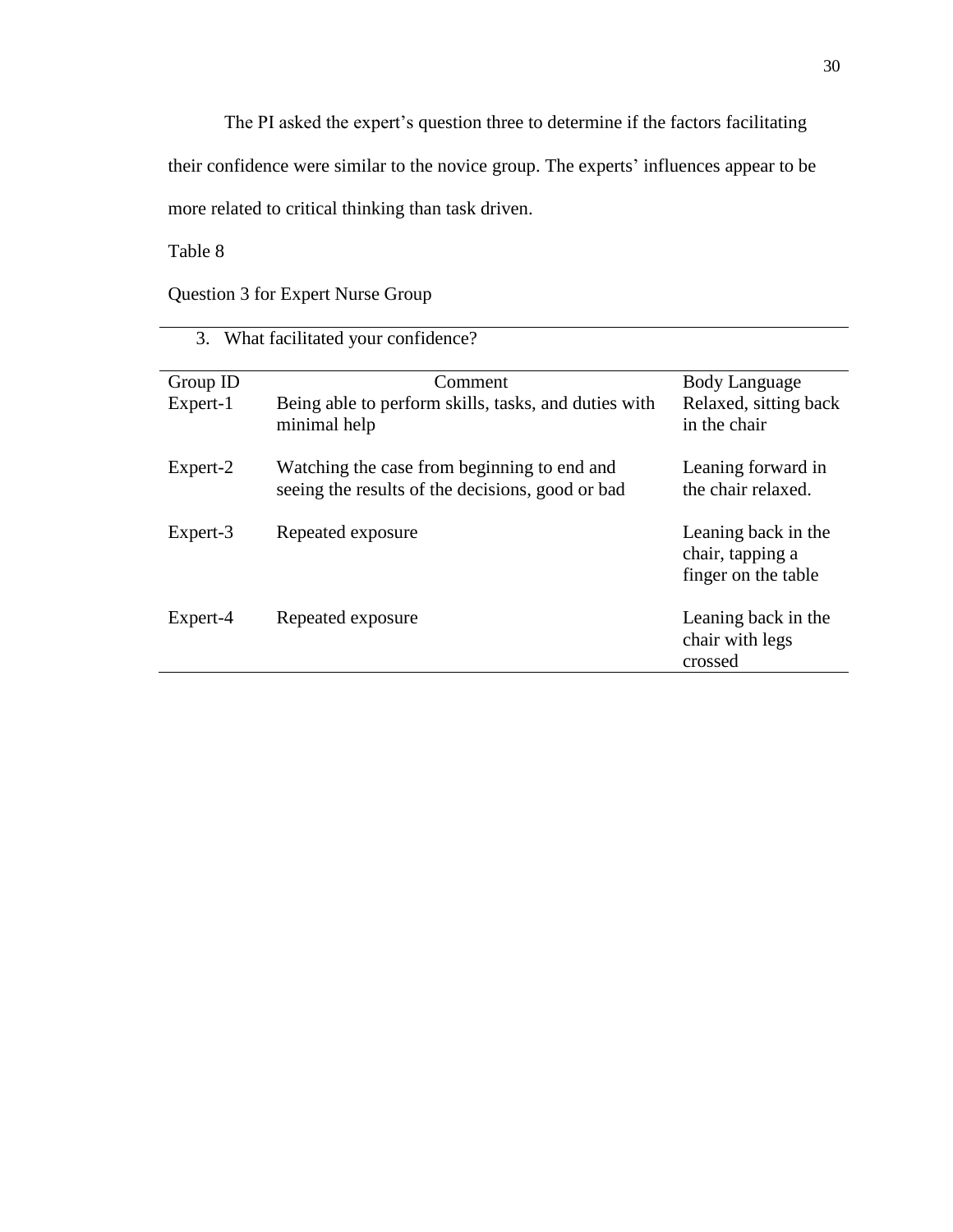For the experts, the most difficult tasks are management and clinical related.

There were competency concerns about nonrepetitive skills on the telemetry unit, ethics,

and interpersonal communication.

Table 9

Question 4 for Expert Nurse Group

| 4. What was the most arduous task to master? |                                                                                                                                                              |                                                                         |  |  |
|----------------------------------------------|--------------------------------------------------------------------------------------------------------------------------------------------------------------|-------------------------------------------------------------------------|--|--|
| Group ID<br>Expert-1                         | Comment<br>Code Blues, knowing the different responsibilities                                                                                                | <b>Body Language</b><br>Tense, leaning<br>forward, arms on the<br>table |  |  |
| Expert-2                                     | Keeping up to date on skills not used daily, for<br>example, chest tubes and PCA pumps                                                                       | Arms are resting on<br>the table, looking at<br>another co-worker       |  |  |
| Expert-3                                     | From a skill standpoint; understanding all the<br>different things that have to be done for various<br>procedures. From a social point of view, it is ethics | Sitting erect, tapping<br>table top                                     |  |  |
| Expert-4                                     | Dealing with different personalities and delegation                                                                                                          | Sitting with legs<br>crossed                                            |  |  |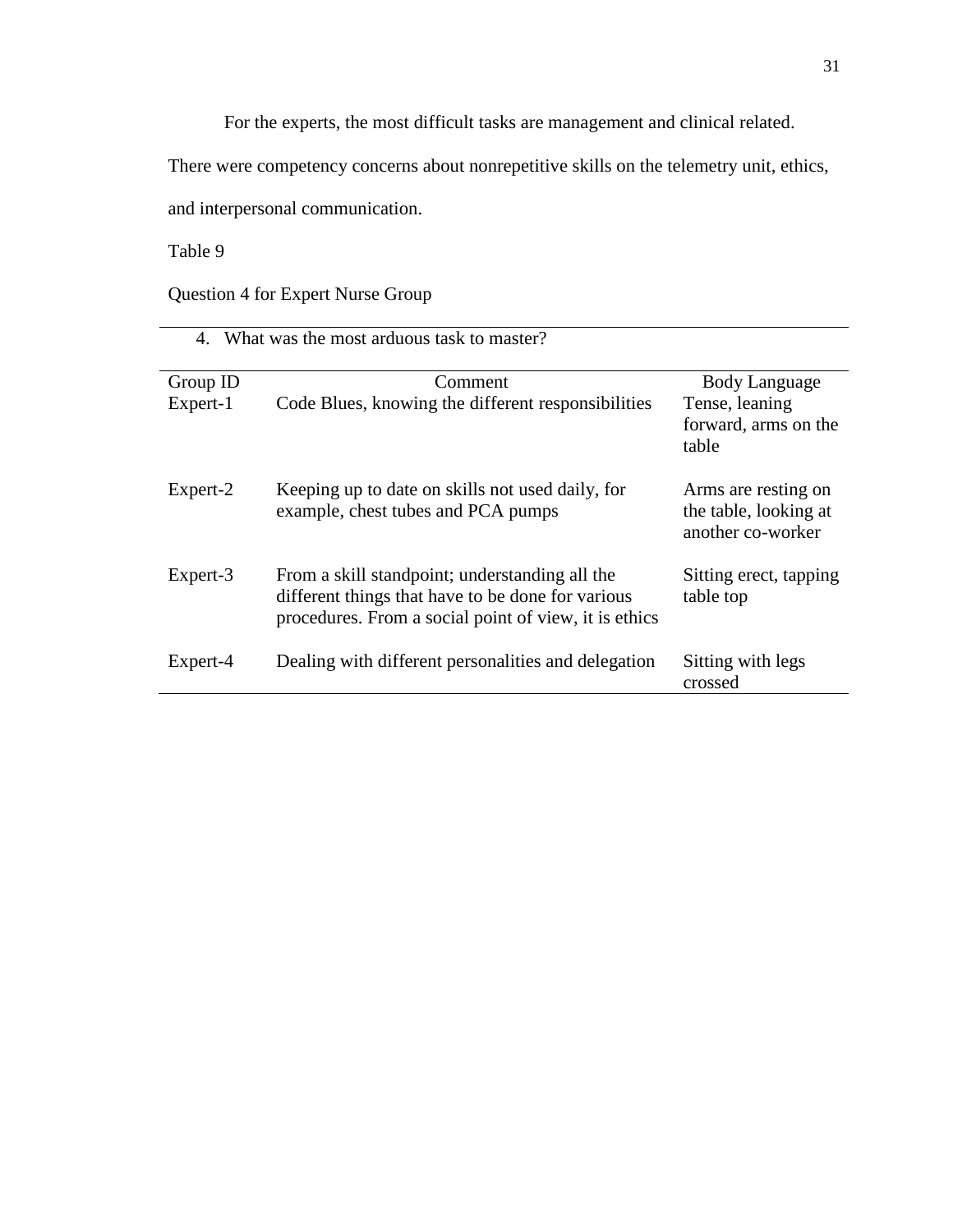The experts were asked question five to determine how their years of experience

contributed to their support of new graduates and employees.

Table 10

Question 5 for Expert Nurse Group

| 5. Based on your current experience, how do you facilitate confidence in a new<br>graduate or employee? |                                                                              |                                                          |  |  |
|---------------------------------------------------------------------------------------------------------|------------------------------------------------------------------------------|----------------------------------------------------------|--|--|
| Group ID                                                                                                | Comment                                                                      | Body Language                                            |  |  |
| Expert-1                                                                                                | Encouraging words, advice, not making them feel<br>stupid in front of family | Arms are resting on<br>the table                         |  |  |
| Expert-2                                                                                                | Teach them as much as possible, being a good<br>resource person              | Leaning back in the<br>chair                             |  |  |
| Expert-3                                                                                                | Learning their background, assess their skills,<br>establish goals for them  | Sitting with arms on<br>the table in a relaxed<br>manner |  |  |
| Expert-4                                                                                                | Encourage education and research about different<br>diseases                 | Standing and<br>stretching                               |  |  |

One essential component an expert nurse brings to the treatment course of a patient is the ability to anticipate future events. According to Benner (1984), expert nurses have witnessed many patients' conditions improve and deteriorate; they have a reality-based expectation of what is expected, what symptomology to monitor. They are grounded in contextual thinking. Their thinking is based on what might be occurring with a particular individual, instead of the what might occur with the general patient population. The exemplars listed are a representation of contextual thinking from a conversation between the primary investigator and experts nurses.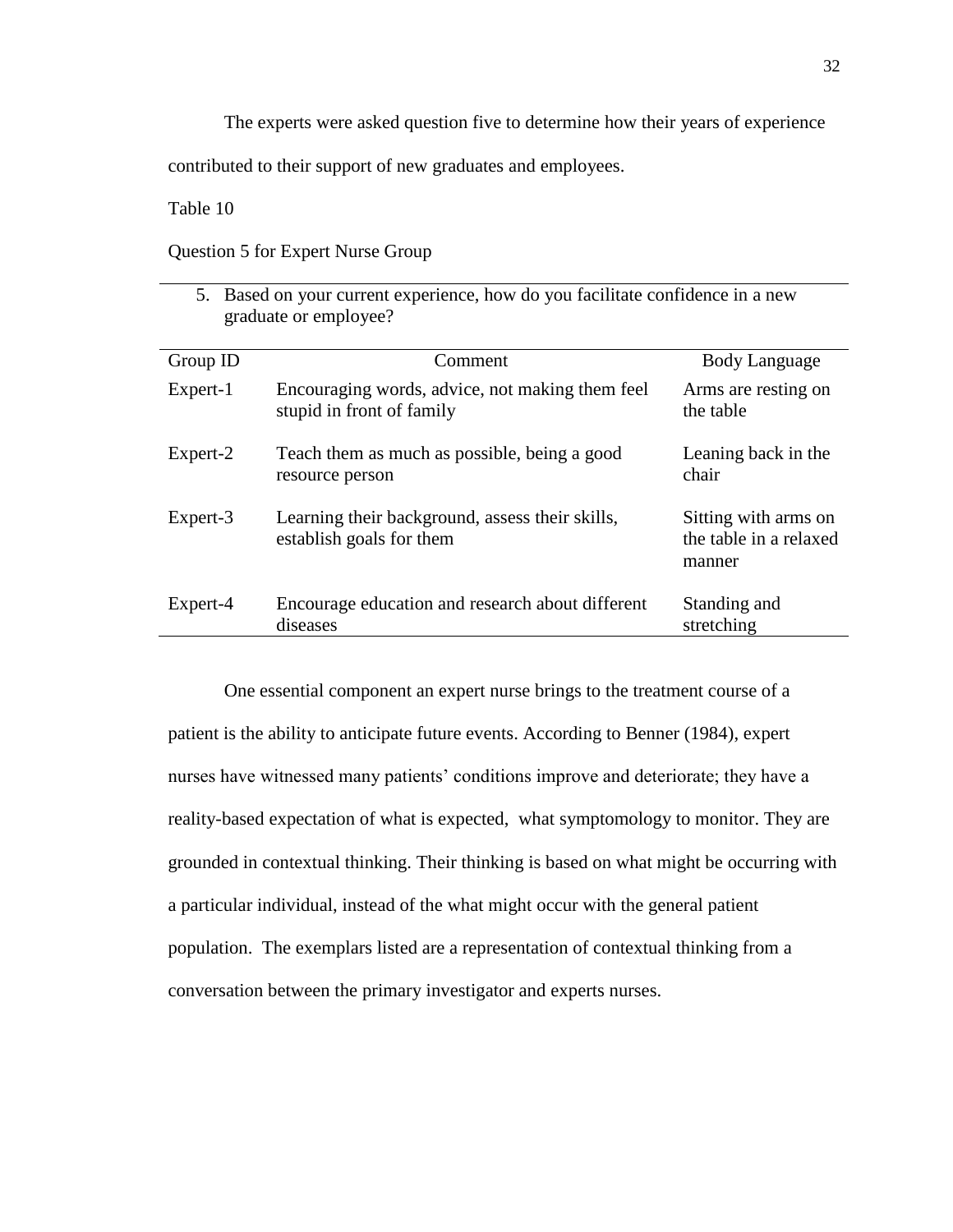#### EXEMPLAR III

PI: Share with me a story about when you began to feel confident in your clinical abilities on the telemetry unit?

Expert Nurse*: "That is a hard question. For me it would have been the first time I had a person with chest pain, I knew what we were going to do, and I implemented it. I knew we were going to order a stat EKG, so I ordered it because I knew if it was not ordered it would have nowhere to go. I also knew that the doctor was going to order a stat troponin and CKB, so I had it all queued up on the computer to accept the verbal order, and I could finish that up. I calculated when the last troponin had been drawn so I could calculate future draws. I knew when the patient had received the last NTG that was ordered and had reviewed the blood pressure to see if the blood pressure would support giving another NTG. At that point I felt very confident and sound in my abilities and my knowledge of the protocols. "*

EXEMPLAR IV

PI: What was the most arduous task for you to master?

Expert Nurse: "*From a clinical standpoint the most difficult task is understanding all the different things we have to do based on the orders. For example, a thoracentesis or paracentesis doesn't require the patient to be NPO, but we need to stop Lovenox, but a VQ scan requires we stop Metformin, but I have cheat sheets on that on my phone that helps me. From a social point of view, I struggle with some of the work ethics that are in our unit. People come in and they don't always want to do everything that is needed to be done on a busy day. It can very overwhelming and demanding to complete and can be a struggle to motive people to meet the mark before the shift ends."*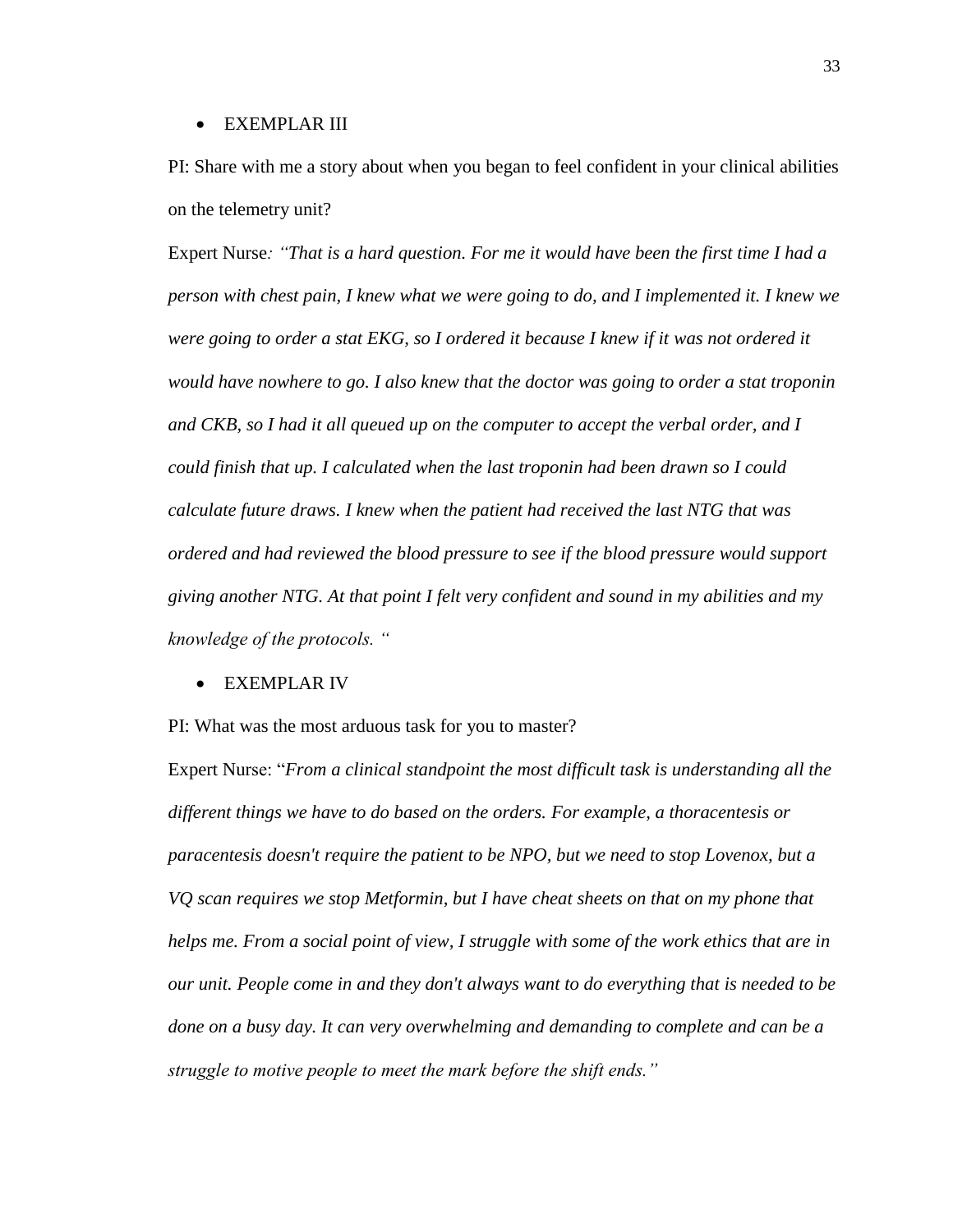#### **Narrative Analysis**

Data was evaluated using narrative analysis. Central themes were placed on an excel spreadsheet, reviewed, and placed in a chart for comparison. Body language was recorded as field notes; most participants appeared relaxed throughout the session.

#### **Novice Nurse**

Patricia Benner's (1984) From Novice to Expert Theory guided the conceptual framework of the study. The theory outlines a "novice nurse functioning in a context-free rule environment" (p. 21). Without the experience, novice duties are task-oriented. The perception of clinical confidence for a novice nurse is mission driven. All of the novice nurses stated that completing the work list, patient safety, and support of co-workers promoted their confidence. Two out of three novice nurses reported that independently completing a task, such as establishing intravenous access without help, improved their confidence. All the novice nurses agreed that it took six months before they began to feel confident.

#### **Expert Nurse**

Benner's (1984) theory described an expert nurse as one who "no longer relies on an analytic principle" (p. 31). All of the expert nurses stated being able to function without looking up protocols and recognition of disease symptoms as foundations' of clinical confidence. Seventy-five percent estimated a year was needed to become clinically confident in telemetry; one expert stated that it took seven years to achieve a level of clinical confidence in telemetry.

One hundred percent of the novice and expert groups agreed that a positive preceptor attitude, praise from co-workers and managers, and opportunities to repetitively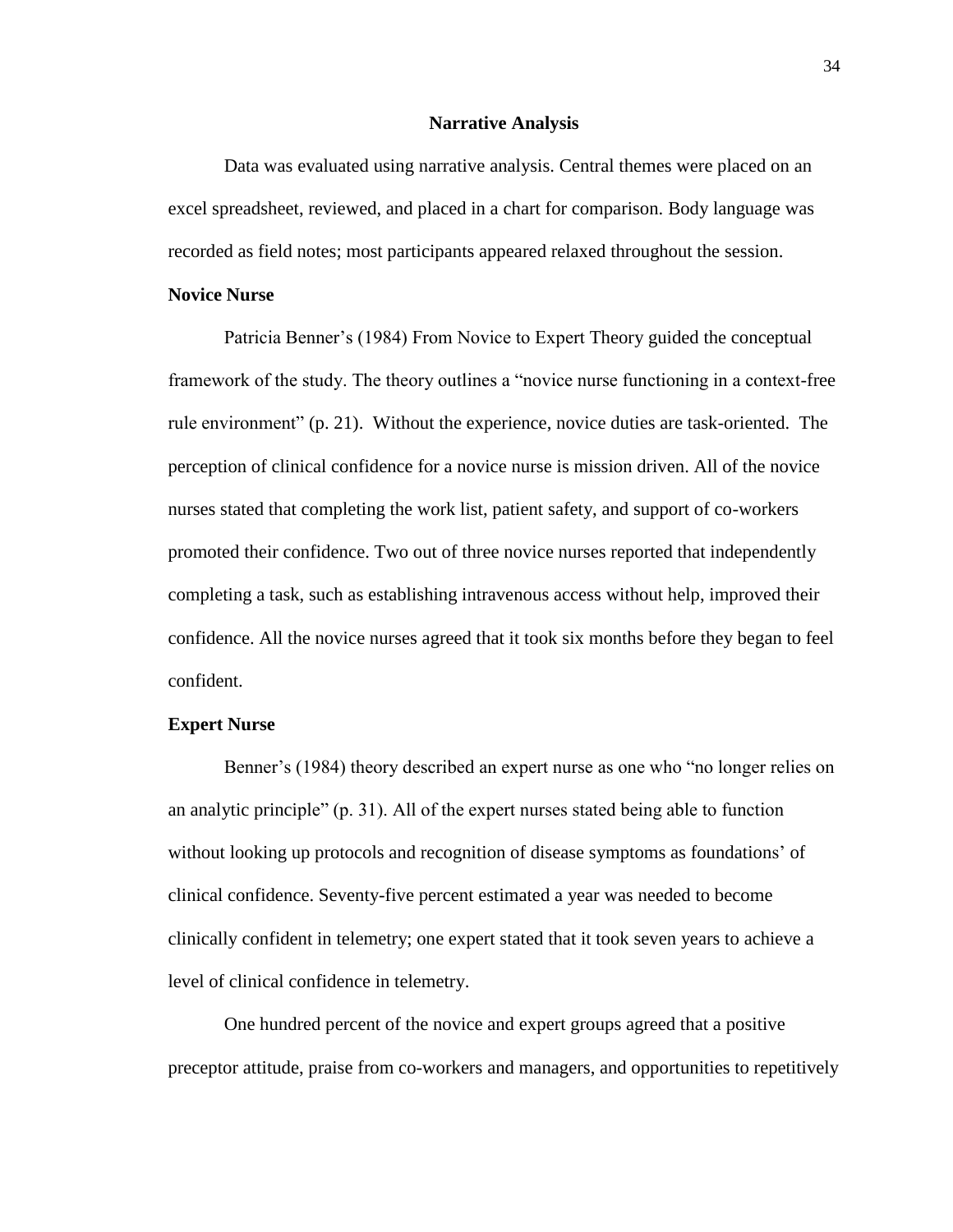perform tasks promoted their confidence. Sixty-six percent agreed that positive, constructive criticism delivered in private helped create a safe learning environment. Areas identified as obstacles in developing trust were time management, prioritization, and co-workers not willing to help or teach in telemetry.

One hundred percent of expert nurses agreed that repeated exposure to disease and symptoms, performing a skill, tasks, and duties with little or no help increased their clinical confidence. Treating a patient from admission to discharge, observing and being part of the positive and adverse outcomes heighten their clinical ability. Seventy-five percent regularly participated in additional continuing education. One hundred percent of the expert nurses agreed that being able to answer correctly questions from student nurses and new graduate nurses bolstered their confidence and empowered their clinical knowledge. Areas identified as negatively impacting confidence were maintaining clinical skills not frequently used, delegation of duties, trust in co-workers, and maintaining competence in multiple treatment protocols.

#### **Summary**

Novice nurses are task driven, they value completion of a work list, and the safety of the patient has indicators of clinical confidence. Accentuation is placed on the recognition of co-workers, other nurses, and management in promoting their clinical confidence. This emulates Benner's (1984) theory. This domain is a core foundation for all novice nurses. Being task driven is evidence of context-free thinking of a novice and is a crucial step in the evolution of becoming an expert nurse.

Experience is one of the core components of an expert nurse. The term experience as used is this study does not denote just the passage of time. Instead, experience is the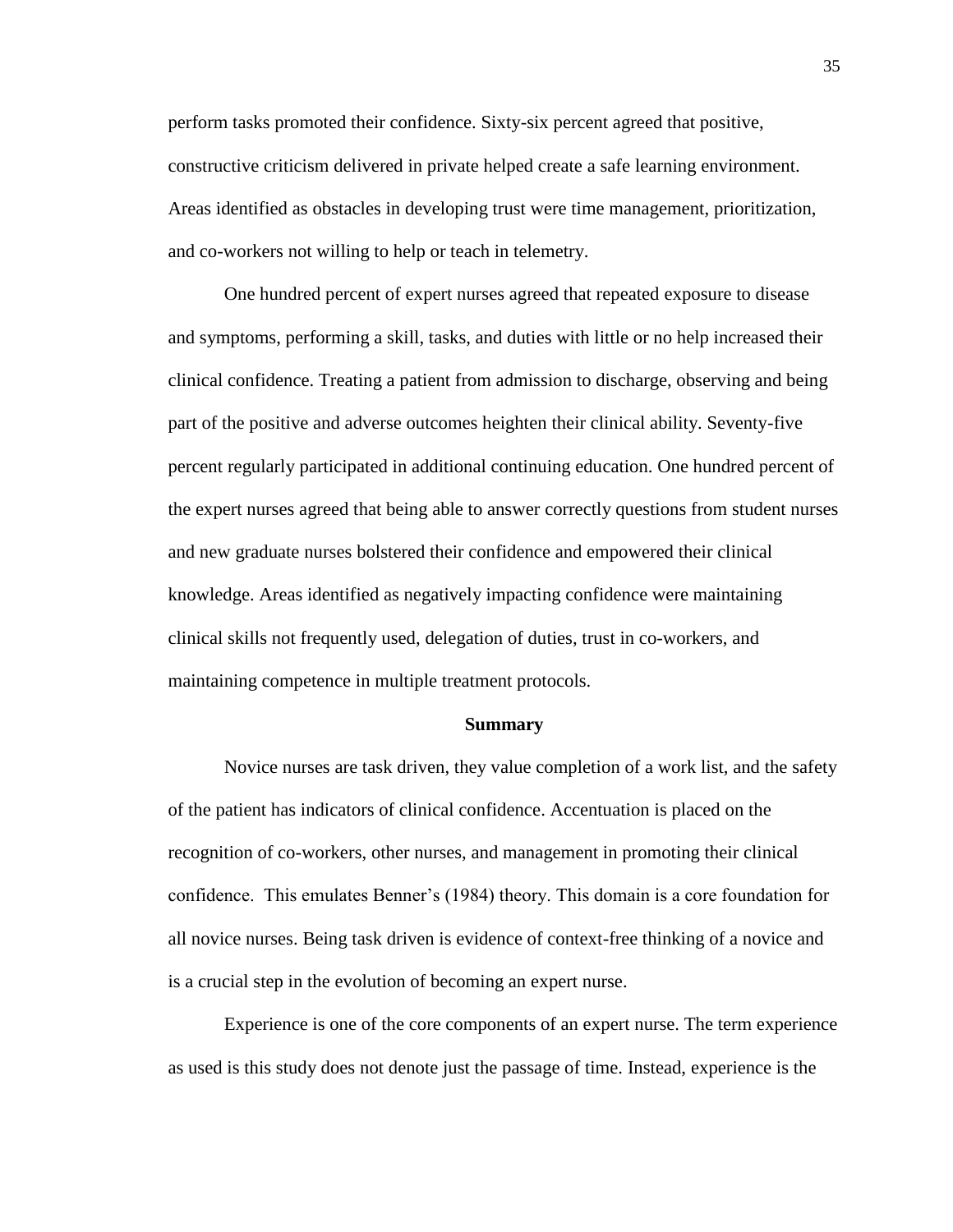enhancement of critical thinking skills developing patient interactions. The expert nurse has exceeded the context-free thinking phase, which has been replaced with anticipatory thinking (Benner, 1984). Instead of striving to complete a task list, the expert nurse works to prepare for perceived future problems the patient may experience. Expert nurses strive to recognize a change in symptomology of a disease process. Anticipation, symptomology, and intervention are the foundation for expert thinking and were demonstrated in the expert participants in this study.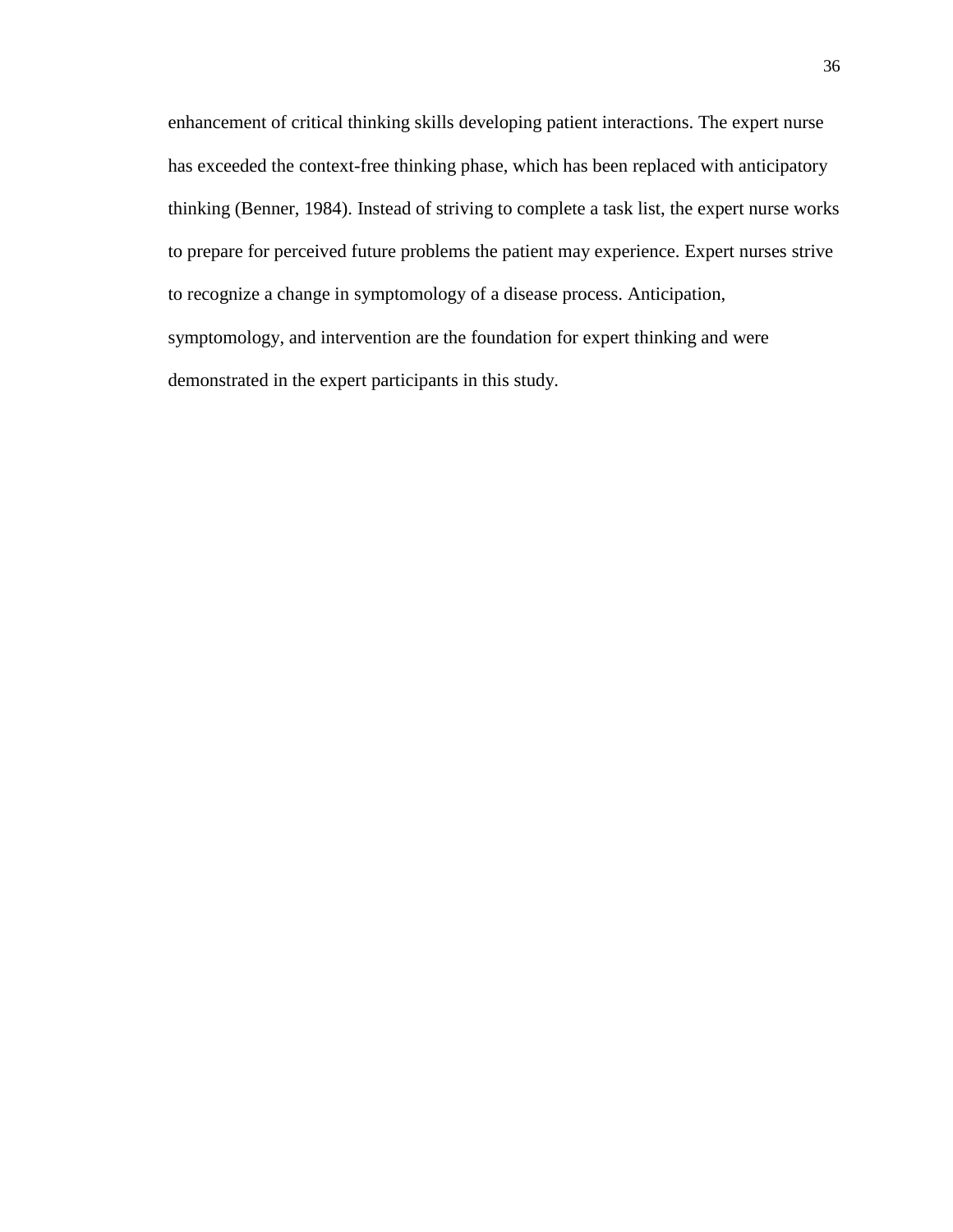#### **CHAPTER V**

#### **Discussion**

#### **Interpretation**

New graduate nurses in this study mirror Benner's (1984) theory accurately for novice nurses. New nurses work in a concept-free environment and use written guidelines during the shift. They rely heavily on a printed work list showing the task needing to be accomplished. Nurses in this study felt confident when checking off each job. Novice nurses placed importance on completing the task list, keeping the patient safe, and receiving positive feedback from co-workers and management. There was no mention of additional education or research from the novice group. One difficulty everyone agreed with was prioritization of tasks in the face of multiple admissions or unexpected circumstances, such a chest pain.

The expert nurses also followed Benner's (1984) theory, indicating that their level of competency no longer require analytic principles. Expert nurses indicated comfortability in functioning in a multitude of roles, from recognition of symptomology, anticipation of test and lab work, and operating from protocol knowledge. Emphasis was placed by the expert nurses on continued education, protocol knowledge, appropriate delegation, and recognition of disease progression and symptoms. All experts in the focus group expressed the importance of becoming a good role model, resource person, and preceptor as a top priority.

The study highlighted a chasm of the expected time frame between the groups becoming confident in their clinical abilities. The novice group was steadfast in a sixmonth timeframe in beginning to achieve confidence in their clinical skills. Respectively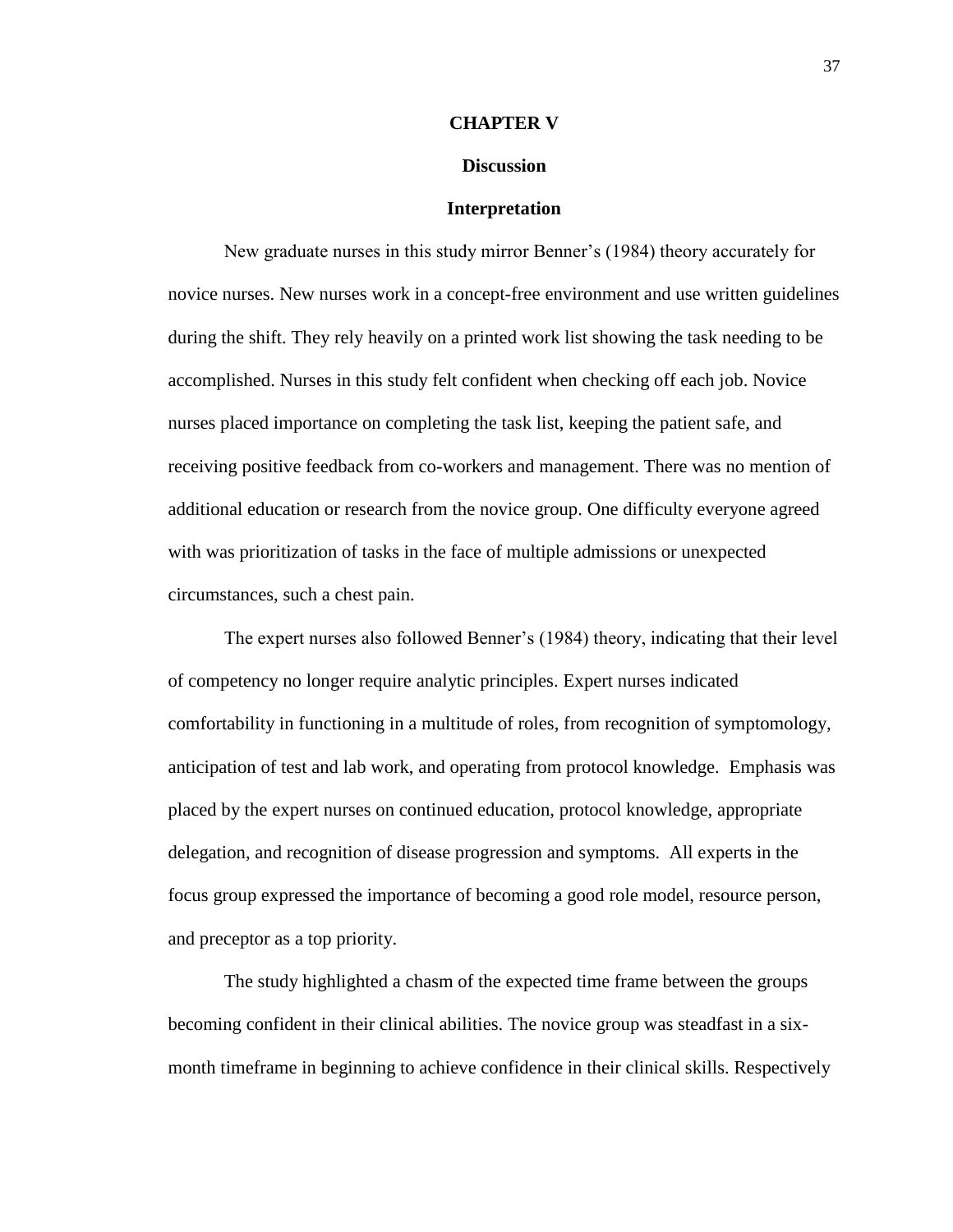the expert nurses stated a minimum of six months and in some incidents as long as seven years, with the mode time frame of 1.5 years. This also follows Benner's (1984) timeframe of becoming an expert nurse. Both groups unanimously agreed that repeated exposure to different situations and positive attitude was a major factor in achieving confidence in one's clinical abilities.

#### **Discussion**

The study supported Benner's (1984) theory as she outlined the difference between novice and expert nurse. Novice nurses have little or no experience. They rely on concert rules, experienced nurses, and preceptors to direct them correctly. Novice nurses require understanding for co-workers, positive reinforcement from their teachers, and managerial tolerance of impending mistakes. Novice nurses need the experiences that time provides to expand their knowledge and skill. Universally the focus groups agreed that a top priority is a patient safety.

Expert nursing is not a level achieved quickly. It is achieved through the accumulation of time, experience, and exposure to a multitude of factors that propel the nurse to an expert level. The expert nurses shared common themes of continued education of disease management, research of evidence-based practice, support, and accurate information given to new graduates and employees. They enjoy teaching, provide accurate instruction, and voluntarily serve as resource persons for the new graduate or employee after orientation has been completed. Every member of the expert focus group expressed the desire to be a resource person with a strong base of knowledge for novice nurses or new employees. Both groups valued the support of nursing managers and providers.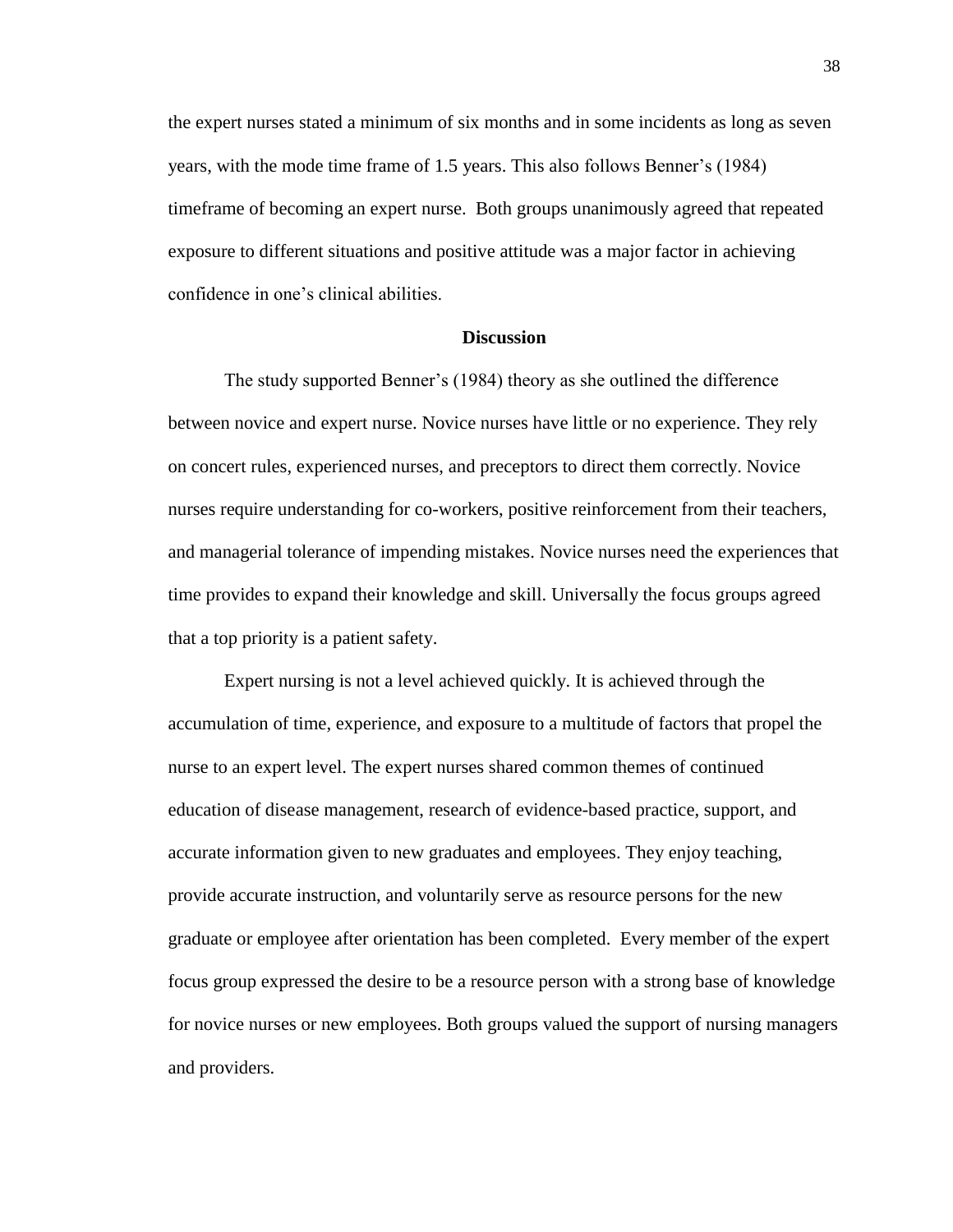The telemetry unit has a low retention rate. People willing to serve as preceptors and a resource person are instrumental in a novice nurse becoming an expert nurse on the telemetry unit. An expert nurse can instruct a novice nurse on how to manage a Pleurovac chest tube drainage system. Expert nurses can coach novice nurses in central line dressing changes, EKG interpretations, and recognition of early symptoms of disease progression. Expert nurses serve as an interpreter of protocols that may be several pages long, ambiguous, and intimidating to the novice.

#### **Limitations**

The study was conducted on a small scale with a total attendance of eight nurses, although the purposive sampling contributed to reliable data for narrative analysis. The researcher was new to focus group management and qualitative data analysis but had faculty assistance. There was only one male represented in the sample. Half of the novice group graduated together from the same nursing program and may have resulted in an unintentional bias of experiences as a student. Four members of the focus group were close in age, possibly limiting the data to views from younger nurses.

#### **Implications**

With the impending nurse shortage approaching, actions will need to be taken to improve education, orientations, and preceptorships. The cost of declining retention and increased training continues to climb. According to human resources, the new graduate nurse's salary is \$22.00 per hour, an experience nurse's salary is approximately \$30.00 per hour (Efird, T. 2016, personal communication). Orientation for a new nurse is 12 weeks long. It costs the organization approximately \$23,000 for a new graduate to complete orientation (Efird, T. 2016, personal communication). The total cost represents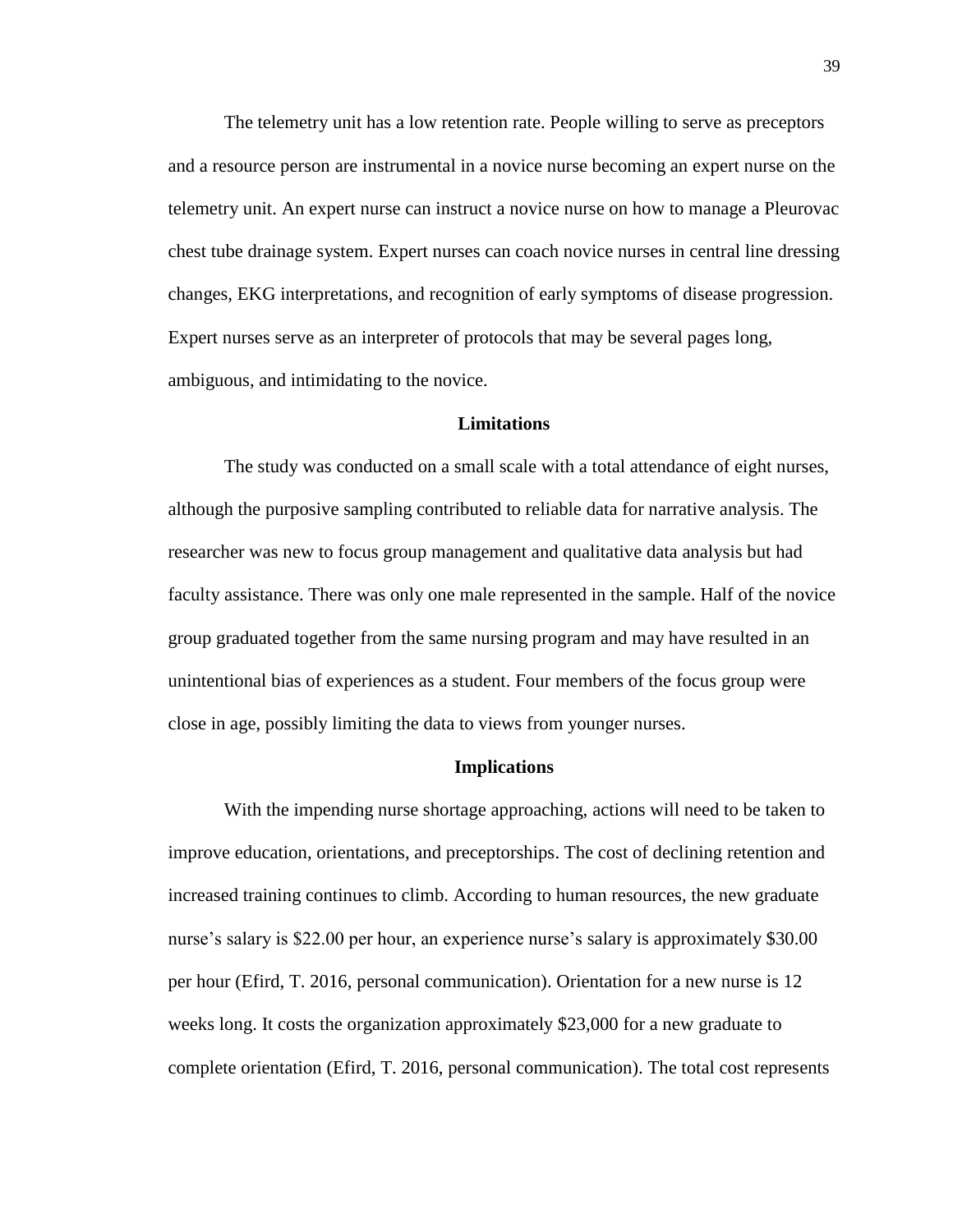\$9,504 paid to the new nurse and \$13,500 labor cost for the preceptor. Telemetry has lost 10 nurses who were out of their preceptorship in the last six months. If the unit could have maintained a 50% retention rate, it would have been a saving of \$115,000, which could be spent on new equipment, raises, or more staff.

Benner's (1984) theory recognizes the importance of time and experience needed for nurses to advance from novice to expert. Employers and nursing programs may need to provide more opportunities for new graduates and new employees to develop clinical confidence. Best practices for simulation experiences and internships, residency programs, and precepted orientations need to be explored and implemented in telemetry. Simulator science can be used to educate novice nurses about the correct uses of the National Institute of Health (NIH) Stroke Scale (Efird, T. 2016, personal communication).

Internships can be used to lengthen the stay of a new graduate and increase retention but allow the nurse time to learn the unit and develop essential time management skills. Preceptors can become mandated resource personnel for new graduates and employees, providing a safe environment for asking questions, understanding protocols, and expressing anxiety. Simulator science can be used to improve non-repetitive skills, such as chest tube management, titrations of cardiac drips, application, and management of Bilevel Positive Airway Pressure (BiPAP) airway maintenance, and operations of Continuous Positive Airway Pressure (CPAP).

Management operating the hospitals must review the role of the nurse educator, the length of orientation programs, and resource services must be consistently reviewed for all levels of nurses. Simulation experiences for telemetry nurse can provide a safe,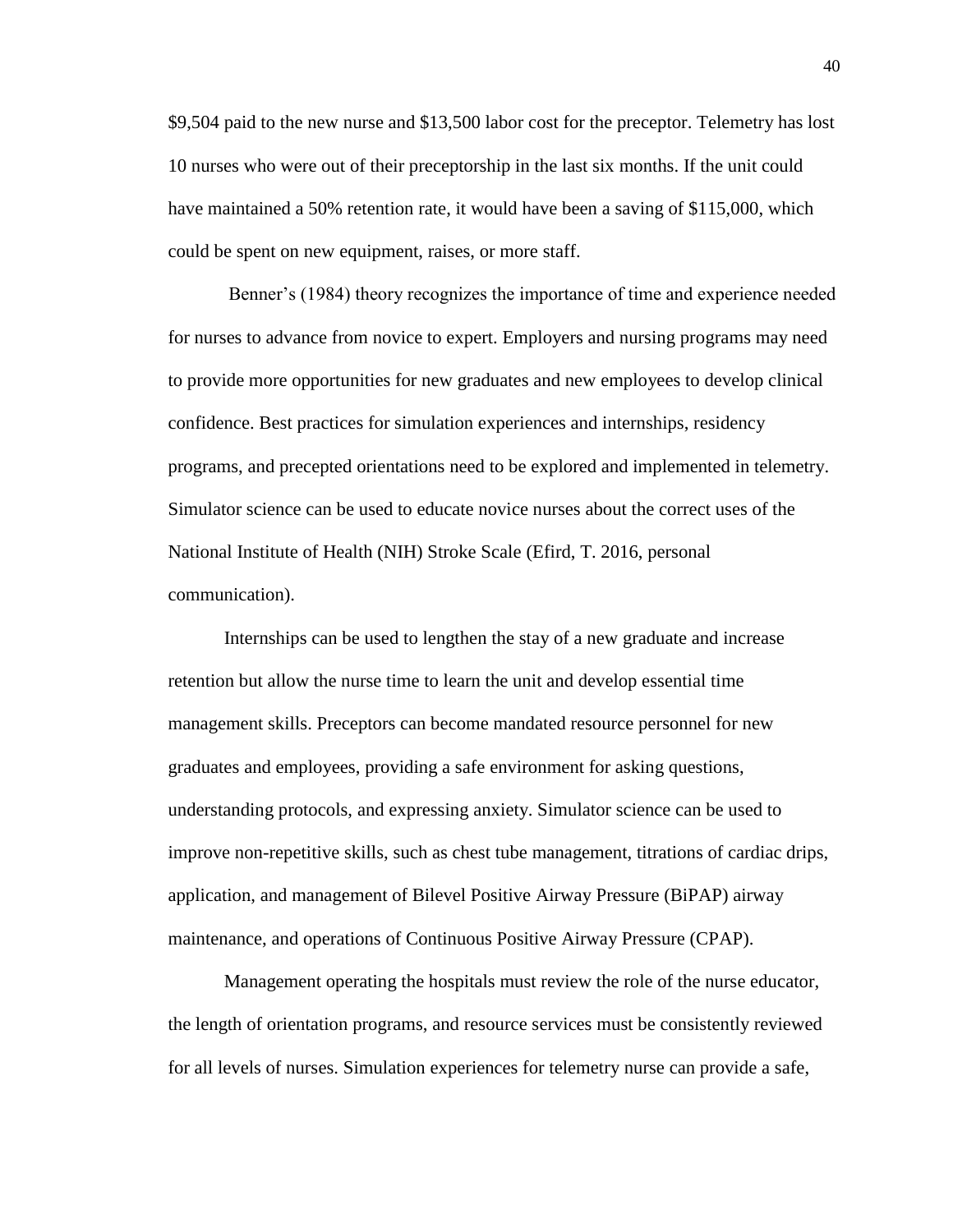structured atmosphere for a nurse at all proficiency levels to safely learn. Nurse residency programs would allow new nurses and employees to build confidence in clinical decision-making when the patient has complex system trauma or disease pathophysiology

#### **Future of Research**

Due to the increased cost of training combined with declining retention, additional resources will have to be devoted to improving employee retention while providing a safe atmosphere to obtain experience. Future research should place emphasis on outcomes resulting from longer preceptorships, comprehensive orientation programs and residency programs, and sufficient resources for nursing staff regardless of their level of proficiency. Future research should include larger populations, representative genders, and age groups.

#### **Conclusion**

Educated nurses save lives. The more education and experiences a nurse has the more positive outcomes the patient experiences. New graduate nurses and nurses new to clinical specialty areas deserve a successful transition with respect and a stable support system. This study described the experiences of novice and expert nurses and their transition as confident and competent practitioners of patient safety in telemetry care. It illuminated the thinking process changes from novice to expert nurse.

To be successful in a telemetry unit, novice nurses need the opportunity to develop time management skills to care for six patients. New nurses need a safe resource person to seek answers to questions. Orientation needs to be longer than a 12-week time period to provide an opportunity for a new graduate of employee to become familiar with managing six patient, policies, and electronic medication dispensing. Simulator science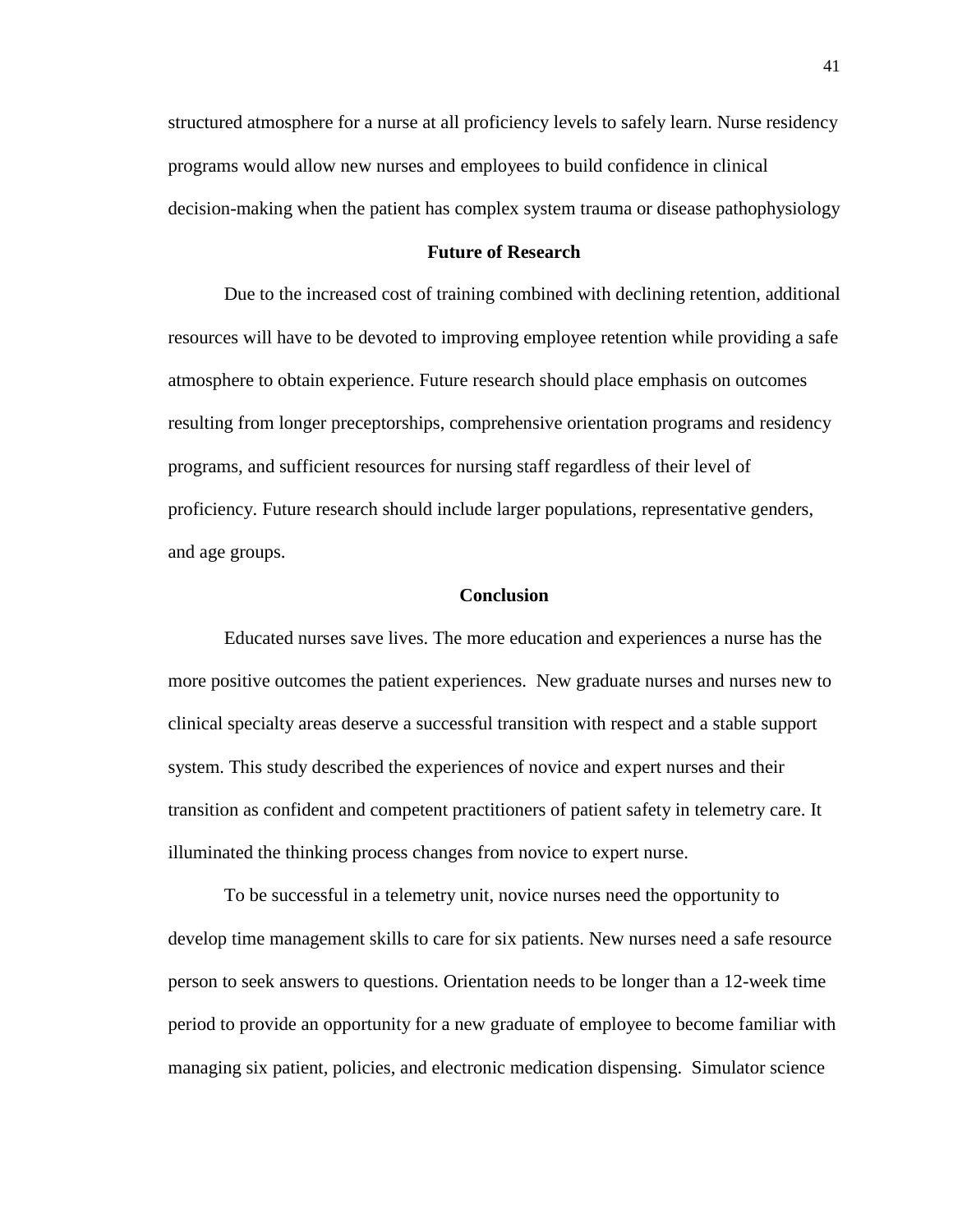can provide a safe environment for novice and expert nurses to learn how to function in cardiac emergencies, Preceptorships, internships, and simulator science can assist in forming the foundation for novice nurses to achieve expert status, and experts to learn new skills and function as resource personnel for less experienced colleagues.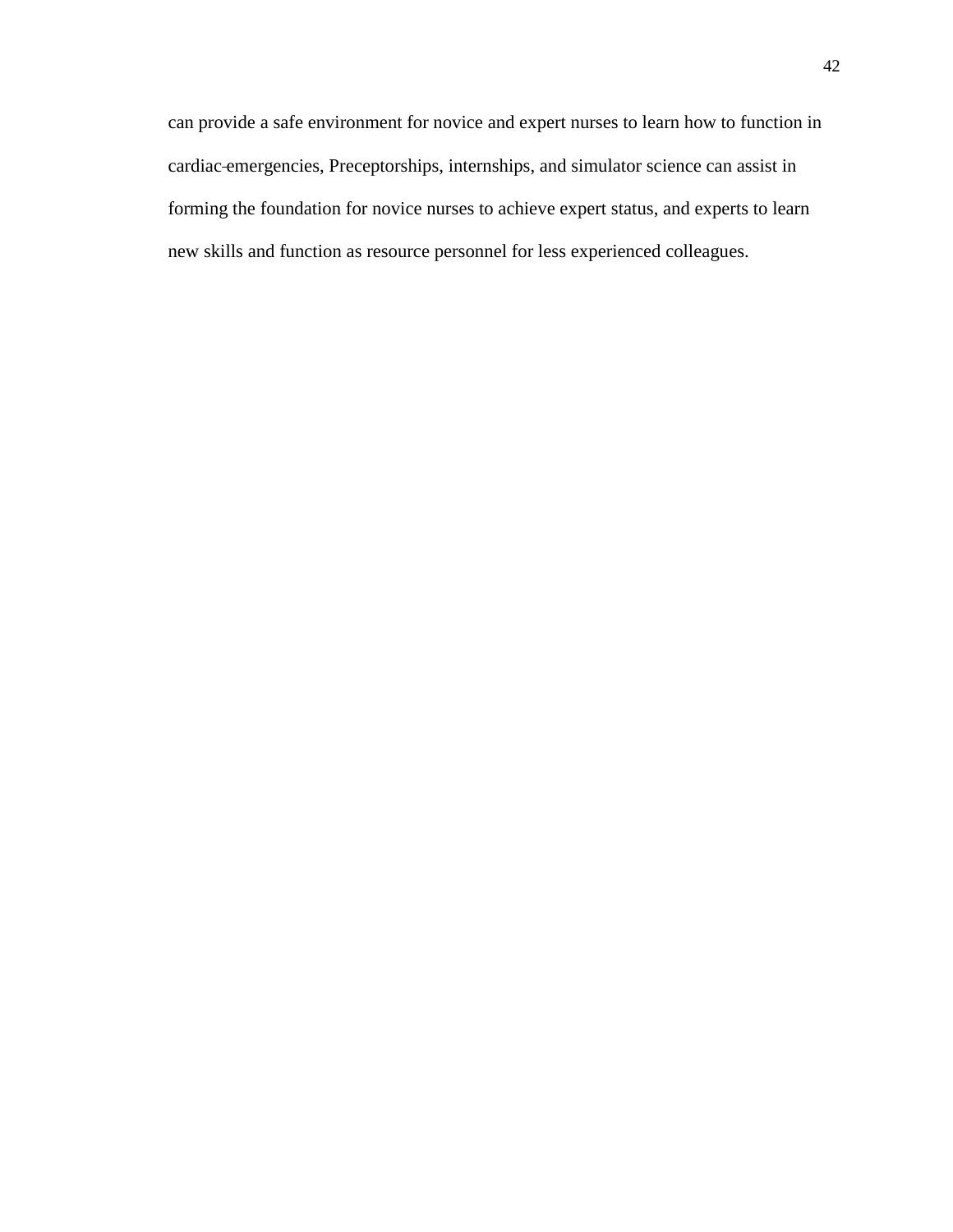#### References

- Beecroft, P. C., Kunzman, L., & Krozek, C. (2001). RN Internship: Outcomes of a oneyear pilot program. *PubMed*, 575-582. Retrieved from http://www.ncbi.nlm.nih.gov/pubmed/11771462
- Benner, P. (1984). *From novice to expert excellence and power in clinical nursing practice* (Commemorative Edition ed.). Upper Saddle River, New Jersey: Prentice Hall Health.
- Bowles, C., & Candela, L. (2005). First job experiences of recent RN graduates: Improving the work environment. *Nevada Rnformation*, *14*(2), 19-19. Retrieved from http://eds.b.ebscohost.com.ezproxy.gardner-webb.edu
- English, I. (1993). Intuition as a function of the expert nurse: A critique of Benner's novice to expert model. *Journal of Advance Nursing*, *18*(3), 387-393. Retrieved from http://onlinelibrary.wiley.com/doi/10.1046/j.1365-2648.1993.18030387.x
- Evans, R. J., & Donnelly, G. W. (2006). A model to describe the relationship between knowledge, skill, and judgment in nursing practice. *Nursing Forum*, *41*(4), 150- 157. Retrieved from http://www.ncbi.nlm.nih.gov
- Gee, J. P. (1991). A linguistic approach to narrative. Retrieved from http://jamespaulgee.com
- Grossman, S. A., Shapiro, N. I., Mottley, J. L., Sanchez, L., Ullman, E., & Wolfe, R. E. (2011). Is telemetry useful in evaluating chest pain in the observation unit? *Intern Emergency Medicine*, *6*, 543-546. http://dx.doi.org/10.1007/s11739-011-0648-x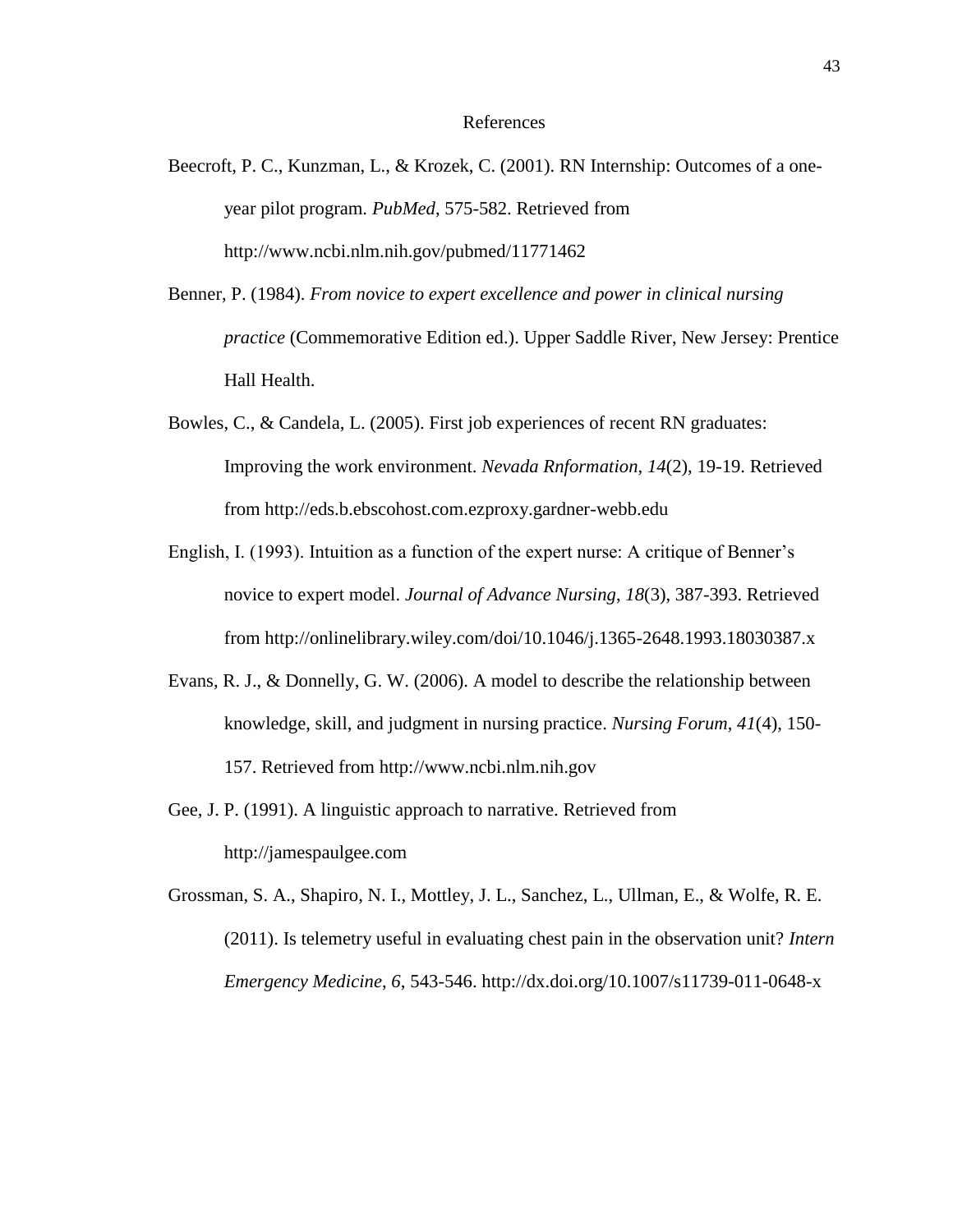Horwarth, S. K. (2010). Improving the novice nurse orientation plan: A collaborative model. *Nursing Management*, *41*(6), 10-14. Retrieved from www.nursingmanagement.com

Kaddoura, M. A. (2010). Effect of the essentials of critical care orientation (ECCO) program on the development of nurses' critical thinking skills. *The Journal of Continuing Education in Nursing*, *41*(9), 424-432. http://dx.doi.org/10.3928/00220124-20100503-05

- Larrabee, J. H., Janney, M. A., Wastrow, C. L., Withrow, M. L., Hobbs, G. R., & Burant, C. (2003). Predicting registered nurse job satisfaction and intent to leave. *Journal of Nursing Administration*, *33*(5), 271-283. Retrieved from http://eds.a.ebscohost.com
- Liamputtong, P. (2010). Focus group methodology: Introduction and history. *SAGE Publications*, 1-14. Retrieved from http://www.sagepub.com
- Longo, M. A., Roussel, L., & Hoying, C. (2013). The frontline clinical manager identifying direct reports' level of practice. *Journal of Pediatric Oncology Nursing*, *30*(5), 260-268. http://dx.doi.org/10.1177/10434554213493506
- Marble, S. G. (2009). Five-step model of professional excellence. *Clinical Journal of Oncology Nursing, 13*(3) 310-345. http://dx.doi.org/10.1188/09.CJON.310-315
- Millward, L. (2012). 17 Focus groups. *Sagepub* (pp. 411-438). Retrieved from http://www.sagepub.com
- Penprase, B. (2012). Perceptions, orientation, and transition into nursing practice of accelerated second-degree nursing program graduates. *The Journal of Continuing*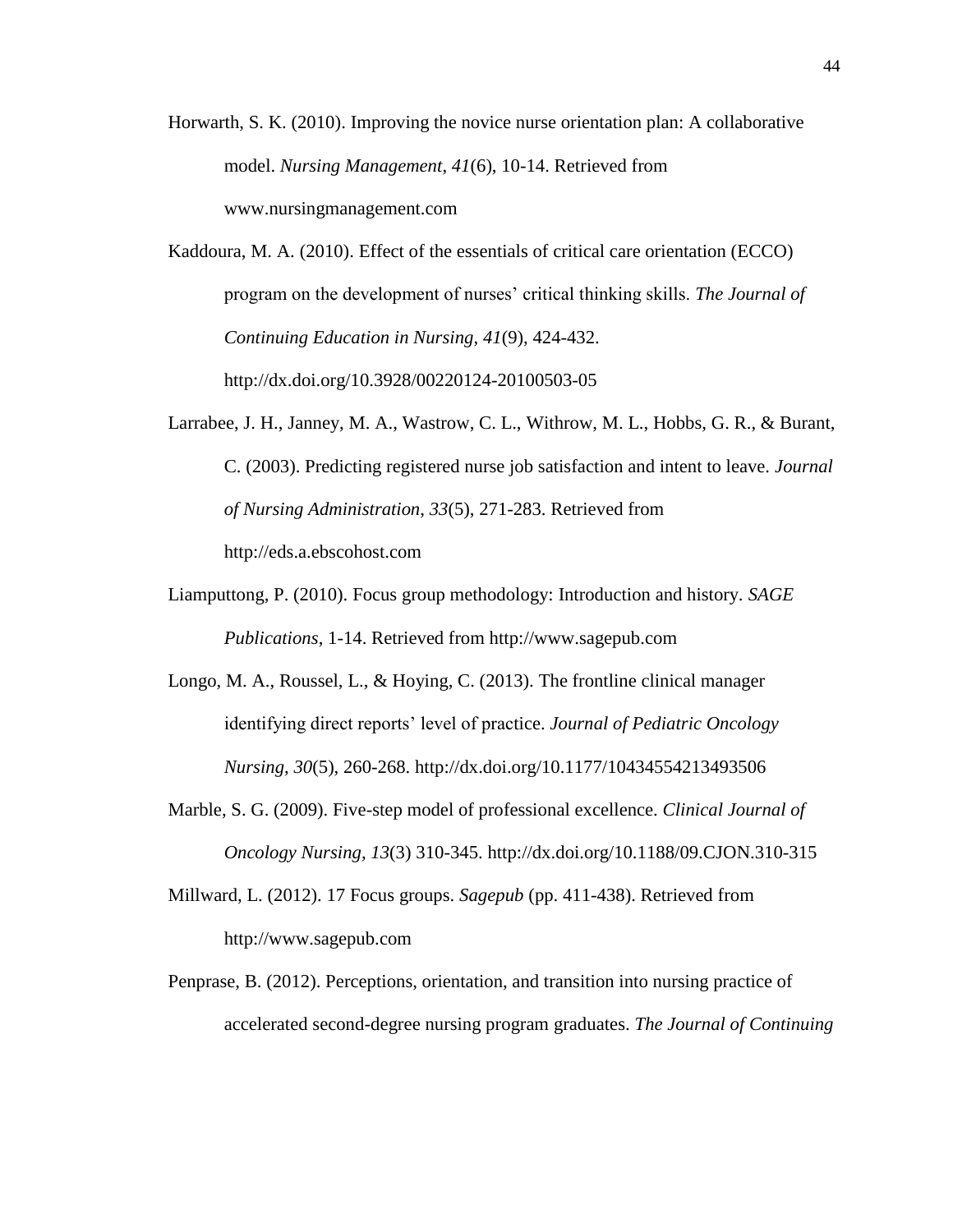*Education in Nursing, 43*(1), 29-36. http://dx.doi.org/10.3928/00220124- 20110315-02

- Polit, D. F., & Beck, C. T. (2012). *Nursing research generating and assessing evidence for nursing practice* (9th ed.). Philadelphia, PA: Wolters Kluwer Lippincott Williams & Wilkins
- Scott, P. A., Matthews, A., & Kirwan, M. (2014). What is nursing in the 21st Century and what does the 21st-century health system require of nursing? *Nursing Philosophy*, *15*(1), 23-34. http://dx.doi.org/10.1111/nup.12032
- U.S. Bureau of Labor Statistics. *The employment situation*. (2015). Retrieved from www.bls.gov
- U.S. Department of Health and Human Services. *National sample survey of register nurses*. (2008). Retrieved from

http://bhpr.hrsa.gov/healthworkforce/rnsurveys/rnsurveyfinal.pdf

Zinn, J. L., Guglielmi, C. L., Davis, P. P., & Moses, C. (2012). Addressing the nursing shortage: The need for nurse residency programs. *Association of periOperative Registered Nurses Journal*, *96*(6), 652-657. http://dx.doi.org/10.1016/j.aorn.2012.09.011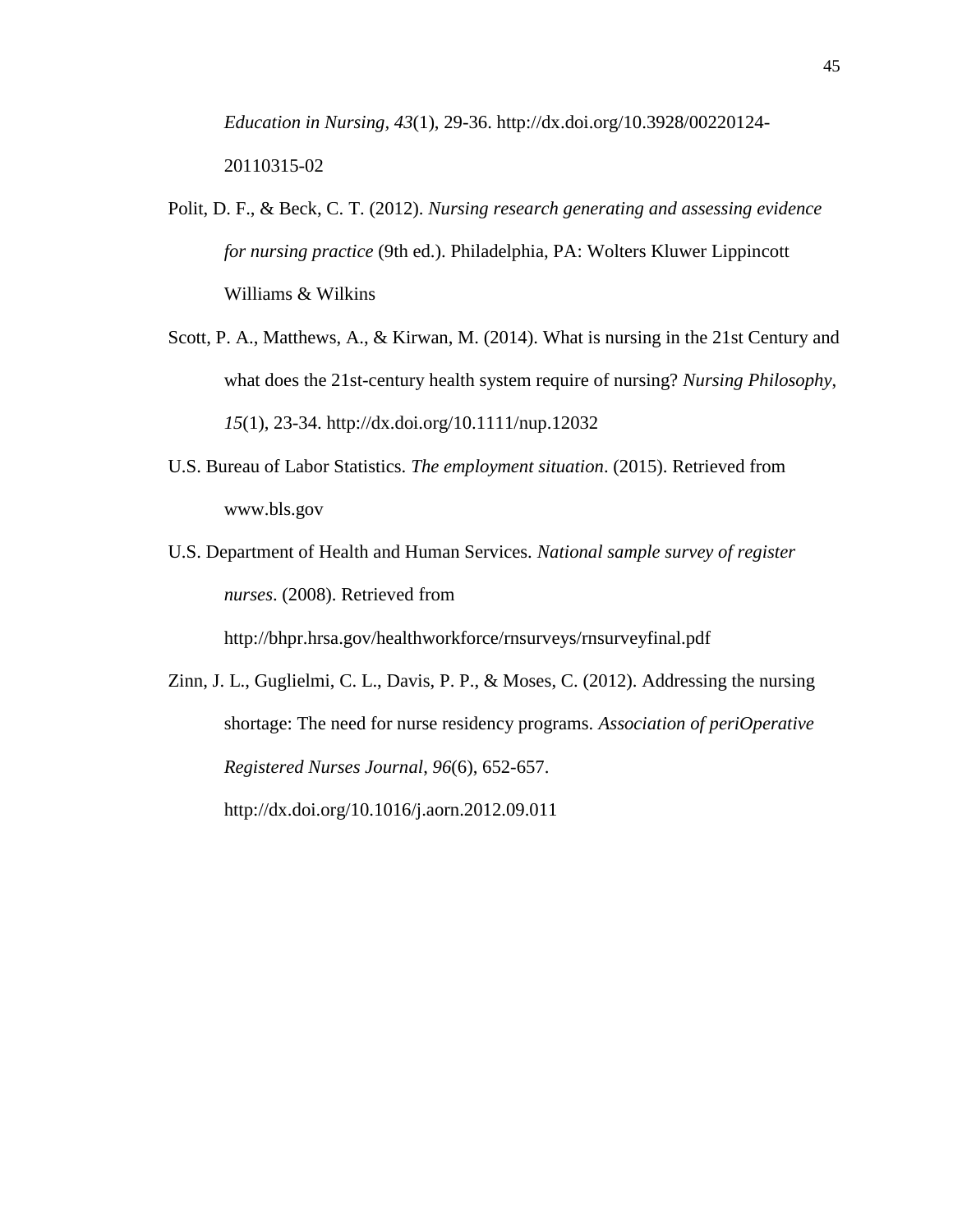#### Appendix A

#### Information Sheet

## Nurses Needed for Novice and Expert FOCUS GROUP



shutterstock - 227163250

Research is being performed to determine the interpretation of clinical skills between nurses with two years or less nursing experience and nurses with five years of more nursing experience. You will participate in a focus group to share your stories, suggestions, and feelings. Lunch will be provided. No incentives will be offered and participation if voluntary.

Time 12 P.M to 1 P.M

Where Fourth Floor Conference Room

Qualifications Novice Focus Group: 2 years or less nursing experience. Expert Focus Group: 5 or more years nursing experience

When TBA

If interested, please call Tim Fraley (researcher) at 336-926-7183 Monday through Saturday from 8 AM to 8 PM.